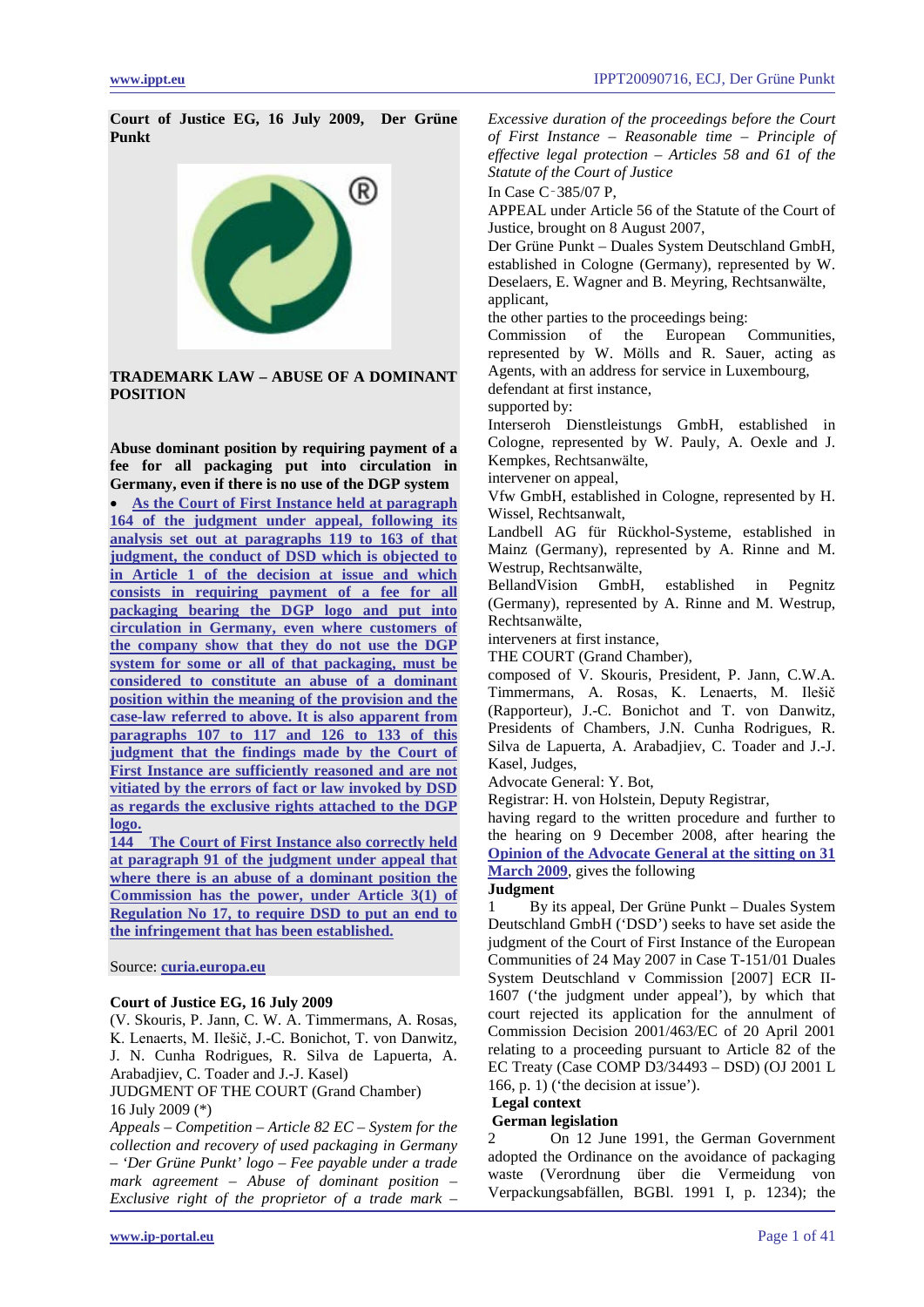revised version, which is applicable in the present proceedings, entered into force on 28 August 1998 ('the Packaging Ordinance'). The ordinance is intended to reduce the environmental impact of packaging waste and to that end requires manufacturers and distributors of packaging to take back and recover used sales packaging outside the public waste disposal system.

In particular, manufacturers and distributors are obliged to take back free of charge used sales packaging covered by the Packaging Ordinance at or in the immediate vicinity of the actual point of sale and to recover it ('the self‑management solution'). The consumer's attention must be drawn to that possibility by means of clearly visible signs.

4 However, the Packaging Ordinance exempts manufacturers and distributors from the obligation to collect and recover individual waste where they participate in a system which guarantees the regular collection, throughout the distributor's sales territory, of used sales packaging from the final consumer or in the vicinity of the final consumer's home in order for it to be recovered (the exemption system'). Manufacturers and distributors participating in an exemption system are exempted from their collection and recovery obligations in respect of all packaging covered by that system and must make it known that they are participating in such a system by marking packaging or by other suitable means. They can thus make such participation known on the packaging or use other measures, such as informing customers at the point of sale or by means of a package leaflet, for example.

5 Exemption systems must be approved by the competent authorities in the Länder concerned. In order to be approved, those systems must, inter alia, cover the territory of at least one Land, provide regular collections in the vicinity of consumers' homes and be based on a written agreement entered into with the local bodies responsible for waste management. Any undertaking which satisfies those conditions in a Land may organise an exemption system in that Land.

6 Since 1 January 2000, both exemption systems and manufacturers and distributors who have opted for a self-management solution have been subject to the same recovery rates. Those rates, which are laid down in Annex I to the Packaging Ordinance, vary depending on the packaging material. Compliance with the collection and recovery obligations is ensured, in the case of self-management solutions, by certificates issued by independent experts and, in the case of exemption systems, by the provision of data on the quantities of packaging collected and recovered.

# **DSD's exemption system, the Trade Mark Agreement and the Service Agreement**

7 DSD is a company which has operated an exemption system throughout Germany since 1991 (*'the DSD system'*). For that purpose, DSD was approved by the competent authorities of all the Länder in 1993.

8 The relationship between DSD and the manufacturers and distributors which participate in its system is governed by an agreement which covers the use of the 'Der Grüne Punkt' logo ('the Trade Mark Agreement'). By entering into that agreement, the participating undertaking is authorised, in return for a fee, to affix the 'Der Grüne Punkt' logo ('the DGP logo') to packaging included in the DSD system.

DSD registered the DGP logo, which appears below, as a trade mark in 1991 with the German Patents and Trade Marks Office:



10 As regards the use of the DGP logo outside Germany, in particular in the other Member States of the European Community, DSD has assigned its rights to use the logo in the form of a general licence in favour of Packaging Recovery Organisation Europe SPRL (ProEurope), whose seat is in Brussels (Belgium).

11 Within Germany, clause 2 of the Trade Mark Agreement provides that DSD is to be responsible on behalf of the undertakings which participate in its system for the collection, sorting and recovery of the packaging which those undertakings decide to have processed by the DSD system, thereby relieving them of their obligation to collect and recover that packaging. To that end, clause 3(1) of the agreement provides that the participating undertakings are required to notify the types of packaging which they wish to process through the DSD system and to affix the DGP logo on each item of packaging belonging to those types and intended for domestic consumption in Germany.

12 Under the provisions of the Trade Mark Agreement in force at the date of the facts which gave rise to the present case, users of the DGP logo paid DSD a fee for all packaging carrying that logo which they distributed in Germany pursuant to that agreement. Clause 4(1) of the agreement provided that exceptions to that arrangement were to be the subject of a separate written agreement. Clause 5(1) of the agreement also stated that a fee was payable in respect of all packaging bearing the DGP logo and distributed by the user of that logo in Germany.

13 The amount of that fee was determined on the basis of two factors, namely (i) the weight of the packaging and the type of material used and (ii) the volume or surface area of the packaging. By virtue of clause 4(2) and (3) of the Trade Mark Agreement, the fees did not include any profit element and were intended solely to cover the costs of collection, sorting and recovery and the associated administrative costs.

14 Under the DSD system, packaging bearing the DGP logo may be collected either in special bins and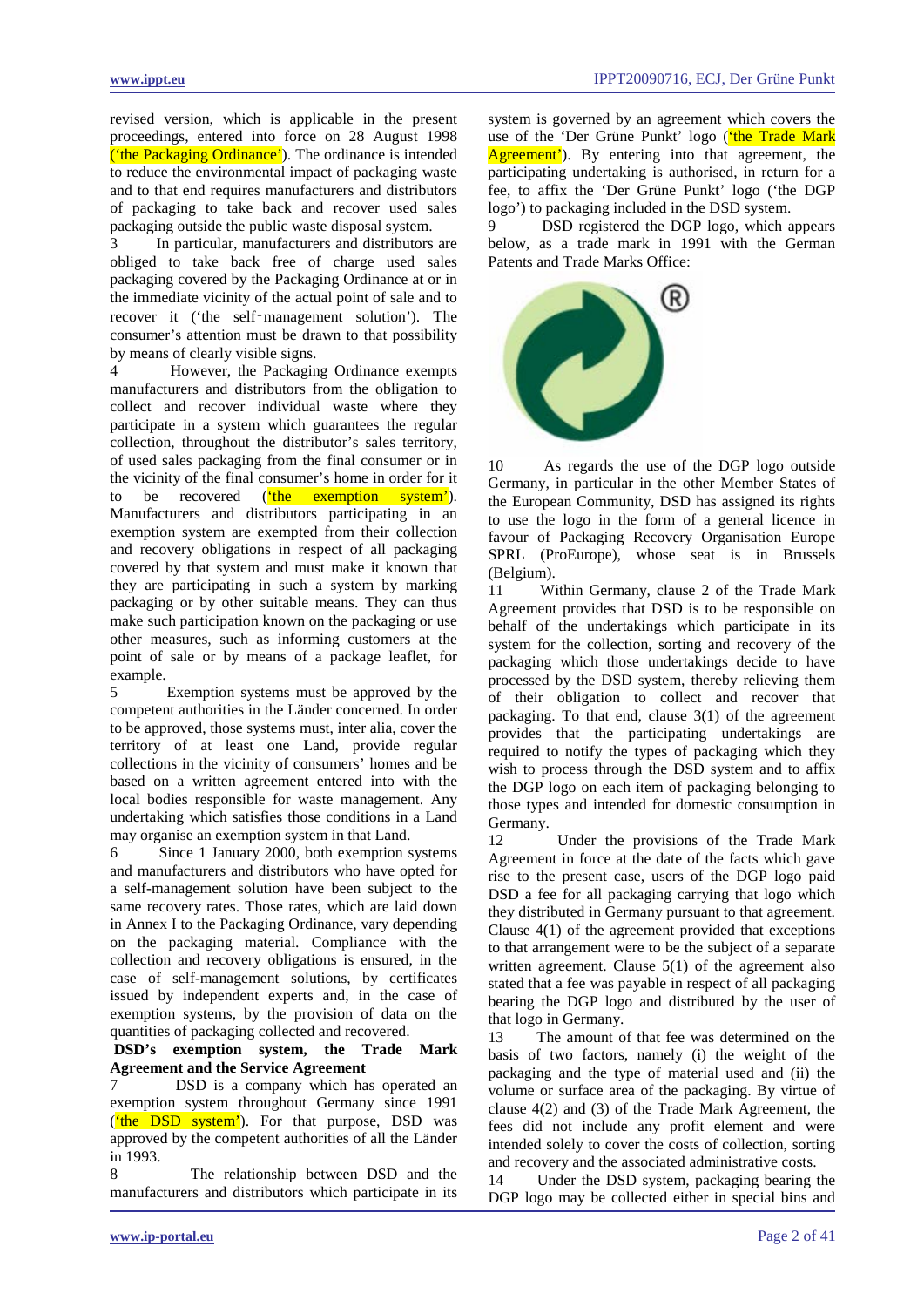divided into metal, plastic and composite materials, or in containers placed close to private households (in particular for paper and glass), while residual waste must be put into the bins provided by the public waste disposal system.

15 However, DSD neither collects nor recovers used packaging itself, but sub-contracts that service to local collection undertakings. The relationship between DSD and those undertakings is governed by a standard-form agreement, amended on a number of occasions, which aims to create and operate a system to collect and sort packaging ('the Service Agreement'). Under that agreement, which has been entered into between DSD and 537 local undertakings, each of those undertakings has the exclusive power to carry out, in a particular area, the collection of packaging on DSD's behalf. Once sorted, that packaging is transported to a recycling centre for it to be recovered.

16 The Service Agreement was the subject of Commission Decision 2001/837/EC of 17 September 2001 relating to a proceeding under Article 81 of the EC Treaty and Article 53 of the EEA Agreement (Cases COMP/34493 – DSD, COMP/37366 – Hofman + DSD, COMP/37299 – Edelhoff + DSD, COMP/37291 – Rethmann + DSD, COMP/37288 – ARGE and five other undertakings + DSD,  $COMP/37287 - AWG$  and five other undertakings + DSD, COMP/37526 – Feldhaus + DSD, COMP/37254 – Nehlsen + DSD, COMP/37252 – Schönmakers + DSD, COMP/37250 – Altvater + DSD, COMP/37246 – DASS + DSD, COMP/37245 – Scheele + DSD, COMP/37244 – SAK + DSD, COMP/37243 – Fischer + DSD, COMP/37242 – Trienekens + DSD, COMP/37267 – Interseroh + DSD) (OJ 2001 L 319, p. 1). By judgment of the Court of First Instance of 24 May 2007 in Case T-289/01 Duales System Deutschland v Commission [2007] ECR II-1691, which was not the subject of an appeal before the Court of Justice, DSD's action for annulment of Decision 2001/837 was dismissed.

### **Directive 89/104/EEC**

17 Article 5(1) of First Council Directive 89/104/EEC of 21 December 1988 to approximate the laws of the Member States relating to trade marks (OJ 1989 L 40, p. 1) provides:

*'The registered trade mark shall confer on the proprietor exclusive rights therein. The proprietor shall be entitled to prevent all third parties not having his consent from using in the course of trade:*

*(a) any sign which is identical with the trade mark in relation to goods or services which are identical with those for which the trade mark is registered;*

*(b) any sign where, because of its identity with, or similarity to, the trade mark and the identity or similarity of the goods or services covered by the trade mark and the sign, there exists a likelihood of confusion on the part of the public, which includes the likelihood of association between the sign and the trade mark.'* 

18 Article 8 of that directive states:

*'1. A trade mark may be licensed for some or all of the goods or services for which it is registered and for* 

*the whole or part of the Member State concerned. A license may be exclusive or non-exclusive.*

*2. The proprietor of a trade mark may invoke the rights conferred by that trade mark against a licensee who contravenes any provision in his licensing contract with regard to its duration, the form covered by the registration in which the trade mark may be used, the scope of the goods or services for which the licence is granted, the territory in which the trade mark may be affixed, or the quality of the goods manufactured or of the services provided by the licensee.'*

19 Directive 89/104 was repealed by Directive 2008/95/EC of the European Parliament and of the Council of 22 October 2008 to approximate the laws of the Member States relating to trade marks (OJ 2008 L 299, p. 25), which came into force on 28 November 2008. Having regard to the date of the facts, however, the present case continues to be governed by Directive 89/104.

#### **Background**

20 On 2 September 1992, DSD notified the Trade Mark Agreement and the Service Agreement to the Commission of the European Communities with a view to obtaining negative clearance or, failing that, a decision granting exemption.

21 Following publication in the Official Journal of the European Communities of 27 March 1997 (OJ 1997 C 100, p. 4) of the notice in which it announced its intention to take a favourable view of the agreements notified, the Commission received observations from third parties concerning, in particular, various aspects of the application of the Trade Mark Agreement. In particular, those third parties complained of the distortion of competition which might arise if an undertaking were charged twice as a consequence of participating in the DSD system and the system of another service provider.

22 On 15 October 1998, DSD submitted to the Commission a series of commitments aimed at preventing manufacturers and distributors of packaging which participated in the DSD system from having to pay twice where they participated in a different exemption system operating at regional level. In particular, DSD envisaged the situation in which exemption systems, restricted to one or more Länder, were set up alongside the DSD system. In that case, packaging of the same type and of the same distributor or manufacturer could be taken back, in those Länder, by one of the new exemption systems and, in the other Länder, by the DSD system. DSD gave the following commitment in that regard:

*'On condition that regional alternative systems to [the DSD system] are created and are formally approved by the highest authorities of the Land [in accordance with the] Packaging Ordinance, [DSD] is prepared to apply the Trade Mark Agreement in such a way that licensees are able to participate in such a system as regards some of their packaging. [DSD] will not charge a licence fee under the Trade Mark Agreement for packaging that can be shown to be covered by such an alternative system. A further condition for release from*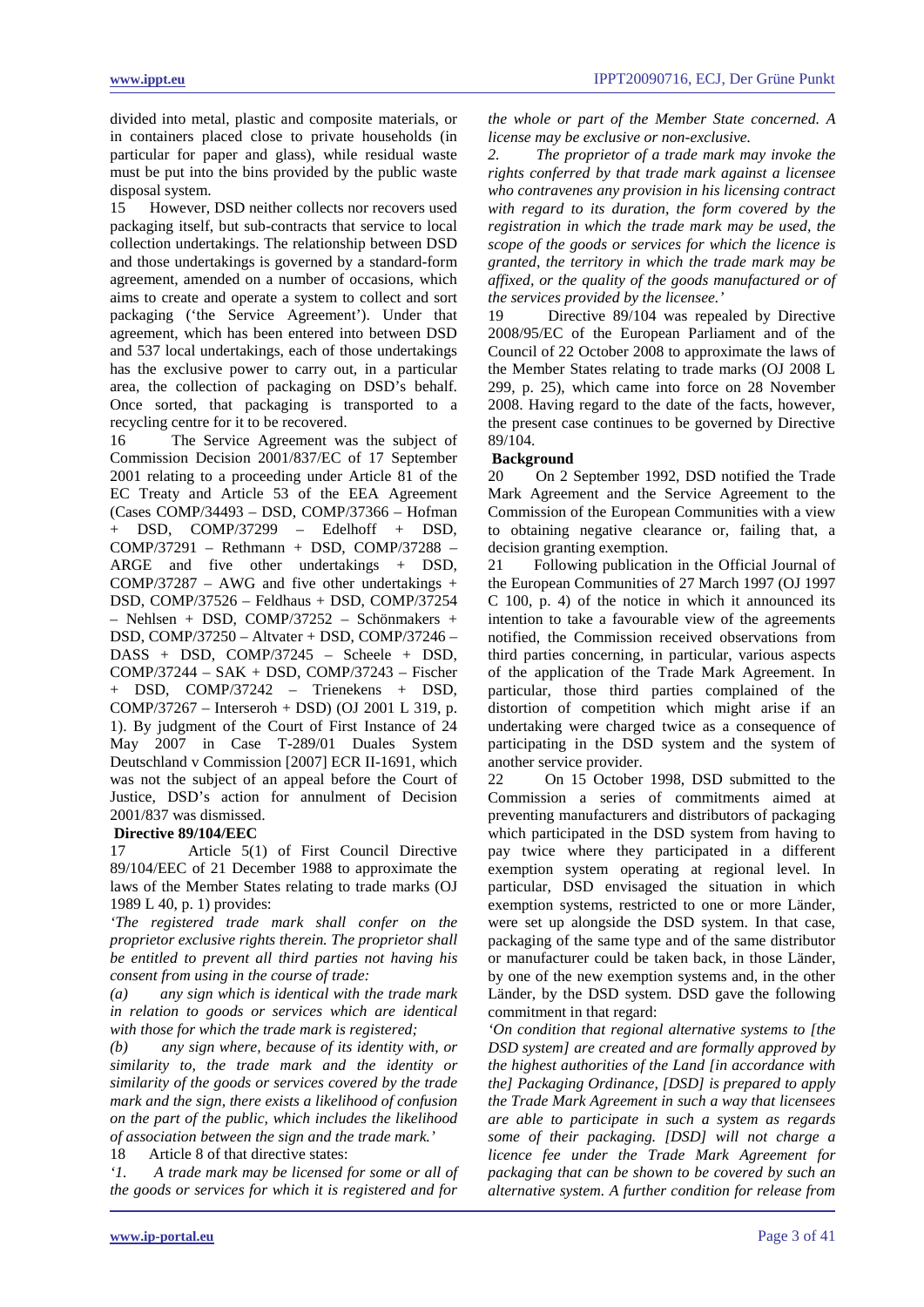*the licence fee obligation in respect of packaging bearing the [DGP logo] is that protection of the [DGP trade mark] should not be impaired.'*

23 On 3 November 1999, the Commission expressed the view that the series of commitments given by DSD on 15 October 1998 should also include self-management solutions used for the processing of some of the packaging and not be restricted only to exemption systems.

24 On 15 November 1999, certain manufacturers of packaging addressed a complaint to the Commission. They claimed that the Trade Mark Agreement prevented the setting up of a self-management solution for taking back packaging. They considered that the use of the logo, where the waste processing service has not actually been provided by DSD, constituted an abuse of a dominant position on the part of DSD.

25 By letter of 13 March 2000, DSD submitted two further commitments to the Commission. The first concerned the case where manufacturers and distributors of packaging opted for a self-management solution for some of their packaging and participated in the DSD system for the remainder. In that case, DSD undertook not to charge a fee under the Trade Mark Agreement for the part of the packaging taken back by the self-management solution, on condition that it was provided with evidence in respect of the latter type of collection.

26 On 3 August 2000, the Commission sent a statement of objections to DSD, to which DSD responded by letter of 9 October 2000.

27 On 20 April 2001, the Commission adopted the decision at issue.

#### **The decision at issue**

28 Recital 20 to the decision at issue states that it was apparent from the observations of the German authorities that a combination of a self-management solution and an exemption system is possible with participation in an exemption system applying only to a certain quantity of a packaging product ('mixed systems'). The decision also notes, at recital 23, that it was clear from a reply of the German authorities that the Packaging Ordinance does not mean that the establishment of only one system is possible. It was not the legislature's intention that only one system should be created in Germany or in each Land.

29 At recital 95, the decision at issue also takes as its starting point the fact, not disputed by DSD, that that undertaking holds a dominant position which, at the time of the adoption of the decision, consisted in the fact that it was the only undertaking to offer an exemption system throughout Germany and that the DSD system collected some 70% of sales packaging in Germany and some 82% of sales packaging collected from final consumers in Germany.

30 According to recitals 100 to 102 to the decision at issue, the abuse of a dominant position is based on the fact that the fee charged by DSD to manufacturers and distributors who participate in the DSD system is tied not to the actual use of that system but is calculated on the basis of the number of packages bearing the DGP logo which those manufacturers and distributors put into circulation in Germany. Manufacturers and distributors participating in the DSD system are required to affix the DGP logo to all packaging notified to DSD and intended for consumption in Germany. The investigation carried out by the Commission led to the conclusion that the method of calculation of the fee paid to DSD constitutes an obstacle to the desire of certain packaging manufacturers who are customers of the DSD system to be able to make use of their own self-management solution or of another exemption system in respect of some of the packaging put into circulation by them.

31 According to recitals 103 to 107 to the decision at issue, the solution proposed by DSD, namely not to affix the DGP logo to packaging that is not covered by the DSD system, is economically unrealistic. Such a solution would require selective labelling of packages (with, or without, the DGP logo), which would lead to considerable additional costs. In addition, such a solution would require packaging manufacturers and distributors using mixed systems to ensure that packaging carrying the DGP logo was disposed of at outlets where it would be collected by the DSD system and that packaging without that logo was disposed of at outlets where it would be collected by other systems, something which would be impossible in practice. Lastly, having regard to the fact that often it is only after having bought the packaged product, or sometimes after using it, that the final consumer will decide whether to dispose of the packaging in an exemption system close to his home or to bring it back to the place where he bought it in order to deposit it in a self-management solution, it would be impossible to determine correctly whether sub-quantities should be marked with the DGP logo or not.

32 At recitals 111 to 115 to the decision at issue, the Commission states that the effects of the abuse of a dominant position are twofold. First, by making the licence fee dependent solely on the use of the DGP logo, DSD imposes unreasonable prices and unfair commercial terms on undertakings which do not use its service or which use it in respect of only some of their packaging. The excessive difference between the cost of supplying the service and the price charged gives rise to the exploitative abuse of a dominant position within the meaning of point (a) of the second paragraph of Article 82 EC. Secondly, given the fee system laid down by the Trade Mark Agreement, it is of no interest to undertakings subject to the collection and recovery obligation to participate in a competing selfmanagement solution or a competing exemption system, because those undertakings would either have to pay a licence fee to DSD in addition to the remuneration paid to the competitor, or to establish separate packaging and distribution channels. The fee system thus makes it more difficult for competitors of the DSD system to enter the market.

33 At recitals 143 to 153 to the decision at issue, the Commission states that the finding that a dominant position has been abused is not invalidated by the need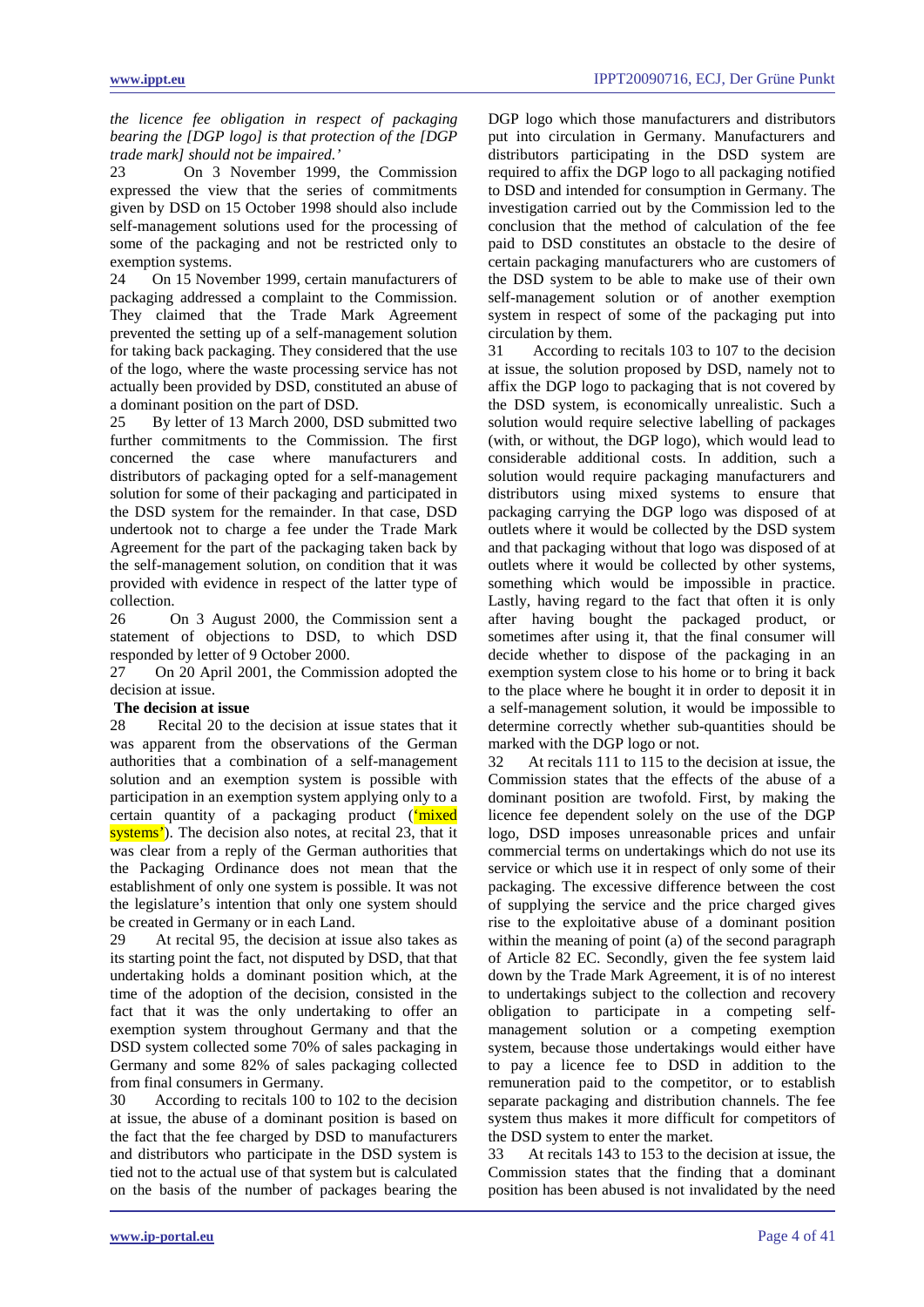to preserve the distinctive character of the DGP logo. In that regard, the decision at issue states that the essential function of the logo is fulfilled when it signals to the consumer that he has the option of having the packaging processed by DSD.

34 At recitals 155 to 160 to the decision, the Commission states that trade between Member States is likely to be appreciably affected by the abuse of a dominant position as a result of the licence fee terms at issue, having regard to the particular circumstances in which packaging is collected and recovered in Germany and in the common market.

35 The result of the Commission's appraisal of the case under Article 82 EC is set out in Article 1 of the decision at issue, which is worded as follows:

*'The conduct of [DSD], in requiring, under the first sentence of Article 4(1) and the first sentence of Article 5(1) of the Trade Mark Agreement, payment of a licence fee for the total quantity of sales packaging carrying the [DGP logo] and put into circulation in Germany is incompatible with the common market even where undertakings subject to the obligations arising out of the Packaging Ordinance:*

*(a) either use DSD's exemption service as referred to in Article 2 of the Trade Mark Agreement only for partial quantities or, instead of using the said service, put into circulation in Germany uniformly designed packaging which is also in circulation in another member country of the European Economic Area and participates in a take-back system using the [DGP logo], and* 

*(b) prove that, in respect of the quantity or partial quantity for which they do not use the exemption service, they fulfil their obligations under the Packaging Ordinance through competing exemption systems or through self-management solutions.'*

36 Having established that an abuse of a dominant position existed, in recitals 161 to 167 to the decision at issue and in Articles 2 to 7 of that decision, the Commission specified, pursuant to Article 3(1) of Council Regulation No 17 of 6 February 1962, First Regulation implementing Articles [81 EC] and [82 EC] (OJ, English Special Edition 1959-62, p. 87), the way in which DSD was to put an end to the infringement that had been established.

37 The principal measure imposed on DSD was the requirement not to charge any licence fee for quantities of packaging put into circulation in Germany carrying the DGP logo for which the exemption service is not used and for which the obligations imposed by Packaging Ordinance have demonstrably been fulfilled in another way. The measure in question is laid down in Article 3 of the decision at issue, which provides:

*'DSD shall undertake vis-à-vis all parties to the Trade Mark Agreement not to charge any licence fee for such partial quantities of sales packaging carrying the [DGP logo] as are put into circulation in Germany for which the exemption service referred to in Article 2 of the Trade Mark Agreement is not used and for which the Packaging Ordinance obligations have demonstrably been fulfilled in another way.* 

*The commitment in the first paragraph shall replace a derogation under the second sentence of Article 4(1) of the Trade Mark Agreement.'*

38 In Article 5 of the decision at issue, the Commission specifies the evidential requirements to be satisfied in the following cases:

*'1. Where there is partial or complete participation in a competing exemption system, the system operator's confirmation that the relevant quantity of packaging is covered by the competing system shall constitute sufficient proof that the Packaging Ordinance obligations under Articles 3 and 4 have been fulfilled in another way.*

*2. Where there is partial or complete participation in a self-management solution, the subsequent presentation of an independent expert's certificate stating that the take-back and recovery requirements for the relevant amount of packaging have been fulfilled shall be sufficient. The certificate may be issued either to the individual manufacturer or distributor or to an association of self-managers.*

*… 4. Irrespective of the version of the Packaging Ordinance in question, the fact that the certificate confirms to the contractual partner that the take-back and recovery requirements, related to a specific quantity of packaging, have been fulfilled shall suffice for the proof to be furnished to DSD.*

*…'* 39 Article 4 of the decision at issue states:<br> $\therefore$  *In the case of packaging which is coll* 

In the case of packaging which is collected and *recovered in another Member State under a system using the [DGP logo] and which is put into circulation using the [logo] in the territory covered by the Packaging Ordinance, DSD shall not charge a licence fee if the requirements of the Packaging Ordinance have demonstrably been met otherwise than through participation in the system set up by DSD … …'*

# **The proceedings before the Court of First Instance and the judgment under appeal**

40 By application lodged at the Registry of the Court of First Instance on 5 July 2001, DSD brought proceedings for the annulment of the decision at issue.

41 By a separate document, lodged on the same day, the applicant also submitted an application under Article 242 EC to suspend the operation of Article 3 of that decision, and Articles 4 to 7 thereof in so far as they refer to Article 3, until the Court of First Instance gave a ruling on the substance.

42 By order of 15 November 2001 in Case T-151/01 R Duales System Deutschland v Commission [2001] ECR II-3295, the President of the Court of First Instance rejected the application to suspend the operation of the decision at issue.

43 By order of 5 November 2001, the Court of First Instance granted the applications of Vfw AG (since renamed Vfw GmbH) ('Vfw'), Landbell AG für Rückhol-Systeme ('Landbell') and BellandVision GmbH ('BellandVision') for leave to intervene in support of the form of order sought by the Commission.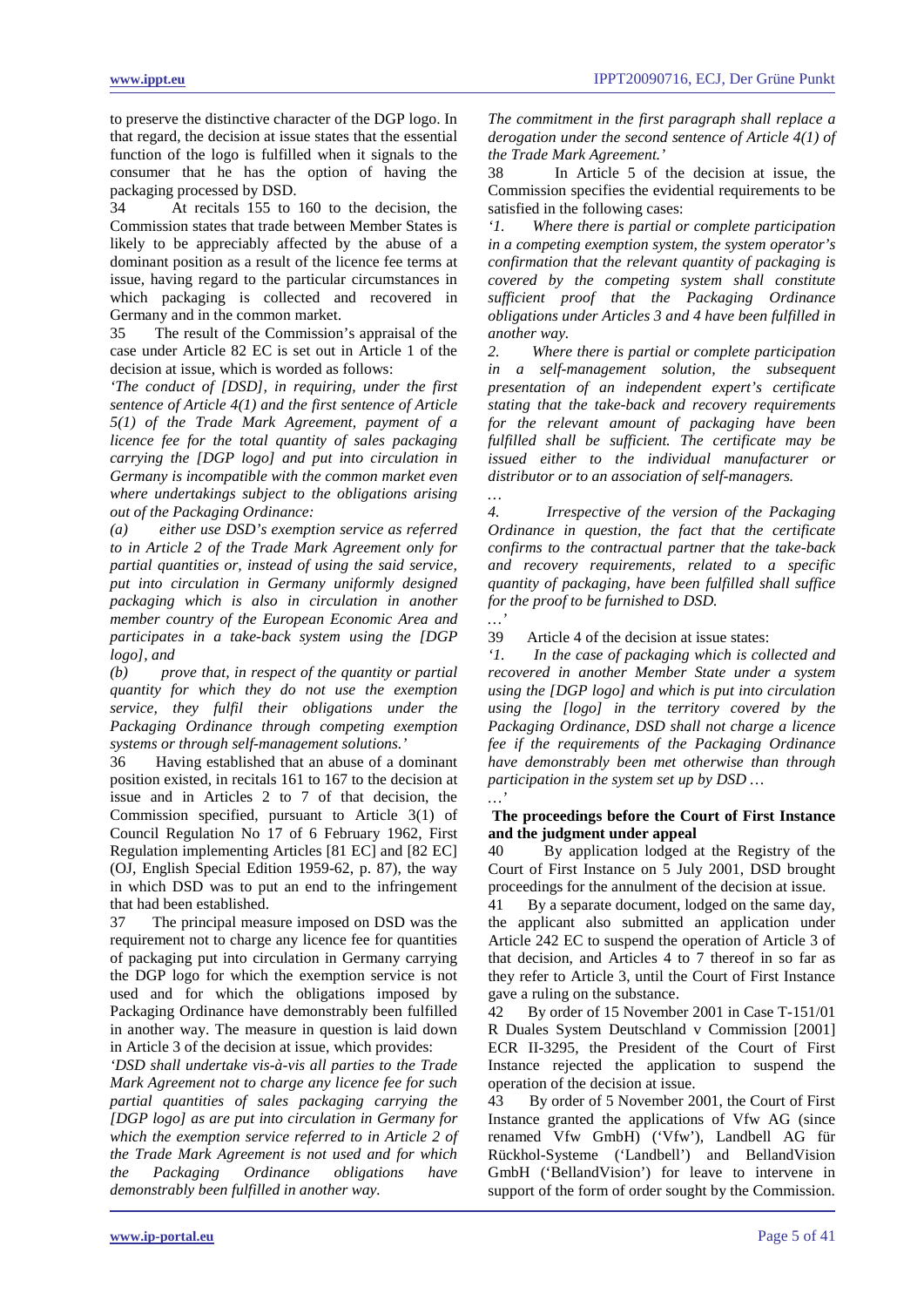Those undertakings, which are competitors of DSD, submitted their observations on 7 February 2002.

44 The final written submissions were lodged on 27 May 2002. The parties were notified of the end of the written procedure on 9 September 2002.

45 In June 2006, the Court of First Instance decided to open the oral procedure. By way of measures of organisation of procedure, it sent the parties a number of questions, to be replied to orally at the hearing. Those questions related to the different stages of the process for collecting and recovering packaging and to the conditions in which competition between selfmanagement solutions and exemption systems might exist. The Court also invited the Commission to produce a document provided by the German authorities during the administrative procedure. On 26 June 2006, the Commission lodged that document.

46 The parties presented oral argument and answered the questions put by the Court at the hearing on 11 and 12 July 2006.

47 By the judgment under appeal, the Court of First Instance dismissed the action before it and ordered DSD to bear its own costs and those incurred by the Commission, Landbell and BellandVision, including those relating to the interlocutory proceedings. It ordered Vfw, which had not applied for DSD to bear the costs, to bear its own costs, including those relating to the interlocutory proceedings.

48 DSD had put forward three pleas in law alleging, first, infringement of Article 82 EC, secondly, infringement of Article 3(1) of Regulation No 17 and of the principle of proportionality and, thirdly, infringement of Article 86(2) EC.

49 By its first plea, DSD maintained that the disputed provisions of the Trade Mark Agreement had been necessary in order to ensure the attainment of the objectives of the Packaging Ordinance, that is to say, preserving the different functions of the Der Grüne Punkt trade mark ('the DGP mark') and to enable the DSD system to function properly.

50 In reply to the various arguments put forward by DSD under this plea, the Court of First Instance held in particular at paragraphs 139 and 154 of the judgment under appeal that it was possible for a manufacturer or a distributor of packaging to use a number of systems at the same time in order to comply with the recovery rates:

*'139 … the manufacturer or distributor of packaging does not transfer to DSD a set number of items of packaging intended to bear the [DGP logo], but rather a quantity of material which that manufacturer or distributor is going to market in Germany and whose taking back and recovery he intends to entrust to the DSD system. It is therefore possible for a manufacturer or distributor of packaging to use mixed systems in order to comply with the recovery rates laid down in the [Packaging Ordinance].*

*154 In that regard, it should be pointed out that it is not stated in the [Packaging Ordinance] that the [DGP*  *logo] may not be affixed to packaging collected in the context of a competitor exemption system or a selfmanagement solution if they comply, in addition, with the conditions laid down in the [Packaging Ordinance] to identify the system used in conjunction with the DSD system. Such indications may be cumulative and the same piece of packaging may thus be covered by several systems at the same time. It is with that in mind that the Commission rightly interprets the transparency requirement defined by the German authorities in their observations, namely that it is necessary to clearly define, in the interests of the consumer and of the authorities, which packaging is subject to the take-back obligation at or in the immediate vicinity of the points of sale and which is not. …'*

51 The Court of First Instance also held at paragraph 156 of the judgment under appeal that 'the fact that, in the case of shared use of two exemption systems, the [DGP logo] and the indication by a "suitable means" of another exemption system … feature on the same packaging, and the fact that, in the case of shared use of the DSD system and a self-management solution, the [DGP logo] and an indication that it is possible to return the packaging to the shop appear on the same packaging, does not adversely affect the essential function of [the DGP mark]'.

52 At paragraph 163 of its judgment, the Court of First Instance added that 'as regards the arguments concerning the need to respect the proper functioning of the DSD system …, … the proper functioning of that system is not called into question in the case of mixed systems. In any event, the specific needs of the functioning of the DSD system cannot justify the applicant's conduct, described in the BäKo judgment of the Bundesgerichtshof and the Hertzel judgment of the Oberlandesgericht Düsseldorf, cited by the Commission …, the various complaints put forward by the Commission … and DSD's initial submission in its application …, whereby it requires payment of a fee for all packaging carrying the [DGP logo] and put into circulation in Germany, even where it is proved that some of that packaging has been taken back and recovered by another exemption system or a selfmanagement solution'.

53 The Court of First Instance held at paragraph 164 of the judgment under appeal that *'neither the Packaging Ordinance, nor trade mark law or the specific needs of the functioning of the DSD system authorise [DSD] to require undertakings which use its system to pay a fee for all packaging carrying the [DGP logo] and put into circulation in Germany, where those undertakings show that they do not use the DSD system for some [or all] of that packaging'*.

54 By its second plea, DSD submitted that selective marking of packaging depending on the system used would have been more appropriate than the obligation imposed by the decision at issue. Articles 3 and 4 of that decision are disproportionate, because they oblige DSD to grant third parties a licence.

55 The Court of First Instance rejected that plea. At paragraph 173 of the judgment under appeal, it held

*…*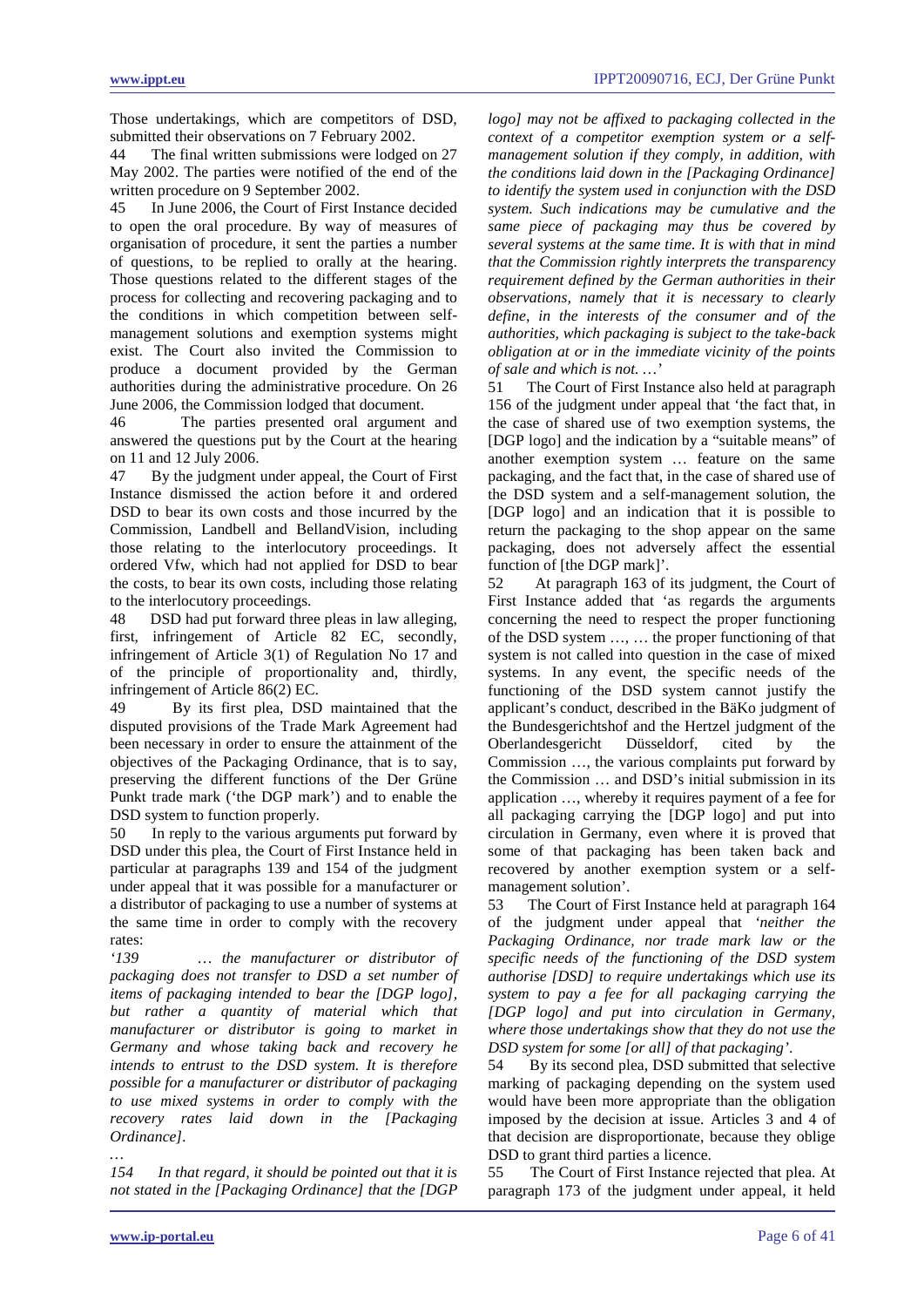that '*the fact that it may theoretically be possible to affix the [DGP logo] to packaging selectively cannot entail the annulment of [the measures imposed by the decision at issue], since that solution is more expensive and difficult to implement for manufacturers and distributors of packaging than the measures laid down in Articles 3 to 5 of [that] decision …'*.

56 The Court of First Instance also stated at paragraph 181 of the judgment under appeal that the object of the obligations laid down in the decision at issue was not '*to force DSD to grant a licence to use the [DGP logo] without any restriction in time, but merely to require it to not charge a fee on the total amount of packaging bearing the [DGP logo] where it is shown that all or only some of that packaging has been taken back or recovered through another system'*.

57 At paragraph 196 of the judgment under appeal, the Court of First Instance stated that the decision at issue must be interpreted as not precluding the possibility for DSD to levy an adequate fee for merely using the DGP mark where it is shown that the packaging bearing the DGP logo has been taken back and recovered by another system.

58 In support of that finding, the Court of First Instance stated at paragraphs 193 and 194 of the judgment under appeal:

*'193 The Court observes that the obligation imposed on DSD, in Article 3 of [the decision at issue], enables manufacturers and distributors which use its system for only some of their packaging not to pay the fee to DSD where it is proved that the packaging bearing the [DGP logo] has not been collected and recovered by* 

*the DSD system but by a competitor system. 194 However, even in that case, it cannot be excluded that the [DGP mark] affixed to the packaging at issue may have economic value as such, since it can inform the consumer that the packaging at issue may be brought to the DSD system, as is also stated in the contested decision ... Such a possibility offered to the consumer for all the packaging put into circulation with the [DGP logo], whether part of the DSD system or not, after checking the quantities collected, is likely to have a price which, even if it cannot represent the actual price of the collection and recovery service, as could be the case under the provisions in dispute of the Trade Mark Agreement, should be able to be paid to DSD in consideration for the service offered in the present case, namely the making available of its system.'*

59 By its third plea, DSD claimed that an infringement of Article 82 EC was ruled out because it was entrusted with the operation of services of general economic interest within the meaning of Article 86(2) EC, namely waste management for environmental purposes.

60 The Court of First Instance stated at paragraph 208 of the judgment under appeal that, even supposing that DSD was entrusted with such a service, the fact remained that the risk of that task being called into question as a result of the decision at issue had not been shown.

### **Procedure before the Court**

61 DSD brought the present appeal on 8 August 2007.

62 By application lodged at the Court Registry on 16 November 2007, Interseroh Dienstleistungs GmbH ('Interseroh'), which has operated an exemption system throughout Germany since 2006, sought leave to intervene in support of the form of order sought by the Commission. By order of 21 February 2008, the President of the Court granted leave to intervene.

63 DSD claims that the Court should:

set aside the judgment under appeal;

– annul the decision at issue;

– in the alternative, refer the case back to the Court of First Instance, and

– in any event, order the Commission to bear the costs.

64 The Commission, Vfw, Landbell, BellandVision and Interseroh contend that the Court should:

dismiss the appeal, and

– order DSD to bear the costs.

### **The appeal**

The first plea in law, alleging infringement of the duty to state reasons arising from the contradictory grounds set out in the judgment under appeal

### **Arguments of the parties**

65 DSD claims that the Court of First Instance infringed its obligation to state reasons in the judgment under appeal by making contradictory findings in relation to the alleged abuse of a dominant position.

66 In support of that plea, DSD draws a comparison between the manner in which that abuse was presented by the Commission in recitals 101, 102, 111 and 115 to the decision at issue, as set out by the Court of First Instance at paragraphs 48, 50, 58, 60, 119, 163 and 164 of the judgment under appeal, and the grounds set out at paragraph 194 of that judgment.

67 First, the Court of First Instance took as a basis the fact that DSD requires undertakings which prove that they do not use its system or that they use the system for only some of the sales packaging bearing the DGP logo to pay the full fee under the Trade Mark Agreement.

68 Secondly, the Court of First Instance stated at paragraph 194 of the judgment under appeal that, for packaging which is not subject to the DSD system, DSD does not necessarily require payment of the price of the collection and recovery service. The findings of the Court of First Instance are thus manifestly contradictory.

69 The Commission states that the fee is intended to cover the expenses arising from the collection, sorting and recovery of the packaging, together with the administration costs and accordingly does not represent consideration for the use of the mark. Consequently, the decision at issue and the judgment under appeal do not concern a fee for the use of the DGP mark.

Like the Commission, Vfw, Landbell and BellandVision do not accept that the contradiction alleged by DSD exists. There is nothing in paragraph 194 of the judgment under appeal which relates to the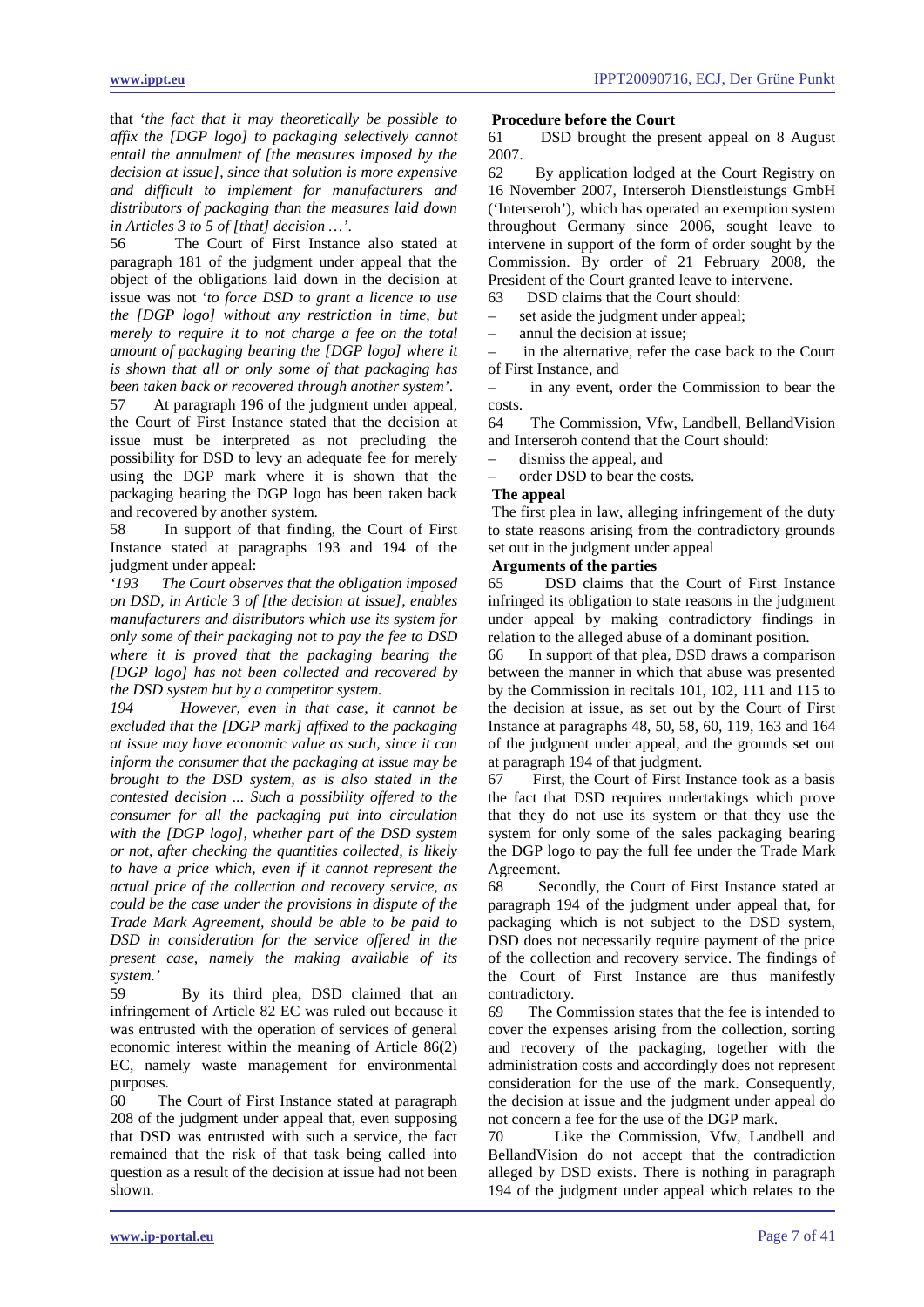findings of the Court of First Instance concerning the abuse of a dominant position. It concerns only the question whether the mere affixing of the DGP logo to packaging may have a price, even where DSD does not provide any service for the processing of that packaging.

# **Findings of the Court**<br>71 According to

According to settled case-law, the question whether the grounds of a judgment of the Court of First Instance are contradictory or inadequate is a question of law which is amenable, as such, to judicial review on appeal (see, inter alia, Case C‑185/95 P Baustahlgewebe v Commission [1998] ECR I-8417, paragraph 25; Joined Cases C-403/04 P and C-405/04 P Sumitomo Metal Industries and Nippon Steel v Commission [2007] ECR I-729, paragraph 77; and Joined Cases C‑120/06 P and C-121/06 P FIAMM and Others v Council and Commission [2008] ECR I‑0000, paragraph 90).<br>72 In the pr

In the present case, DSD considers that there is a contradiction between the finding set out at paragraph 194 of the judgment under appeal and the findings by which the Court of First Instance confirmed the existence of the abuse of a dominant position described by the Commission.<br>73 It is apparent

It is apparent from paragraphs 193 and 194 of the judgment under appeal that they concern the fact that, as a result of the obligations laid down by the Commission in the decision at issue, DSD may no longer charge the licence fee provided for in the Trade Mark Agreement for packaging notified to it which bears the DGP logo and in respect of which it is proved that it was not taken back and recovered by the DSD system.

74 At paragraph 194 of the judgment, the Court of First Instance held that, notwithstanding that fact, the possibility cannot be ruled out that manufacturers and distributors of such packaging must pay a sum to DSD in consideration only for the affixing of the DGP logo to the packaging, since affixing the logo in that way implies that the DSD system is available to consumers and therefore represents a use of the DGP mark which is capable of having a price.

75 As the Court of First Instance itself stated in that paragraph, the sum which DSD might receive in consideration for the affixing of the DGP mark is separate from the fee which is due in respect of the packaging that is actually taken back and recovered by DSD under the Trade Mark Agreement.

76 It follows, first, that the Court of First Instance made no finding at paragraph 194 of the judgment under appeal that DSD might receive, in consideration merely for making its system available, a sum corresponding to the price of the collection and recovery service.

77 It follows, secondly, that paragraph 194 of the judgment under appeal concerns the consequences of the measures laid down in the decision at issue and not the finding that an abuse of a dominant position existed. Its purpose is merely to record, contrary to what DSD had argued before the Court of First Instance, that the decision at issue does not make it impossible for DSD to charge a fee that relates only to the affixing of the DGP mark to packaging.

78 Accordingly, DSD's claim that the judgment under appeal contains contradictory grounds cannot be considered well founded and the first plea in law must therefore be rejected.

# **The second plea in law, alleging distortion of the meaning of the Trade Mark Agreement and other evidence in the file**

# **Arguments of the parties**<br>79 DSD claims that

DSD claims that the essence of the dispute involves the finding set out at recital 111 to the decision at issue that 'DSD can be deemed to impose unreasonable prices whenever the quantity of packaging bearing the [DGP logo] is greater than the quantity of packaging making use of the exemption service'. In that respect, the Court of First Instance found that under the Trade Mark Agreement DSD granted a separate licence for the use of the DGP logo, that is to say, a licence to place the mark on packaging for which the DSD system was not used.

80 That finding represents a distortion of the meaning of the Trade Mark Agreement, since that agreement merely grants a right to use the DGP logo in connection with the performance of the obligations arising under the Packaging Ordinance.

81 That finding also amounts to a distortion of other evidence in the file. In that regard, DSD states that the correspondence exchanged between the Commission and DSD during the administrative procedure shows that it did not grant a licence having the scope described by the Court of First Instance, but that it merely refused to implement the Commission's proposal to accept that packaging intended for competitor processing systems could carry the DGP logo.

82 In addition, the finding of the Court of First Instance relating to the existence of a 'separate licence' distorts the evidence in the file on which that Court expressly relied, in particular at paragraph 163 of the judgment under appeal, such as certain judgments of the German courts and the complaints made to the Commission.

83 The Commission, Vfw, Landbell, BellandVision and Interseroh contend that the Court of First Instance simply did not make the finding as to the existence of a 'separate licence' which DSD imputes to it.

84 Vfw, Landbell et BellandVision also argue that that plea is inadmissible in so far as DSD's appeal must be based not on what the appellant alleges is an incorrect appraisal of the facts, but only on the infringement of legal provisions by the Court of First Instance.

# **Findings of the Court**

85 Contrary to what Vfw, Landbell and BellandVision contend, this plea, alleging distortion of the meaning of the Trade Mark Agreement and other evidence in the file, is admissible.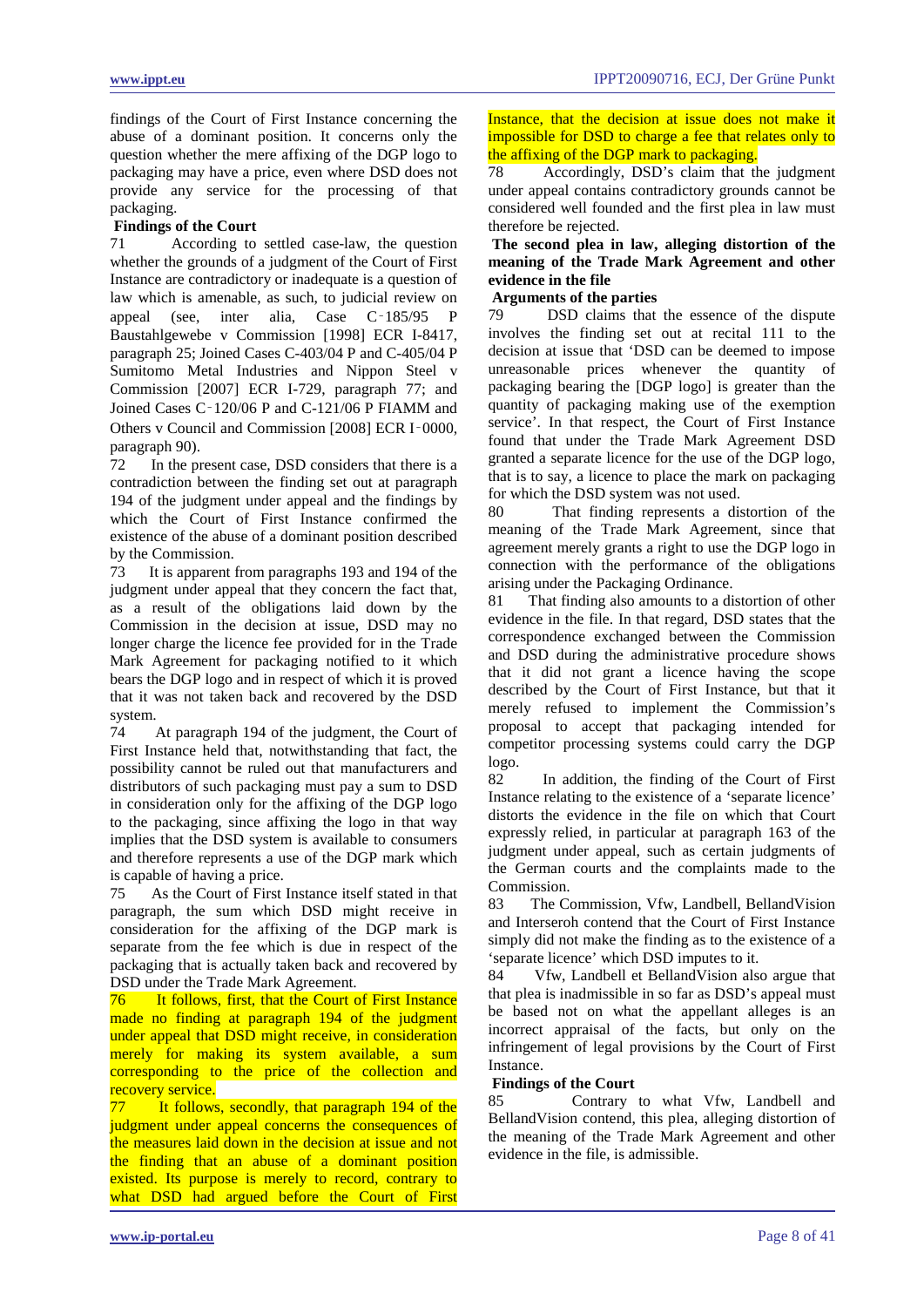86 The error for which DSD criticises the Court of First Instance concerns the distortion of the scope of the licence granted under the Trade Mark Agreement.

87 As was stated at paragraph 11 of this judgment, the object of the Trade Mark Agreement is to allow DSD's contractual partners to be relieved of their obligation to collect and recover packaging which they notify to DSD. The agreement provides that undertakings participating in the DSD system must affix the DGP logo to all packaging notified to DSD and intended for domestic consumption in Germany.<br>88 It follows that the Trade Mark Agreement wh

It follows that the Trade Mark Agreement which DSD's customers entered into concerns the affixing of the DGP logo to all packaging notified to DSD and intended for domestic consumption in Germany.

89 As is apparent, in particular, from Article 1 of the decision at issue, the abuse of a dominant position established by the Commission arises from the fact that the Trade Mark Agreement requires DSD's customers to pay a fee in respect of all packaging notified to DSD, even where it is proved that some of it has been taken back and recovered through competing exemption systems or self-management solutions.

90 It is clear that the Court of First Instance did not distort that part of the evidence on the file.

91 Thus, at paragraph 141 of the judgment under appeal, the Court of First Instance correctly stated that *'only the provisions of the Trade Mark Agreement concerning the fee are regarded as abusive in [the decision at issue] [and], thus, [the decision at issue] does not criticise the fact that … the [Trade Mark Agreement] requires the manufacturer or distributor wishing to use the DSD system to affix the [DGP logo] to each piece of notified packaging which is intended for domestic consumption'*.

92 As regards, specifically, the extent of the licence granted under the Trade Mark Agreement, DSD has been unable to identify the passages of the judgment under appeal in which the Court of First Instance incorrectly referred to the scope of that licence. With respect to the passages setting out the legal and factual assessment undertaken by the Court of First Instance, DSD merely refers under this plea to paragraphs 119, 163 and 164 of the judgment under appeal, at which the Court of First Instance noted the terms of the decision at issue and held that, notwithstanding DSD's arguments relating to the need to maintain the proper functioning of its system, the Commission had been right to find that it was abusive to require payment of a licence fee for all packaging notified to DSD and bearing the DGP logo, even where it was proved that some of that packaging had been taken back and recovered by another exemption system or a selfmanagement solution.

93 It follows that the second plea in law must also be rejected.

**The third plea in law, alleging an insufficient statement of reasons, distortion of the facts and errors of law concerning the exclusive rights relating to the DGP logo Arguments of the parties**

94 According to DSD, the finding set out at paragraph 161 of the judgment under appeal that the DGP logo does not benefit from the exclusivity claimed by DSD, with the result that it could not restrict the grant of its licence to packaging processed by its system, is insufficiently reasoned. That finding is essentially based on the conclusions drawn by the Court of First Instance, at paragraph 130 et seq. of the judgment under appeal, from the pleadings and the replies given by the parties at the hearing, without it being possible to determine what was the true purpose of that oral argument.

95 Next, the finding set out at paragraph 139 of the judgment under appeal that 'the manufacturer or distributor of packaging does not transfer to DSD a set number of items of packaging intended to bear the [DGP logo], but rather a quantity of material which that manufacturer or distributor is going to market in Germany and whose taking back and recovery he intends to entrust to the DSD system' is manifestly contrary to the provisions of the Trade Mark Agreement concerning the notification of packaging and the grant of the licence, the provisions of the Packaging Ordinance relating to compliance with the obligation to process waste, the requirement of transparency arising from that ordinance and the requirement arising under trade mark law that packaging covered by the DSD system must be identifiable.<br>96 In the

In the same way, paragraphs 129 and 154 of the judgment under appeal, according to which packaging entrusted to the DSD system may be covered by another processing system at the same time, distort the evidence in the file, in particular the Packaging Ordinance.

97 Paragraph 137 of the judgment, according to which a distributor which has participated in an exemption system may subsequently assume responsibility for the taking back and recovery of packaging in person, and vice versa, also distorts the meaning of the Packaging Ordinance. Under that ordinance, participation in an exemption system entails exemption from processing obligations. Consequently, for packaging covered by an exemption system, it is not possible subsequently to use a self-management solution.

98 The findings of the Court of First Instance are, moreover, incompatible with trade mark law. The situation described by that Court, in which packaging that was not processed under the DSD system could bear the DGP logo, would deprive the logo of its distinctive character. DSD states that that logo, as a registered trade mark, refers exclusively to its system and thus to its services.

99 The Commission contends that in the grounds of the judgment under appeal criticised by DSD the Court of First Instance set out its analysis of the distinctive character of the DGP logo and of the functioning of mixed systems, that is to say, a combination of the DSD system and another exemption system or a selfmanagement solution.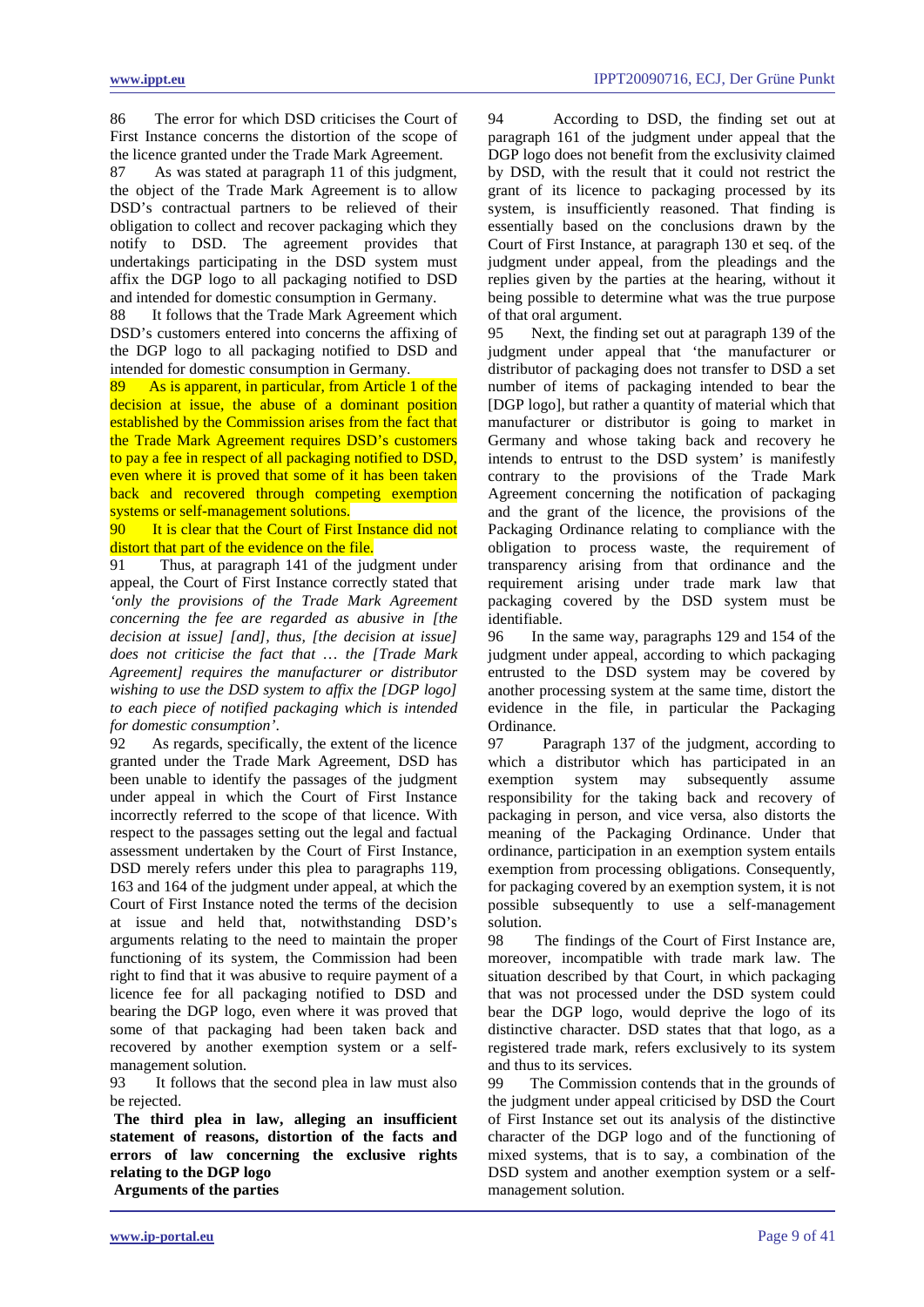100 As regards paragraph 154 of the judgment under appeal, the Commission maintains that in that paragraph the Court of First Instance correctly set out the observation of the German Government that the same item of packaging may be subject to several systems at the same time. DSD wrongly attributes to the Packaging Ordinance an approach focused on individual items of packaging, which does not correspond with the economic conditions applicable to mixed solutions.

101 As regards paragraph 137 of the judgment under appeal, the Commission argues that this paragraph<br>involves an obiter dictum concerning the involves an obiter dictum concerning the implementation of possible correction mechanisms should the recovery rates not be achieved. Furthermore, and in any event, DSD's criticism of that paragraph of the judgment is unfounded.

102 With respect to paragraph 161 of the judgment under appeal, the Commission states that the DGP logo merely indicates the possibility that packaging may be taken back and recovered by DSD. It observes that that logo is designed to inform traders and final consumers that the packaging on which it is affixed may be processed by the DSD system.

103 According to Vfw, DSD is wrong to argue that an item of packaging cannot be covered by two different systems.

104 Landbell and BellandVision submit that, to the extent that it seeks to justify the abuse of a dominant position by making reference to the Packaging Ordinance and trade mark law, this plea is manifestly unfounded. Contrary to what DSD claims, mixed systems are permissible, as, moreover, the German Government has stated.

105 According to Interseroh, DSD's argument that the exemption service applies to specific items of packaging misconstrues the Packaging Ordinance.

### **Findings of the Court**

106 As a preliminary point, it must be stated that DSD's arguments that the affixing of the DGP logo to packaging that is not processed under its system constitutes an infringement of trade mark law are essentially the same as those put forward under the fourth plea in law. They will therefore be examined under that plea.

107 As to the remainder, by this plea DSD essentially argues that the findings of the Court of First Instance at paragraphs 139, 154 and 161 of the judgment under appeal are insufficiently reasoned and distort some of the evidence on the file.

108 At paragraph 139 of the judgment under appeal, the Court of First Instance deduced from the information and the considerations referred to at paragraphs 129 to 138 of the judgment that it is possible for manufacturers and distributors of packaging to use mixed systems in order to comply with their obligations as to collection and recovery laid down in the Packaging Ordinance.

109 As is apparent, in particular, from paragraphs 129 and 154 of the judgment under appeal, that finding of the Court of First Instance relating to mixed systems concerns the fact, which is disputed by the appellant, that packaging entrusted to DSD and bearing the DGP logo may be covered at the same time by a collection and recovery system other than the DSD system.

110 It is clear beyond doubt from the grounds set out at paragraphs 131 to 138 of the judgment under appeal that the Court of First Instance founded its reasoning on the consideration that the question whether an item of packaging does, or does not, bear the DGP logo is not determinative. According to that Court, the only point at issue is whether the quantities of material for recovery put into circulation by the manufacturer or distributor are actually taken back and recovered and whether the rates laid down in the Packaging Ordinance are thereby achieved.

111 In that context, at paragraph 137 of the judgment under appeal, the Court of First Instance gave as an example the collection and recovery of plastic waste by a fast‑food chain.

112 As the Commission has rightly pointed out, paragraph 137 constitutes an obiter dictum. For the purposes of the analysis to be undertaken on appeal, it is the finding made by the Court of First Instance at paragraphs 139, 154 and 161 of the judgment under appeal, that there is no exclusive tie between the DGP logo and DSD's take-back and recovery services, that is determinative.

113 In the first place, the Court of First Instance has set out in sufficient detail the reasons which led it to that conclusion.

114 It should be noted in that regard that the duty to state reasons does not require the Court of First Instance to provide an account which follows exhaustively and one by one all the arguments put forward by the parties to the case and that the reasoning may therefore be implicit on condition that it enables the persons concerned to know why the Court of First Instance has not upheld their arguments and provides the Court of Justice with sufficient material for it to exercise its power of review (see, inter alia, Joined Cases C-204/00 P, C-205/00 P, C-211/00 P, C-213/00 P, C-217/00 P and C-219/00 P Aalborg Portland and Others v Commission [2004] ECR I-123, paragraph 372; judgment of 25 October 2007 in Case C-167/06 P Komninou and Others v Commission, paragraph 22; and FIAMM and Others v Council and Commission, paragraph 96).

115 The judgment under appeal replies in detail to the line of argument put forward by DSD as regards the alleged exclusivity attached to the DGP logo and allows the Court of Justice to exercise its power of review. At paragraphs 131 to 138 and paragraphs 150 to 154 of the judgment under appeal, the Court of First Instance set out in full the reasons for which it considered that the Packaging Ordinance and other evidence in the file led to the conclusion that packaging bearing the DGP logo is not necessarily covered by the DSD system alone.

116 In the second place, and contrary to what DSD claims, the findings made by the Court of First Instance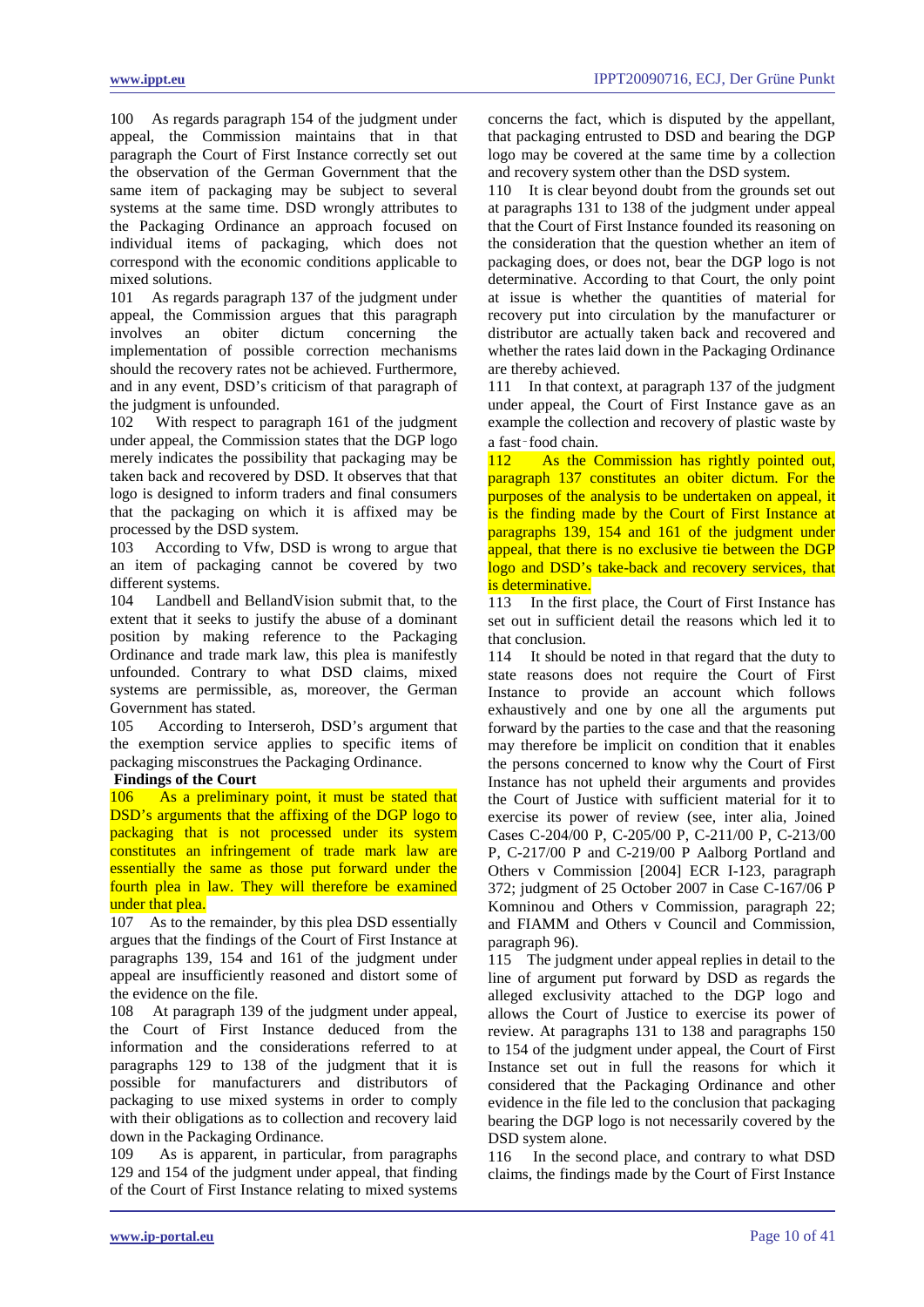do not distort the meaning of either the Packaging Ordinance or the Trade Mark Agreement.

117 Suffice it to hold in that regard that DSD has not identified provisions or passages of the Packaging Ordinance which show that an item of packaging may be processed under one system alone and, accordingly, that an item of packaging bearing the DGP logo must necessarily be processed under the DSD system. Nor has it established that the Trade Mark Agreement contains any indication to that effect.

118 As regards, lastly, the requirement of transparency, DSD has provided no concrete evidence that the interpretation adopted by the Commission and the Court of First Instance, set out at paragraph 154 of the judgment under appeal, according to which it is necessary to define clearly, in the interests of the consumer and of the authorities, which packaging is subject to the take-back obligation at or in the immediate vicinity of the points of sale and which is not, distorts the evidence in the file. Furthermore, DSD has not established that the affixing of the DGP logo to packaging which is processed under a system other than the DSD system runs counter to that objective of transparency. The affixing of that logo to packaging notified to DSD indicates clearly to consumers and to the relevant authorities, irrespective of the question whether that packaging will actually be processed under that system or under another system, that the packaging in question is no longer covered by the obligation that it be taken back at points of sale or in the immediate vicinity of them but has been notified to DSD.

119 It follows from all of the above that the third plea in law must be rejected.

**The fourth plea in law, alleging infringement of Community trade mark law** 

### **Arguments of the parties**

120 DSD claims that the finding set out at paragraph 161 of the judgment under appeal that the DGP logo cannot be accorded the exclusivity claimed by its proprietor, since such exclusivity 'would have no other effect than to prevent manufacturers and distributors of packaging from using a mixed system and to legitimise the possibility, for the applicant, of being paid for a service which the interested parties have nevertheless shown that it did not actually provide' is incompatible with Article 5 of Directive 89/104, which confers on the proprietor of a trade mark exclusive rights therein. That finding accordingly constitutes an infringement of Community trade mark law.

121 According to the Commission, the exclusivity described in Article 5 of Directive 89/104 is not the same as the type of exclusivity described at paragraph 161 of the judgment under appeal. In that passage of the judgment under appeal, the Court of First Instance merely drew the consequences from the reasoning set out at paragraphs 156 and 157 of that judgment, according to which the DGP logo merely indicates a possible processing option and its function as an indicator of origin is not affected where packaging bearing that logo is also subject to other processing options.<br>122 T

The Commission adds that the decision at issue does not entail improper use of the mark, that is to say, use by persons with whom DSD has not entered into an agreement.

123 Vfw submits that the logo is not a trade mark in the classic sense. It argues that a trade mark characterises goods and services which are identical with or similar to those in respect of which the mark was registered. The DGP logo serves only to indicate participation in a collection system and not to identify identical or similar goods or services.

### **Findings of the Court**

124 It must be held, first of all, that Vfw's argument that the DGP logo is not truly a trade mark cannot be accepted. It is not disputed that the logo has been registered as a trade mark by the German Patents and Trade Marks Office in relation to waste collection, sorting and recovery services.

125 As regards, next, the alleged failure by the Court of First Instance to have regard to Article 5 of Directive 89/104, it must be noted that, by virtue of Article 5(1)(a), a registered trade mark confers on the proprietor exclusive rights therein, entitling the proprietor to prevent all third parties not having his consent from using in the course of trade any sign which is identical with the trade mark in relation to goods or services which are identical with those for which the trade mark is registered.

126 It follows that, by claiming that at paragraph 161 of the judgment under appeal the Court of First Instance failed to have regard to the exclusive right to the use of the logo of which it is the proprietor and by invoking Article 5 of Directive 89/104 in that context, DSD is arguing that the Court of First Instance should have held that the decision at issue had unlawfully stopped it preventing third parties from using a sign which was identical with its logo. DSD placed considerable emphasis on this argument at the hearing and claimed that the result of the obligations laid down by the decision at issue and of their approval by the Court of First Instance is that the DGP logo has, in practice, become available to be used by all.

127 In order to respond to that line of argument, it is necessary to draw a distinction between the use of the DGP logo by DSD's contractual partners and the possible use of that logo by other third parties.

128 As regards the use of the DGP logo by DSD's contractual partners, it is apparent from the wording itself of Article 5 of Directive 89/104 that that provision does not cover circumstances in which a third party uses a trade mark with the consent of its proprietor. That is the case, in particular, where the proprietor has authorised its contractual partners to use its mark under the terms of a licence agreement.

129 It follows that DSD cannot validly rely on the exclusive right conferred on it by the DGP logo as regards the use of that logo by manufacturers and distributors who have entered into the Trade Mark Agreement with it. It is true that Article 8(2) of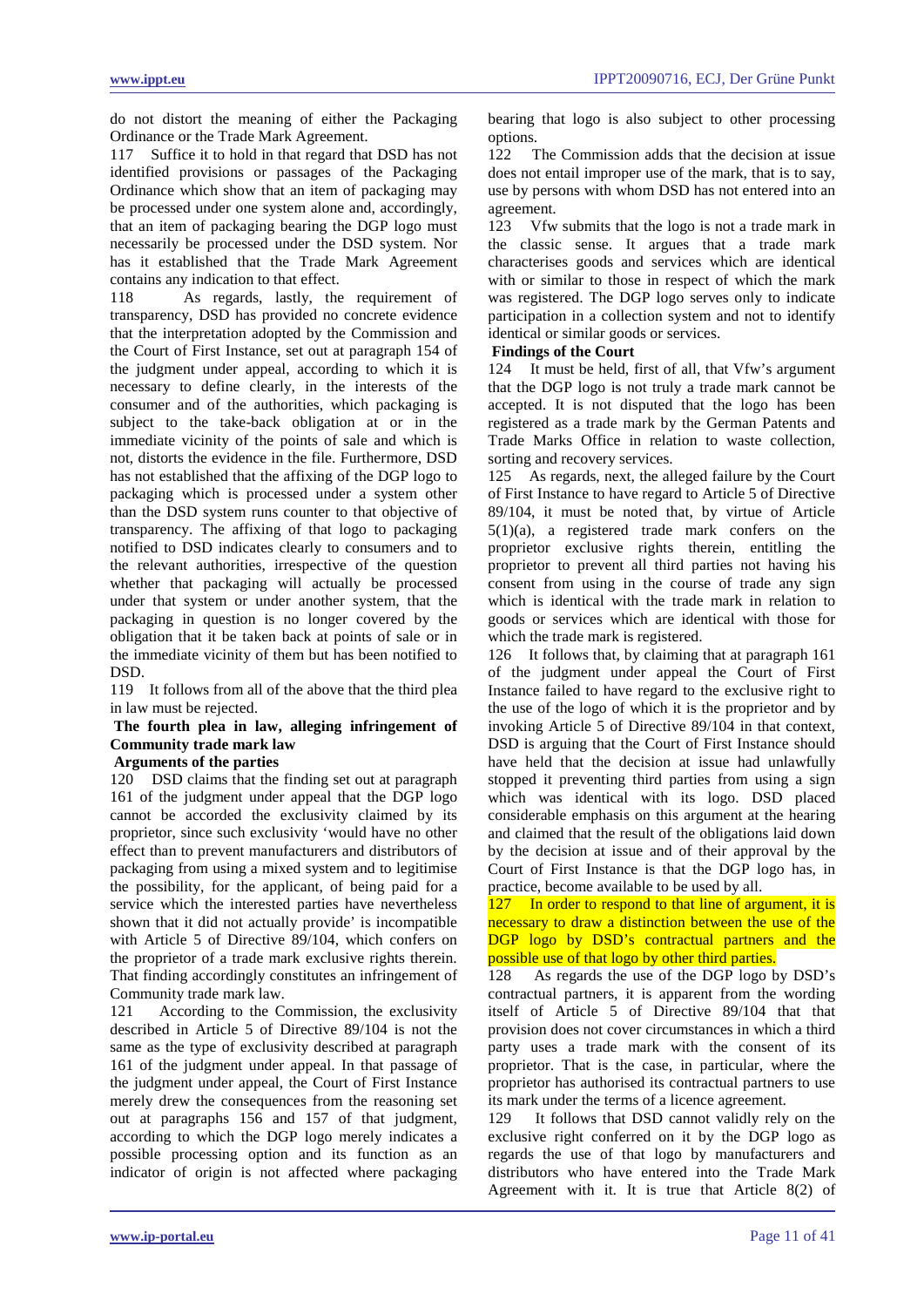Directive 89/104 provides that a proprietor of a trade mark may invoke the rights conferred by that mark against a licensee who contravenes any of the terms in his licensing contract referred to in that provision. However, as the Advocate General stated at point 192 of his Opinion, in the present case, DSD itself set up a system which requires that the DGP logo be affixed to all packaging, even where some of the packaging is not taken back by the system. It is accordingly a matter of agreement between the parties that the use of the DGP logo on all packaging notified to DSD is required by the Trade Mark Agreement and is therefore compatible with it.

130 In so far as DSD argues that the measures imposed by the Commission have the effect that the use of the DGP logo by its licensees is, in part, to be free of charge, suffice it to note that the sole object and sole effect of the decision at issue is to prevent DSD from receiving payment for collection and recovery services where it is proved that they have not been provided by that company. Such measures are not incompatible with the rules laid down by Directive 89/104.

131 Furthermore, as the Court of First Instance correctly held at paragraph 194 of the judgment under appeal, the possibility cannot be ruled out that the affixing of the DGP logo to packaging, whether part of the DSD system or not, may have a price which, even if it cannot represent the actual price of the collection and recovery service, should be able to be paid to DSD in consideration for the use of the mark alone.

132 As regards the possible use of the DGP logo by third parties other than DSD's contractual partners, neither the decision at issue nor the judgment under appeal state that such use would be permitted under trade mark law. In that regard, the Court of First Instance correctly found at paragraph 180 of the judgment under appeal that the obligations laid down by the decision at issue concerned only relations between DSD and '*manufacturers and distributors of packaging which are either contractual partners of DSD in the context of the Trade Mark Agreement …, or holders of a licence to use the [DGP] mark in another Member State in the context of a take-back and recovery system using the logo corresponding to that mark …'*.

133 Therefore, any use of the DGP logo by third parties other than DSD's contractual partners is not a matter for which either the Commission or the Court of First Instance bear any responsibility. Moreover, there is nothing to prevent DSD from bringing proceedings against such third parties before the national courts having jurisdiction in that regard.

134 It follows from all of the above considerations that the fourth plea in law must also be rejected.

# **The fifth plea in law, alleging infringement of Article 82 EC**

### **Arguments of the parties**

135 The appellant submits that, by holding without stating sufficient reasons for its analysis and by distorting the evidence in the file, that DSD acted abusively in issuing licences to use the DGP logo independently of the use of the DSD system and in requiring payment of a fee for the licence even where the licensee proved that it did not use that system, the Court of First Instance infringed Article 82 EC.

136 According to DSD, had the Court of First Instance analysed the legal situation correctly, it would have been bound to find that DSD does not grant a licence for the use of its logo independently of the use of the DSD system, with the result that the decision at issue must be interpreted as meaning that the refusal to grant such a licence constitutes an abuse. The effect of the decision is therefore to oblige DSD to grant a licence. The Court of First Instance thus failed to have regard to the fact that the conditions necessary in order for such an obligation to be justified were not satisfied. That failure constitutes an error of law.

137 DSD adds that the judgment under appeal has the result that partial participation in the DSD system would be possible (even, for example, to the extent of only 0.1% of packaging bearing the DGP logo), without DSD being able to verify the plausibility or legitimacy of such a low level of participation. In particular, DSD would be unable to verify whether the reasons which, according to the decision at issue, make it necessary to affix the DGP logo to all packaging when only part of the packaging is covered by the DSD system were satisfied. The example of participation in the DSD system which may be weak and arbitrary in nature, while the DGP logo is affixed to all the packaging concerned, makes it all the more clear that the decision at issue imposes an obligation to grant a licence for the use of that logo.

138 The Commission, Landbell and BellandVision maintain that the decision at issue and the judgment under appeal are not based on the hypothesis of a licence to use the DGP logo independently of the use of the DSD system, but are concerned with the amount of the fee attaching to the services provided. Similarly, the decision at issue and the judgment under appeal do not mean that DSD is obliged to grant a licence for the use of the DGP logo to manufacturers and distributors to which it does not wish to do so.

139 In Vfw's submission, this plea is based on a misunderstanding of the subject-matter of the dispute, as it is not the Commission's intention to impose on DSD an obligation to grant such a licence, but solely to prevent DSD from using its dominant position to exclude competition from other systems.

140 Interseroh also observes that at no part of the judgment under appeal does the Court of First Instance suggest that DSD should offer a licence to use the DGP logo independently of the use of the DSD system. Nor does that judgment place DSD under any obligation to grant such a licence.

#### **Findings of the Court**

141 As the Court of First Instance stated at paragraph 121 of the judgment under appeal, it is apparent from point (a) of the second paragraph of Article 82 EC that the abuse of a dominant position may consist, inter alia, in directly or indirectly imposing unfair prices or other unfair trading conditions.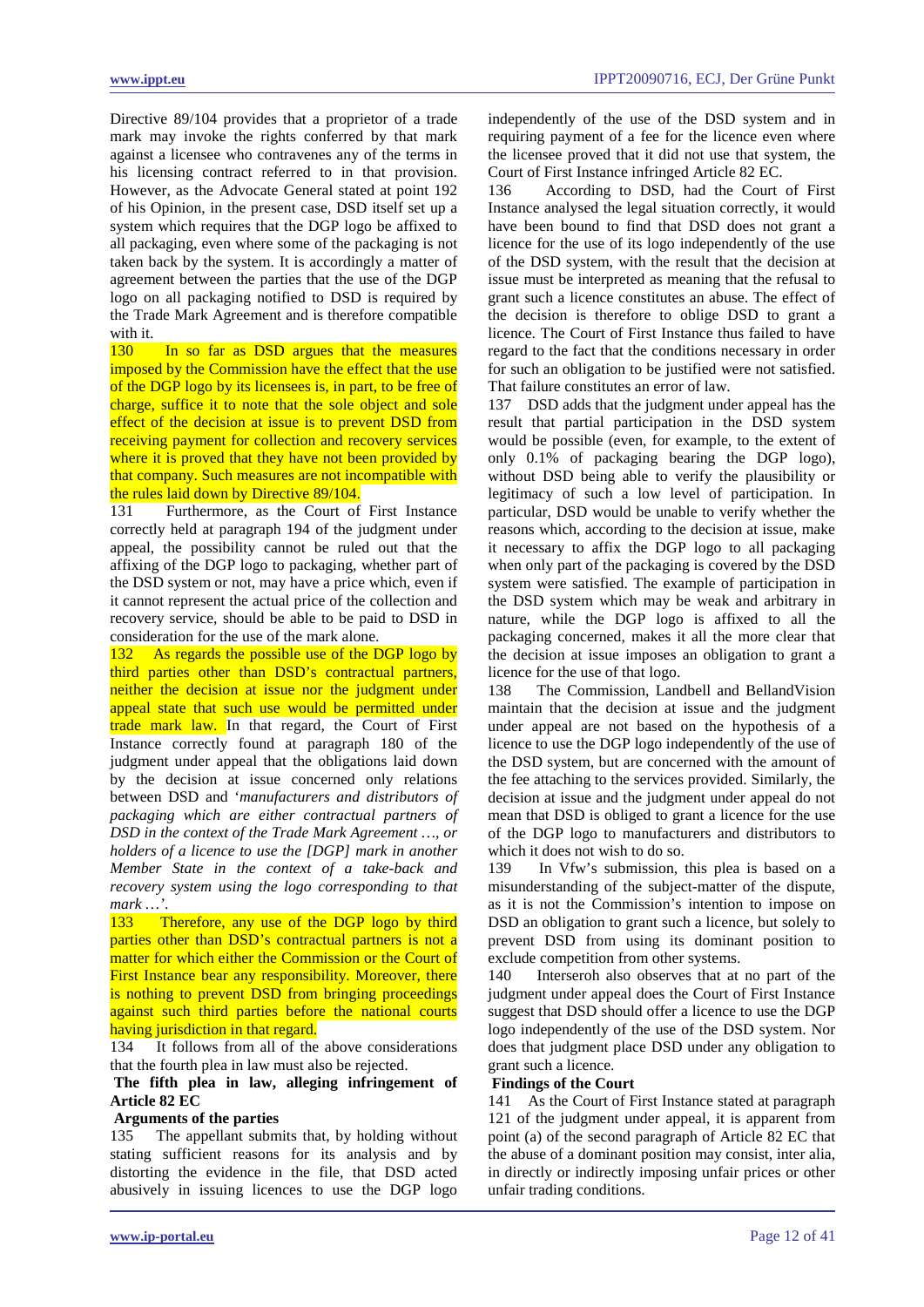142 In the same paragraph of the judgment under appeal, the Court of First Instance noted the settled case-law, according to which an undertaking abuses its dominant position where it charges for its services fees which are disproportionate to the economic value of the service provided (see, inter alia, Case 226/84 British Leyland v Commission [1986] ECR 3263, paragraph 27, and Case C-340/99 TNT Traco [2001] ECR I-4109, paragraph 46).

<span id="page-12-0"></span>143 As the Court of First Instance held at paragraph 164 of the judgment under appeal, following its analysis set out at paragraphs 119 to 163 of that judgment, the conduct of DSD which is objected to in Article 1 of the decision at issue and which consists in requiring payment of a fee for all packaging bearing the DGP logo and put into circulation in Germany, even where customers of the company show that they do not use the DGP system for some or all of that packaging, must be considered to constitute an abuse of a dominant position within the meaning of the provision and the case-law referred to above. It is also apparent from paragraphs 107 to 117 and 126 to 133 of this judgment that the findings made by the Court of First Instance are sufficiently reasoned and are not vitiated by the errors of fact or law invoked by DSD as regards the exclusive rights attached to the DGP logo.

144 The Court of First Instance also correctly held at paragraph 91 of the judgment under appeal that where there is an abuse of a dominant position the Commission has the power, under Article 3(1) of Regulation No 17, to require DSD to put an end to the infringement that has been established.

145 As the Court of First Instance observed in the same paragraph of the judgment under appeal, the obligation imposed on DSD by Article 3 of the decision at issue to undertake vis-à-vis all parties to the Trade Mark Agreement not to charge any licence fee for such partial quantities of sales packaging bearing the DGP logo as are put into circulation in Germany for which the exemption service is not used, and for which the obligations imposed by the Packaging Ordinance have demonstrably been fulfilled in another way, is nothing other than the consequence of the finding of an abuse of a dominant position and of the exercise by the Commission of its power to oblige DSD to put an end to the infringement.

146 Moreover, contrary to what DSD submits, the obligation imposed by Article 3 of the decision at issue does not amount in any way to an obligation to grant a licence to use the DGP logo. There is nothing in the decision which affects DSD's freedom of choice as to the persons with which it is to enter into a Trade Mark Agreement and to which, consequently, it is to grant that licence. The decision at issue merely obliges DSD not to claim payment from its contractual partners for take-back and recovery services which it has not provided.

147 In the light of all of the above considerations, it must be held that the Court of First Instance did not fail to have regard to Article 82 EC and the fifth plea in law must accordingly be rejected.

# **The sixth plea in law, alleging infringement of Article 3 of Regulation No 17 and the principle of proportionality**

### **Arguments of the parties**

148 DSD submits, first, that the Packaging Ordinance and trade mark law preclude its being required to grant a licence to use the DGP logo; yet the measures imposed by Article 3 et seq. of the decision at issue amount to imposing such an obligation on it. By failing to accept that these measures are unlawful, the Court of First Instance infringed Article 3 of Regulation No 17, which provides that, where the Commission finds that there is infringement of Article 81 EC or Article 82 EC, it may by decision require the undertakings concerned to bring such infringement to an end.

149 Secondly, DSD submits that the Packaging Ordinance and trade mark law preclude its being prevented from requiring its customers to affix to packaging which bears the DGP logo, but is not processed by the DSD system, a notice which enables the distinctive effect of that logo to be neutralised. By rejecting, at paragraph 200 of the judgment under appeal, DSD's essential argument that packaging bearing the DSD logo and processed by the DSD system must be capable of being distinguished from packaging bearing the same logo but not processed by that system, the Court of First Instance disregarded the fact that Article 3 of the decision at issue constitutes a breach of Article 3 of Regulation No 17 and of the principle of proportionality.

150 According to the Commission, Landbell and BellandVision, the first argument put forward under this plea is based on the incorrect premiss that the Court of First Instance relied on the hypothesis of a separate licence to use the DGP logo.

151 With respect to DSD's second argument, the Commission maintains that neither the Packaging Ordinance nor trade mark law require the identification of the different types of packaging for allocation to the DSD system or to another service provider. Landbell and BellandVision share that view and add that an explanatory note to the effect that the packaging is not part of the DSD system would not be capable of remedying DSD's abusive conduct.

### **Findings of the Court**

152 As was held at paragraph 146 of this judgment, the decision at issue does not impose any obligation on DSD to grant the licence to use the DGP logo.

153 The first argument relied on in support of the sixth plea in law therefore cannot be accepted.

154 As regards DSD's argument that the packaging bearing the DGP logo and processed by the DSD system must be capable of being distinguished from packaging on which that logo is affixed but which is not processed by that system, the Court of First Instance held at paragraph 200 of the judgment under appeal that, having regard to the existence of mixed systems, it is not possible to make the distinction which DSD wishes to draw.

155 That finding is not incorrect. As was stated at paragraph 129 of the present judgment, DSD itself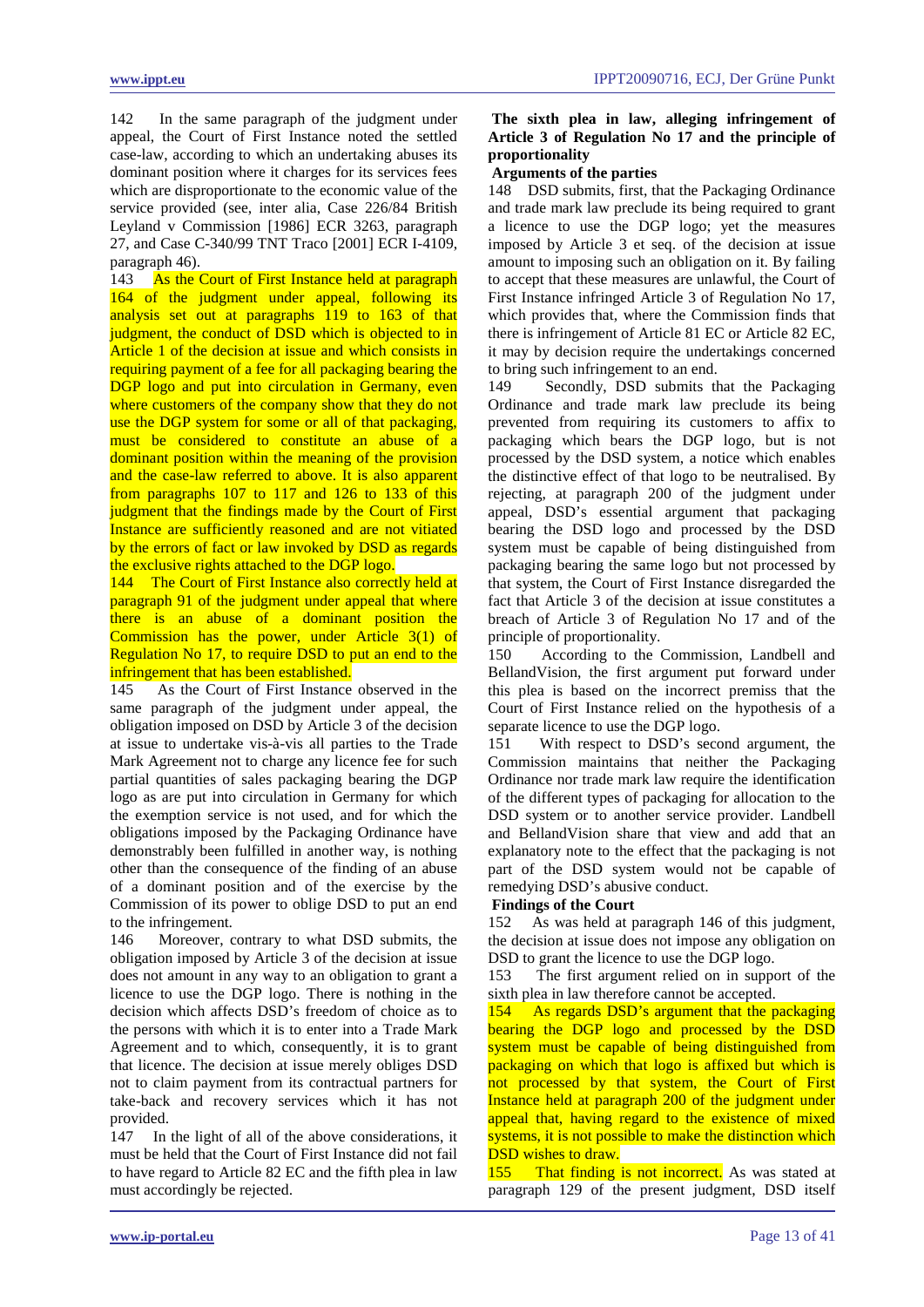requires its contractual partners to affix the DGP logo to all packaging which is notified to it. As the Advocate General stated at point 240 of his Opinion, it is not possible to determine in advance what route will be taken by an item of packaging. It is therefore not possible, at the time at which a product bearing the packaging is packaged or sold, to distinguish products bearing the DGP logo and actually processed by the DSD system and those which bear the same logo but which will be processed by another system.

156 Consequently, the second argument put forward in support of the sixth plea in law is also unfounded.

157 That plea in law must therefore be rejected.

# **The seventh plea in law, alleging a procedural irregularity**

### **Arguments of the parties**

158 DSD objects that the Court of First Instance substituted its own reasoning for that of the Commission and that it failed to have regard to the rules governing the administrative procedure, in particular the right to be heard.

159 The Court of First Instance made new findings, based on the submissions made by the parties at the hearing. DSD refers to answers given to detailed questions which the Court of First Instance had put, either barely three weeks before the hearing or during the hearing, without indicating what consequences it proposed to draw from those answers or in what way those questions were connected with the findings made in the decision at issue.

160 Those findings of the Court of First Instance are also new by reason of the fact that their subject-matter appears neither in the decision at issue nor in the written pleadings of DSD or the Commission.

161 DSD refers, in particular, to two findings, namely the finding set out at paragraphs 139 and 154, in particular, of the judgment under appeal that packaging entrusted to DSD may come under an exemption system and at the same time under a self-management solution, and the finding set out in paragraphs 137 and 139, in particular, of that judgment that the Packaging Ordinance provides numerous correction mechanisms allowing manufacturers and distributors to assume the obligations arising under that ordinance by attributing packaging ex post facto to a self-management solution or an exemption system.

162 According to the Commission, Vfw, Landbell and BellandVision, the judgment under appeal contains nothing new as regards the matters already considered during the administrative procedure and during the written procedure before the Court of First Instance.

# **Findings of the Court**

163 It must be recalled that the Court of First Instance is the sole judge of any need to supplement the information available to it in respect of the cases before it. Whether or not the evidence before it is sufficient is a matter to be appraised by it alone and is not subject to review by the Court of Justice on appeal, except where that evidence has been distorted or the substantive inaccuracy of the findings of the Court of First Instance is apparent from the documents in the case (see, inter alia, Case C-315/99 P Ismeri Europa v Court of Auditors [2001] ECR I-5281, paragraph 19, and Joined Cases C-75/05 P and C-80/05 P Germany and Others v Kronofrance [2008] ECR I-0000, paragraph 78).

164 Therefore, the Court of First Instance cannot be criticised for having put, before and at the time of the hearing, a series of detailed questions to the parties in order to supplement the information already available to it and for having drawn certain conclusions from the replies given by the parties to those questions.

165 It is also clear that the Court of First Instance had regard to the subject-matter of the dispute, as set out in DSD's application, and refrained from introducing issues which were not covered by the decision at issue. As regards, in particular, the possibility of combining a number of take-back and recovery systems, it is apparent in particular from recitals 20 and 23 to that decision that the question of mixed systems was examined by the Commission in its investigation and that that question does not, as a result, constitute a new element added to the file by the Court of First Instance.

166 It follows that the seventh plea in law must be rejected.

# **The eighth plea in law, alleging infringement of the fundamental right to have the case dealt with within a reasonable time**

### **Arguments of the parties**

167 DSD maintains that the Court of First Instance committed a procedural irregularity and adversely affected its interests by failing to have regard to the fundamental right to have a case dealt with within a reasonable time, as recognised by Article 6 of the European Convention for the Protection of Human Rights and Fundamental Freedoms, signed in Rome on 4 November 1950, and by Article 47 of the Charter of Fundamental Rights of the European Union, proclaimed in Nice on 7 December 2000 (OJ 2000 C 364, p. 1).

168 DSD points out that the proceedings before the Court of First Instance started on 5 July 2001 and ended on 24 May 2007. Even allowing for the constraints that are inherent in proceedings before the Community judicature, that period is excessively long. Between the notification of the end of the written procedure on 9 September 2002 and the decision taken on 19 June 2006 to open the oral procedure and to ask the parties to reply to certain questions at the hearing, more than 45 months passed without any measure being adopted.

169 DSD also states that the excessive duration of the proceedings constitutes a serious infringement of its interests, since, inter alia, its contractual and business model were adversely affected and it was deprived of the possibility of receiving an adequate fee simply for the use of the DGP logo.

170 According to DSD, it is clear from a reading of Article 58, in conjunction with Article 61, of the Statute of the Court of Justice that where a plea, relied on in support of an appeal and alleging a breach of procedure before the Court of First Instance which has adversely affected the interests of the appellant, is well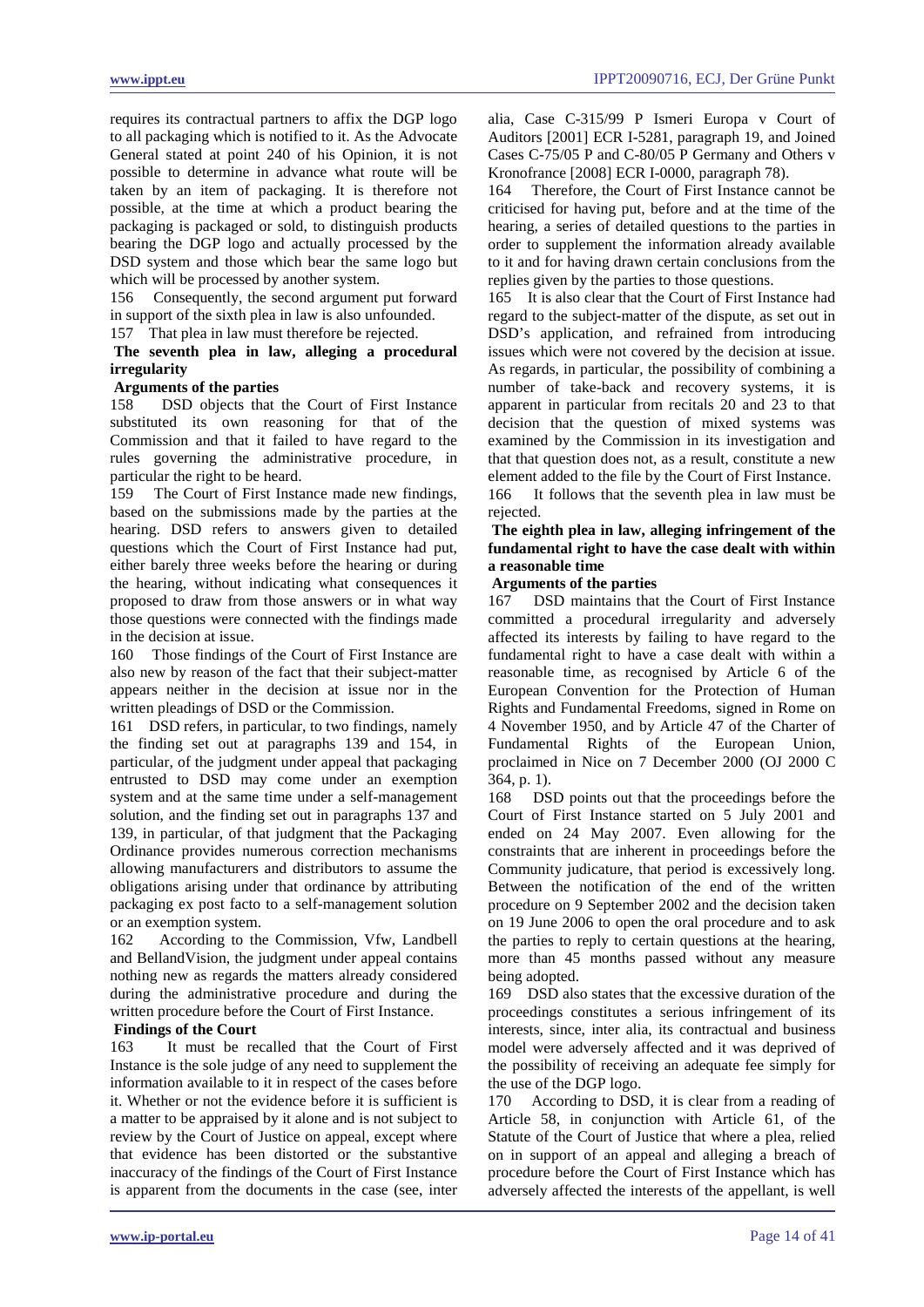founded, the judgment of the Court of First Instance must be set aside by the Court of Justice. That rule is justified, as was recognised by the Court of Justice in Baustahlgewebe v Commission, for reasons of economy of procedure and in order to ensure an immediate and effective remedy regarding a procedural irregularity of that kind.

171 Again relying on Articles 58 and 61 of the Statute of the Court of Justice, DSD claims that such a procedural irregularity before the Court of First Instance justifies the setting aside of the judgment of that Court, irrespective of whether that irregularity has affected the outcome of the proceedings.

172 The Commission, Landbell and BellandVision contend that there is nothing in the present case which allows it to be concluded that there was a relationship between the length of the proceedings and their outcome. Furthermore, setting aside the judgment under appeal would only further prolong the proceedings.<br>173 In any

In any event, the length of the proceedings was justified by the complexity of the dispute, for which DSD itself was responsible, inasmuch as its written pleadings were voluminous and were accompanied by numerous annexes. The same was true of Case T-289/01 Duales System Deutschland v Commission, where judgment was delivered on 24 May 2007 and which the Court of First Instance dealt with in parallel with Case T-151/01, in which the judgment under appeal was delivered.<br>174 As regards

As regards DSD's assertions regarding the adverse effect on its interests, the Commission considers these to be incorrect. With respect, in particular, to DSD's contractual model, the Commission states that every provision adopted under Article 82 EC which requires that an abuse be terminated necessarily requires that the commercial policy of the undertaking concerned be changed.

175 Vfw contends that DSD has suffered no disadvantage by reason of the length of the proceedings, in so far as it has been able to continue its activities and its position on the market has not been significantly weakened. Moreover, even if it were to be accepted that the appellant's interests had been affected, the setting aside of the judgment under appeal would be disproportionate.

# **Findings of the Court**

176 As is apparent from the first paragraph of Article 58 of the Statute of the Court of Justice and from the case-law, the Court of Justice has jurisdiction to verify whether a breach of procedure adversely affecting the appellant's interests was committed by the Court of First Instance and must satisfy itself that the general principles of Community law have been complied with (Baustahlgewebe v Commission, paragraph 19, and Case C-13/99 P TEAM v Commission [2000] ECR I-4671, paragraph 36).

177 With respect to the irregularity relied on in the present plea, Article 6(1) of the European Convention on the Protection of Human Rights and Fundamental Freedoms provides that, in the determination of his civil rights and obligations or of any criminal charge against him, everyone is entitled to a fair and public hearing within a reasonable time by an independent and impartial tribunal established by law.

178 As a general principle of Community law, such a right is applicable in the context of proceedings brought against a Commission decision (Baustahlgewebe v Commission, paragraph 21, and Joined Cases C-341/06 P and C-342/06 P Chronopost and La Poste v UFEX and Others [2008] ECR I-0000, paragraph 45).

179 That right has, moreover, been reaffirmed in Article 47 of the Charter of Fundamental Rights of the European Union. As the Court of Justice has held on several occasions, that article relates to the principle of effective judicial protection (Case C-432/05 Unibet [2007] ECR I-2271, paragraph 37; Joined Cases C-402/05 P and C-415/05 P Kadi and Al Barakaat International Foundation v Council and Commission [2008] ECR I-0000, paragraph 335; and Case C-47/07 P Masdar (UK) v Commission [2008] ECR I-0000, paragraph 50).

180 In so far as the Commission and Vfw dispute the existence of a link between the length of the proceedings and the interests of DSD and thus raise the question whether this plea in law truly concerns a breach of procedure adversely affecting the interests of the appellant within the meaning of the first paragraph of Article 58 of the Statute of the Court of Justice, it must be held that an undertaking which brings proceedings for the annulment of a decision which has obliged it to adapt the standard form of contract which it enters into with its customers will have, on selfevident commercial policy grounds, a clear interest in having a line of argument, by which it submits that that decision is unlawful, adjudicated upon within a reasonable period. The fact that the Court of Justice has, in other cases, examined the question of the length of the proceedings in actions brought against Commission decisions imposing fines for the infringement of competition law (see, inter alia, Baustahlgewebe v Commission, paragraph 21; Case C-194/99 P Thyssen Stahl v Commission [2003] ECR I-10821, paragraph 154; and Sumitomo Metal Industries and Nippon Steel v Commission, paragraph 115), whereas no such fine was imposed on DSD in the present case, is irrelevant in that regard.

181 It must also be borne in mind that the reasonableness of the period for delivering judgment is to be appraised in the light of the circumstances specific to each case, such as the complexity of the case and the conduct of the parties (see, to that effect, Sumitomo Metal Industries and Nippon Steel v Commission, paragraph 116 and the case-law cited, and order of 26 March 2009 in Case C-146/08 P Efkon v Parliament and Council, paragraph 54).

182 The Court has held in that regard that the list of relevant criteria is not exhaustive and that the assessment of the reasonableness of a period does not require a systematic examination of the circumstances of the case in the light of each of them, where the duration of the proceedings appears justified in the light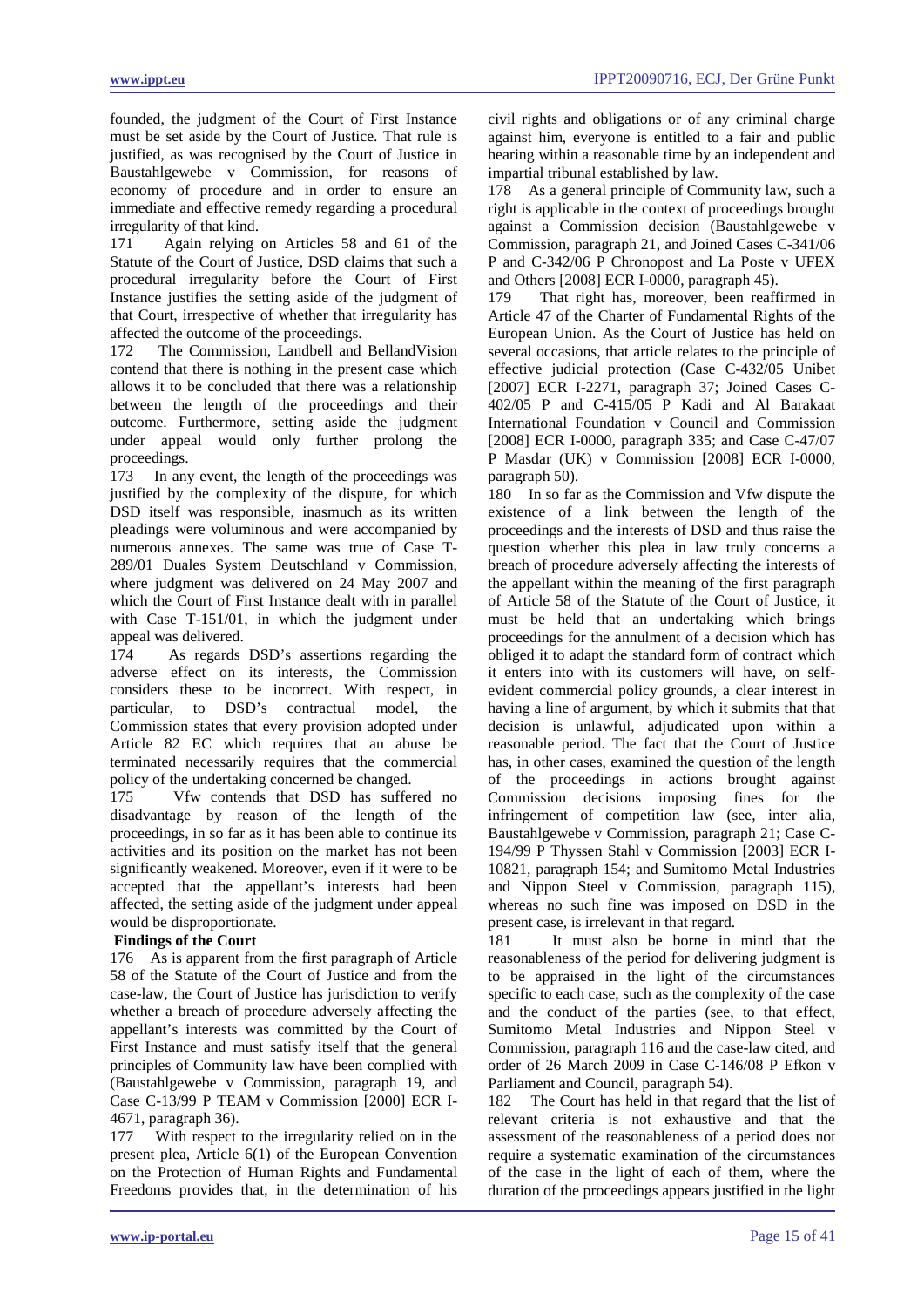of one of them. Thus, the complexity of the case or the dilatory conduct of the applicant may be deemed to justify a duration which is prima facie too long (Joined Cases C-238/99 P, C-244/99 P, C-245/99 P, C-247/99 P, C-250/99 P to C-252/99 P and C-254/99 P Limburgse Vinyl Maatschappij and Others Commission [2002] ECR I-8375, paragraph 188, and Thyssen Stahl v Commission, paragraph 156).

183 In the present case, it must be stated that the length of the proceedings before the Court of First Instance, which amounted to approximately 5 years and 10 months, cannot be justified by any of the particular circumstances of the case.

184 It appears, in particular, that the period between the notification, in September 2002, of the end of the written procedure and the opening, in June 2006, of the oral procedure lasted for 3 years and 9 months. The length of that period cannot be explained by the circumstances of the case, whether it be the complexity of the dispute, the conduct of the parties or by supervening procedural matters.

185 As regards, in particular, the complexity of the dispute, the proceedings brought by DSD against the decision at issue and Decision 2001/837, while requiring a detailed examination of the Packaging Ordinance, DSD's contractual links, the Commission decisions and the arguments relied on by DSD, were not of a difficulty or scope which prevented the Court of First Instance from scrutinising the documents in the case and preparing for the oral procedure within a period of less than 3 years and 9 months.<br>186 Moreover, as the Court of Justi

Moreover, as the Court of Justice has already held, in the case of proceedings concerning infringement of competition rules, the fundamental requirement of legal certainty on which economic operators must be able to rely and the aim of ensuring that competition is not distorted in the internal market are of considerable importance not only for an applicant himself and his competitors but also for third parties, in view of the large number of persons concerned and the financial interests involved (Baustahlgewebe v Commission, paragraph 30). In the present case, having regard to DSD's dominant position, the size of the market for services on which DSD and its competitors were carrying on business, the possible effects of the outcome of the dispute on the practice to be followed and the fees to be paid by manufacturers and distributors of packaged products and the questions raised by the dispute as regards the extremely widespread use of the DGP logo, the period of time between the end of the written procedure and the next phase of the procedure was excessive.

187 Furthermore, as the Advocate General stated at points 293 to 299 of his Opinion, that period of time was not interrupted either by the adoption by the Court of First Instance of measures of organisation of procedure or by procedural issues raised by the parties. 188 In the light of the above, it must be held that there was a failure, in the proceedings before the Court of First Instance, to have regard to the requirement that the case be dealt with within a reasonable time.

189 As regards the consequences that arise where proceedings before the Court of First Instance fail to be completed within a reasonable time, DSD invokes the rule laid down in the first paragraph of Article 61 of the Statute of the Court of Justice that where an appeal is well founded the Court is to quash the decision of the Court of First Instance. Since the present plea alleges that judgment was not delivered within a reasonable time and that the failure to do so constitutes a breach of procedure which adversely affects the interests of the appellant within the meaning of Article 58 of the Statute, a finding that such a breach occurred must necessarily lead, in DSD'S view, to the setting aside of the judgment under appeal, irrespective of whether that breach of procedure had an effect on the outcome of the dispute. Were the judgment not to be set aside, the Court of Justice would not be acting in compliance with Article 61 of the Statute.

190 By that argument, DSD proposes that the Court should reconsider its case-law, according to which failure to deliver judgment within a reasonable time will lead to the setting aside of the judgment under appeal only where there are indications that the excessive length of the proceedings affected their outcome (see, to that effect, Baustahlgewebe v Commission, paragraph 49). In the present case, DSD has not established that such indications exist.

191 Admittedly, it is true, as DSD has pointed out, that failure to adjudicate within a reasonable time constitutes a procedural irregularity (see, to that effect, Baustahlgewebe v Commission, paragraph 48).

192 It none the less remains the case that the first paragraph of Article 61 of the Statute of the Court of Justice should be interpreted and applied purposively.

193 In so far as there is nothing to suggest that the failure to adjudicate within a reasonable time may have had an effect on the outcome of the dispute, the setting aside of the judgment under appeal would not remedy the infringement of the principle of effective legal protection committed by the Court of First Instance.

194 In addition, as the Advocate General stated at points 305 and 306 of his Opinion, having regard to the need to ensure that Community competition law is complied with, the Court of Justice cannot allow an appellant to reopen the question of the existence of an infringement, on the sole ground that there was a failure to adjudicate within a reasonable time, where all of its pleas directed against the findings made by the Court of First Instance concerning that infringement and the administrative procedure relating to it have been rejected as unfounded.

195 Conversely, as the Advocate General stated at point 307 et seq. of his Opinion, the failure on the part of the Court of First Instance to adjudicate within a reasonable time can give rise to a claim for damages brought against the Community under Article 235 EC and the second paragraph of Article 288 EC.

196 Consequently, DSD's argument that, where a reasonable period is exceeded, that fact must, in order for that procedural irregularity to be remedied, lead to the judgment under appeal being set aside, is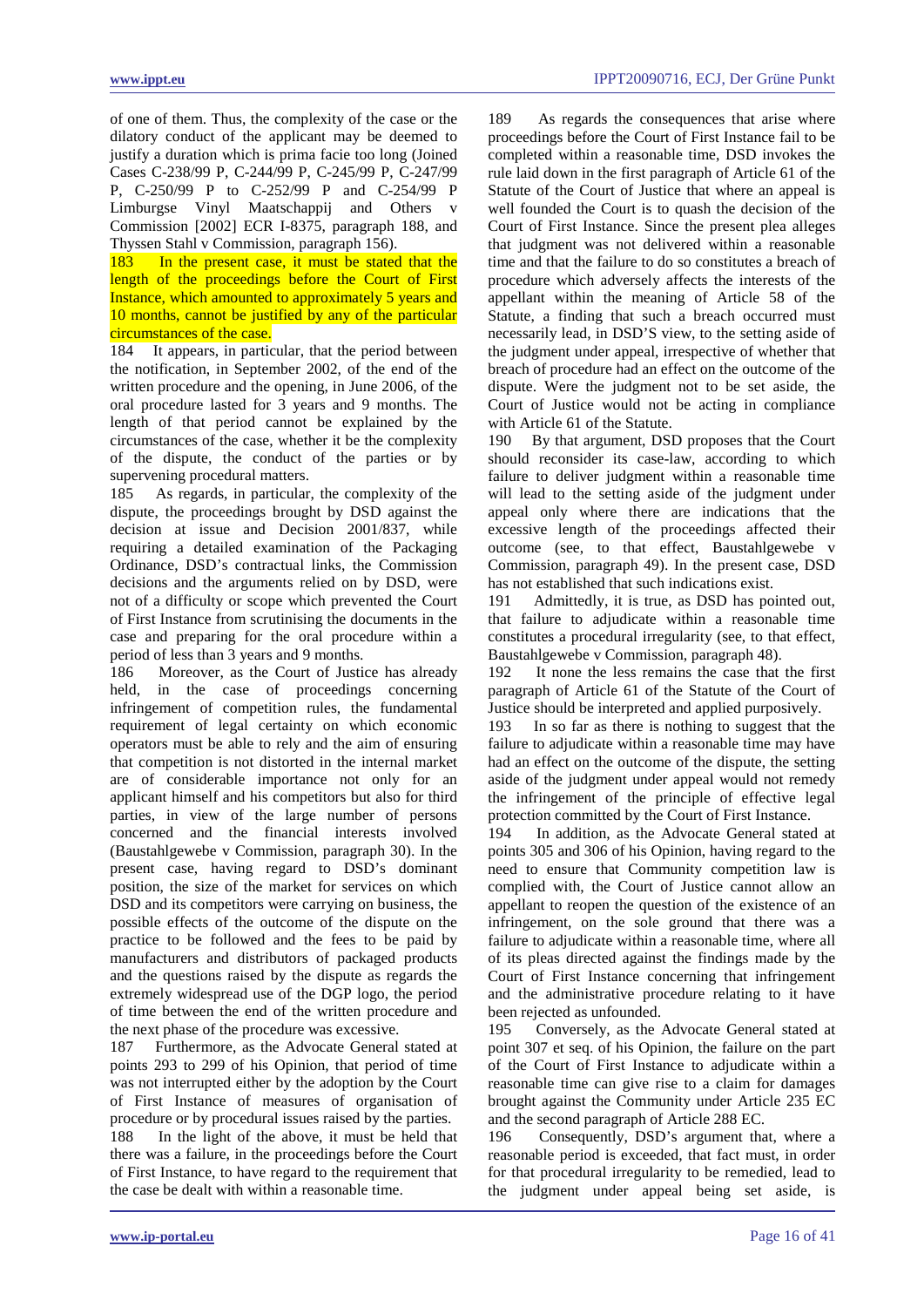unfounded. Consequently, the eighth plea in law must be rejected.

197 As none of the pleas in law put forward by DSD has been upheld, the appeal must be dismissed.

# **Costs**

198 Under Article 69(2) of the Rules of Procedure, applicable to the procedure on appeal pursuant to Article 118 thereof, the unsuccessful party is to be ordered to pay the costs if they have been applied for in the successful party's pleadings. As the Commission, Interseroh, Vfw, Landbell and BellandVision have applied for costs against DSD, and the latter has been unsuccessful, the appellant must be ordered to pay the costs of these proceedings.

On those grounds, the Court (Grand Chamber) hereby:

1. Dismisses the appeal;

2. Orders Der Grüne Punkt – Duales System Deutschland GmbH to bear its own costs, together with the costs of these proceedings incurred by the Commission of the European Communities, Interseroh Dienstleistungs GmbH, Vfw GmbH, Landbell AG für Rückhol-Systeme and BellandVision GmbH.

\* Language of the case: German.

### <span id="page-16-0"></span>OPINION OF ADVOCATE GENERAL BOT

delivered on 31 March 2009 1(1)

Case C‑385/07 P

Der Grüne Punkt – Duales System Deutschland GmbH v

Commission of the European Communities

(Dominant position – Abuse – System for the collection and recovery of sales packaging marketed in Germany with the Der Grüne Punkt logo – Requirement to pay a fee – Principle that the case must be dealt with within a reasonable time)

1. The present case has as its subject-matter the appeal lodged by Der Grüne Punkt – Duales System Deutschland GmbH ('DSD' or 'the appellant') against a judgment of the Court of First Instance of the European Communities of 24 May 2007. (2) That case concerned an abuse of a dominant position in the recovery of waste packaging.

2. Under a German ordinance, manufacturers and distributors of packaging are required to take back and recover the packaging which they place on the German market. (3) The appellant is an undertaking which provides a packaging collection, sorting and recovery service for those manufacturers and distributors of sales packaging. For that purpose, the manufacturers and distributors must place the Der Grüne Punkt logo on their packaging. In return, the manufacturers and distributors must pay DSD a fee which covers the costs of the collection, sorting and recovery of the packaging taken back by DSD and the associated administrative costs.

3. It was that system put in place by DSD that gave rise to Commission Decision 2001/463/EC of 20 April 2001 relating to a proceeding pursuant to Article 82 of the EC Treaty. (4)

4. The question at issue in the appeal is whether the appellant can rely on the Der Grüne Punkt logo to justify the fact that manufacturers and distributors must pay a fee for all the packaging on which the logo is placed even though part of the packaging is taken back not by the appellant's system but by a competing system.

5. In addition, in the present appeal the Court of Justice is requested to adjudicate on the consequences of the Court of First Instance's failure to determine a case within a reasonable time. The appellant is of the<br>view that these proceedings, which lasted view that these proceedings, which lasted approximately five years and nine months, breach the principle in question.

6. In this Opinion, I shall set out, first of all, the reasons why I consider that it should be dismissed.

7. I shall then explain that, in the context of this dispute, in which the excessive duration of the proceedings had no consequence for the nature of the substantive decision delivered by the Court of First Instance, the appropriate penalty for failure to respect the right of every litigant to have his case determined within a reasonable time lies, in my view, not in annulment of the decision at issue but in recognition that the appellant is entitled to bring an action for damages under the second paragraph of Article 288 EC.

### **I – Legal framework**

**A – Community law** 

8. Article 82 EC is worded as follows:

'Any abuse by one or more undertakings of a dominant position within the common market or in a substantial part of it shall be prohibited as incompatible with the common market in so far as it may affect trade between Member States.

Such abuse may, in particular, consist in:

(a) directly or indirectly imposing unfair purchase or selling prices or other unfair trading conditions; …'

9. Where there is an infringement of the first paragraph or subparagraph (a) of the second paragraph of Article 82 EC, the Commission of the European Communities may, pursuant to Article 3(1) of Council Regulation No 17 of 6 February 1962, (5) 'by decision require the undertakings or associations of undertakings concerned to bring such infringement to an end'.

**B – The German rules: the Ordinance on the avoidance of packaging waste** 

10. On 12 June 1991, the Ordinance on the avoidance of packaging waste (Verordnung über die Vermeidung von Verpackungsabfällen) (6) was adopted; the revised version, which is applicable to the present proceedings, entered into force on 28 August 1998 ('the Ordinance' or 'the Packaging Ordinance'). The Ordinance is intended to avoid and reduce the environmental impact of waste and to that end requires manufacturers and distributors to take back and recover used sales packaging.

11. Under Paragraph 3(1) of the Ordinance, sales packaging is packaging which is provided as a sales unit and is used by the final consumer. Sales packaging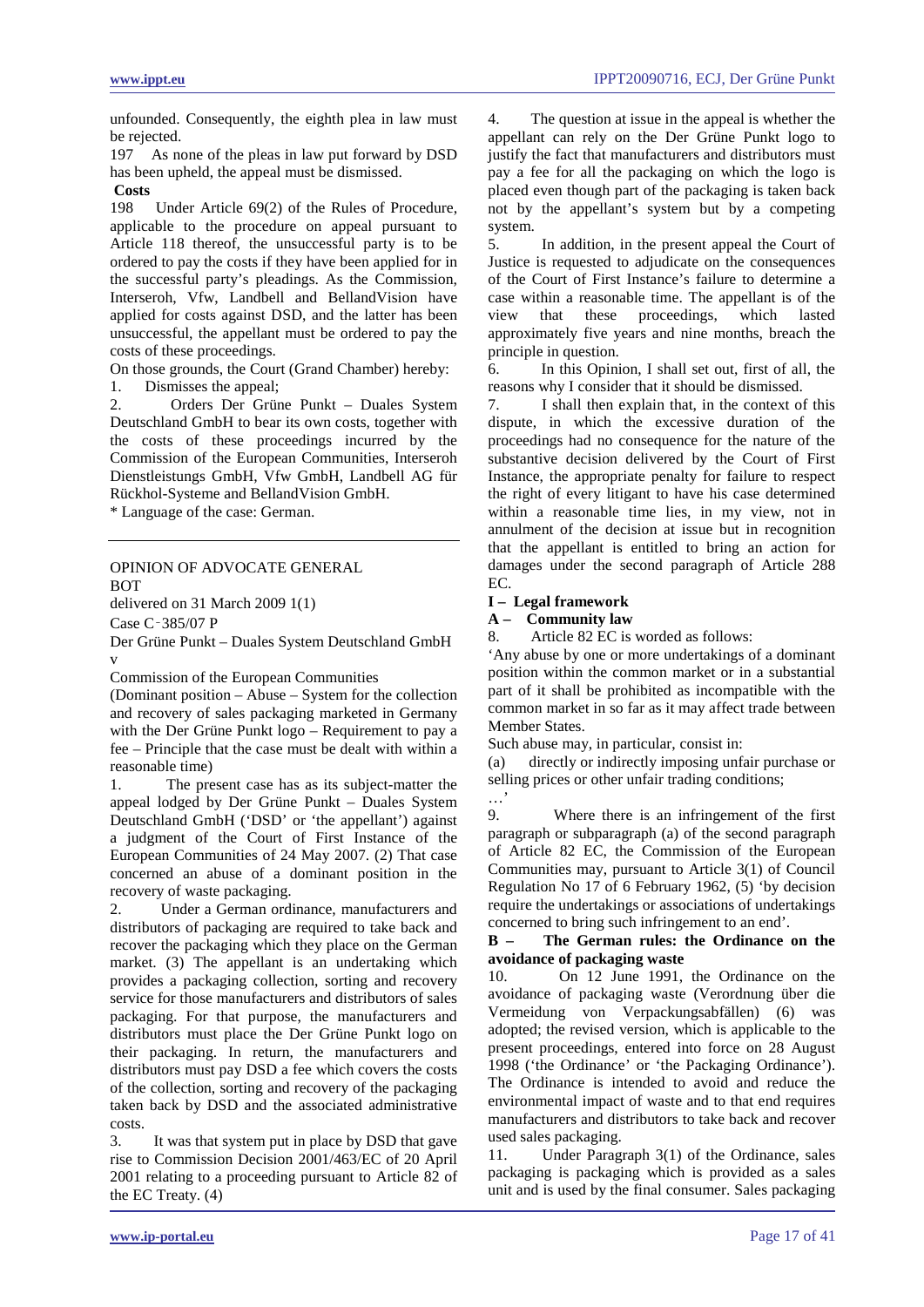also includes packaging and non-returnable tableware and cutlery used by the distributive trades, restaurants and other service providers which enables or supports the handing-over of goods to final consumers.

12. The manufacturer is defined in Paragraph 3(7) of the Ordinance as someone who manufactures packaging, packaging material or products from which packaging is directly made, or who imports packaging into German territory. Paragraph 3(8) of the Ordinance provides that a distributor is someone who puts into circulation, regardless of the marketing stage, packaging, packaging material or products from which packaging is directly made, or packaged goods. Last, a final consumer is defined in Paragraph 3(10) of the Ordinance as someone who does not sell on the goods in the form in which they are delivered to him.

13. In order to comply with their obligation to take back and recover sales packaging, manufacturers and distributors are required, under Paragraph 6(1) and (2) of the Ordinance, to take back free of charge the packaging used by final consumers at or in the immediate vicinity of the point of sale and to recover it. This arrangement is called 'the self-management solution'. Under this system, the distributor is required, pursuant to the third sentence of Paragraph 6(1) of the Ordinance, to draw the final consumer's attention, by means of clearly visible and legible signs, to the fact that packaging may be returned.

14. According to the first sentence of Paragraph 6(3) of the Ordinance, manufacturers and distributors may also choose to participate in a system which guarantees the regular collection, throughout the distributor's sales territory, of used sales packaging from the final consumer or in the vicinity of the final consumer in order for it to be recovered. This arrangement is called 'the exemption system'. According to the second sentence of point 4(2) of Annex I to Paragraph 6 of the Ordinance, manufacturers and distributors must make it known that they are participating in an exemption system by marking packaging or by any other suitable means. They may make such participation known on the packaging or use other measures, such as informing customers at the point of sale or by means of a package leaflet, for example. Where manufacturers and distributors choose to participate in an exemption system, they are exempted from their obligation to take back and recover all packaging covered by that system.

15. Under the 11th sentence of Paragraph 6(3) of the Ordinance, exemption systems must be approved by the competent authorities of the Länder concerned. In order to be approved, those systems must, inter alia, cover the territory of at least one Land, make regular collections in the vicinity of consumers' homes and have entered into agreements with the local bodies responsible for waste management. Any undertaking which satisfies those conditions in a Land may organise an authorised exemption system in that Land.

16. In order to satisfy in full their obligation to take back and recover used sales packaging, manufacturers and distributors must, whatever system they choose, comply with the recovery rates defined in Annex I to Paragraph 6 of the Ordinance, which vary according to the packaging material. Proof of compliance with those rates is provided, in the case of the self-management solution, in the form of certificates issued by independent experts and, in the case of exemption systems, in the form of verifiable data on the quantities of packaging collected and recovered.<br>17 In addition the ninth sentence

In addition, the ninth sentence of Paragraph  $6(1)$ of the Ordinance states that, if a distributor does not comply with its take-back and recovery obligation by means of a self-management solution, it must do so by means of an exemption system.

# **C – DSD's exemption system, the Trade Mark Agreement and the Service Agreement**

18. DSD is a company which since 1991 has operated an exemption system throughout the whole of the German territory ('the DSD system'). For that purpose, it was approved in 1993 by the competent authorities of all the Länder.

19. The relationship between DSD and the manufacturers and distributors which participate in its system is governed by a standard agreement which covers the use of the Der Grüne Punkt logo ('the Trade Mark Agreement'). Under Article 1(1) of that agreement, the participating undertaking is authorised, in return for a fee, to affix the Der Grüne Punkt logo to sales packaging included in the DSD system.

20. DSD, on behalf of the undertakings which participate in its system, assumes responsibility for the collection, sorting and recovery of the used sales packaging which they decide to include in the DSD system, thus relieving them of their obligation to take back and recover that packaging. To that end, the participating undertakings are required to notify the types of packaging which they wish to dispose of through the DSD system and to affix the Der Grüne Punkt logo on each item of packaging belonging to those types and destined for domestic consumption in Germany.

21. Manufacturers and distributors which use the Der Grüne Punkt logo pay DSD a fee for all the packaging on which they affix that logo and which they place in circulation on German territory. The amount of that fee is calculated on the basis of two factors, namely (i) the weight of the packaging and the type of material used and (ii) the volume or surface area of the packaging. The fees are intended solely to cover the costs of collection, sorting and recovery and the associated administrative costs.

22. The Der Grüne Punkt logo was registered as a trade mark by the German Patents and Trade Marks Office in 1991, DSD being the proprietor of that trade mark. For use outside Germany, in particular in the other Member States of the European Community, DSD transferred its rights of use, in the form of a general licence, to ProEurope (Packaging Recovery Organisation Europe SPRL), whose registered office is in Brussels (Belgium).

23. In the context of the DSD system, packaging bearing the Der Grüne Punkt logo can be collected either in special bins, and divided up into metal, plastic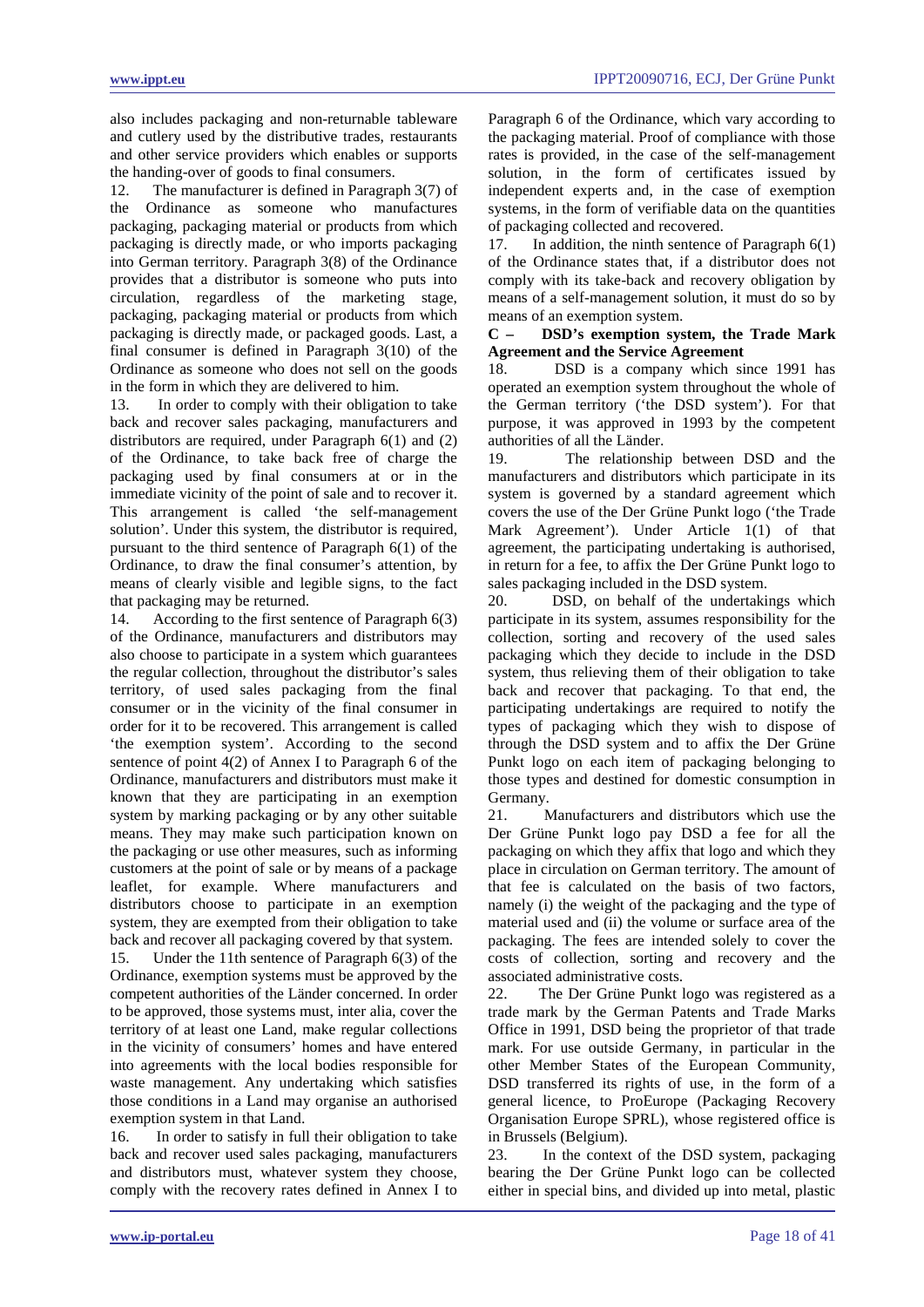and composite materials, or in containers placed close to private households (in particular for paper and glass), while residual waste must be placed in bins belonging to the public waste disposal system.

24. DSD does not collect or recover the used packaging itself, but subcontracts that service to local undertakings. The relationship between DSD and those undertakings is governed by a standard agreement ('the Service Agreement'). DSD has signed a Service Agreement with more than 500 undertakings.

25. The Service Agreement formed the subjectmatter of Commission Decision 2001/837/EC of 17 September 2001 relating to a proceeding under Article 81 [EC] and Article 53 of the EEA Agreement. (7) By judgment of the Court of First Instance of 24 May 2007 in Case T‑289/01 Duales System Deutschland v Commission [2007] ECR II‑1691, DSD's action for annulment of that decision was dismissed.

### **II – Facts**

26. The facts, as described in the judgment under appeal, may be summarised as follows.

27. On 2 September 1992, DSD notified the Commission of its statutes and also of a number of agreements, including the Trade Mark Agreement and the Service Agreement, with a view to obtaining negative clearance or, failing that, a decision granting exemption.

28. Following the publication in the Official Journal of the European Communities on 27 March 1997 (OJ 1997 C 100, p. 4) of the notice pursuant to Article 19(3) of Regulation No 17, in which the Commission announced that it intended to take a favourable view of the notified agreements, the Commission received observations from interested third parties concerning, in particular, various aspects of the application of the Trade Mark Agreement. In particular, those interested third parties complained of the distortion of competition which might arise if an undertaking were charged twice as a result of participating in the DSD system and the system of another service provider.

29. On 15 October 1998, DSD submitted to the Commission a series of commitments aimed at preventing manufacturers and distributors of packaging which participated in the DSD system from having to pay twice where they participated in a different exemption system operating at regional level.

30. That commitment was as follows: (8)

'On condition that regional alternative systems to [the DSD system] are created which are formally approved by the highest competent regional authority under Paragraph 6(3) of the Packaging Ordinance, [DSD] is prepared to apply the Trade Mark Agreement in such a way that licensees are able to participate in such a system as regards some of their packaging. [DSD] will not charge a licence fee under the Trade Mark Agreement for packaging that can be shown to be covered by such an alternative system. A further condition for release from the licence fee obligation in respect of packaging bearing the [Der Grüne Punkt] logo is that protection of the [Der Grüne Punkt] trade mark should not be impaired.'

31. On 3 November 1999, the Commission expressed the view that the series of commitments given by DSD on 15 October 1998 should also include self-management solutions used for the disposal of some of the packaging and not be restricted solely to exemption systems.

32. On 15 November 1999, certain manufacturers of packaging addressed a complaint to the Commission. They claimed that the Trade Mark Agreement prevented the setting-up of a self-management solution for taking back packaging. They considered that the use of the logo, where the waste disposal service has not actually been provided by DSD, constituted an abuse of a dominant position on the part of DSD.

33. By letter of 13 March 2000, DSD submitted two further commitments to the Commission. The first concerned the case where manufacturers and distributors of packaging opt for a self-management solution for part of their packaging and participate in the DSD system for the remainder. In that case, DSD undertook not to charge a fee under the Trade Mark Agreement for the part of the packaging taken back by the self-management solution, on the condition that it was provided with evidence in respect of that second type of collection. That evidence should be furnished in accordance with the requirements laid down in point 2 of Annex I to Paragraph 6 of the Packaging Ordinance. In its letter of 13 March 2000, DSD also stated that it saw no reason to amend the series of commitments given on 15 October 1998. (9)

34. On 3 August 2000, the Commission sent a statement of objections to DSD, to which DSD responded by letter of 9 October 2000.

35. On 20 April 2001, the Commission adopted the decision at issue.

### **III – The decision at issue**

36. The Commission takes as the starting point for its reasoning, first, the possibility that a manufacturer or distributor of packaging may combine different systems in order to satisfy its obligations under the Ordinance (10) and, second, the fact, not disputed by DSD, that DSD is in a dominant position. At the time of the adoption of the decision at issue, DSD was the only undertaking to offer an exemption system throughout the whole of the German territory and the DSD system collected approximately 70% of sales packaging in Germany.

37. The Commission then divides its legal assessment into two parts, the first being devoted to the analysis of DSD's conduct by reference to Article 82 EC and the second to the examination of the measures which will allow the Commission, on the basis of Article 3(1) of Regulation No 17, to bring the abuse found to an end.

38. According to the decision at issue, the abuse of a dominant position is characterised by the fact that the fee charged by DSD to manufacturers and distributors of packaging which participate in the DSD system is not determined by the actual use of that system but calculated on the basis of the number of packages bearing the Der Grüne Punkt trade mark which those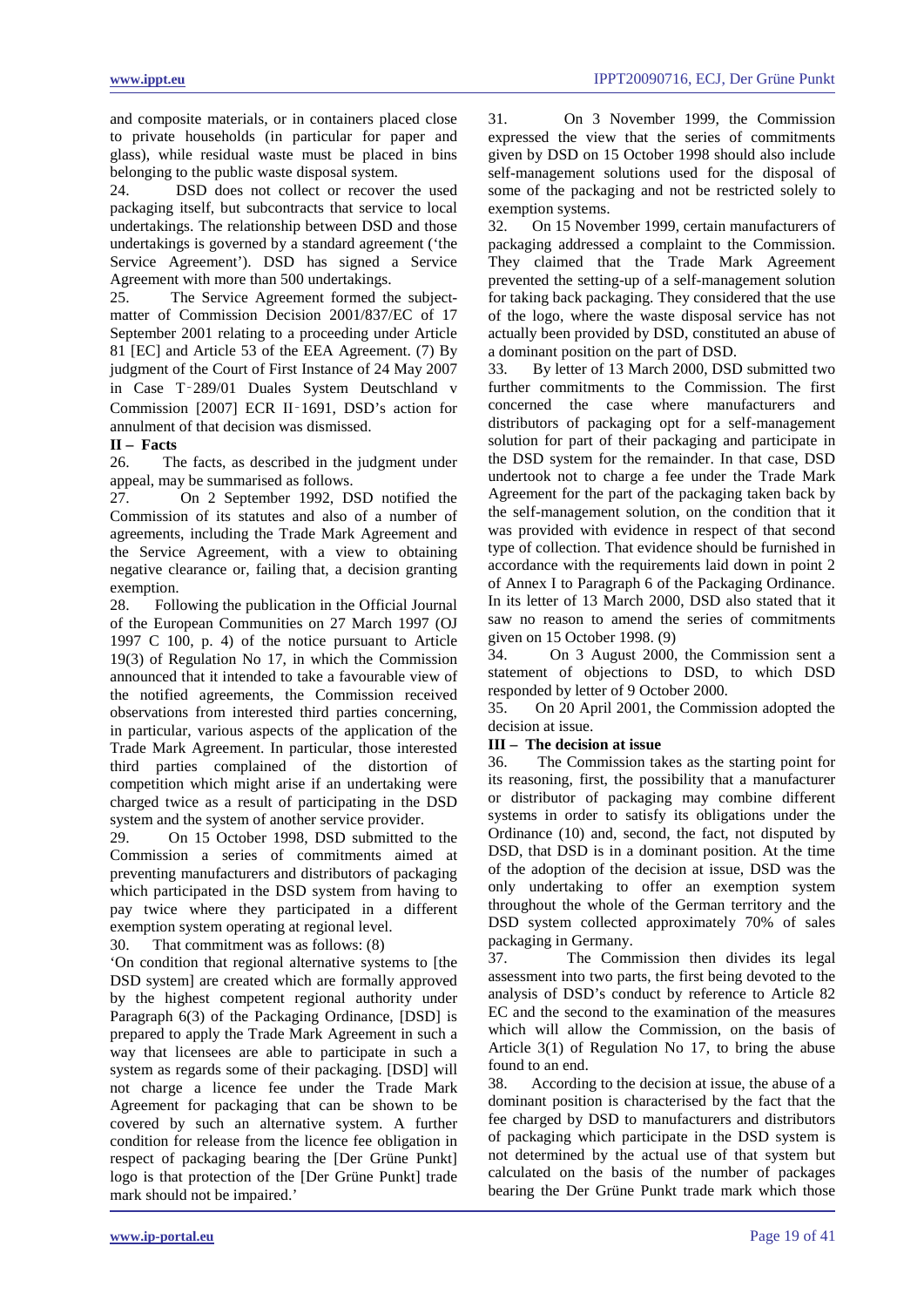manufacturers and distributors market in Germany, whether or not those packages are recovered by DSD; and under the Trade Mark Agreement the manufacturers and distributors which participate in the DSD system must place that trade mark on each item of the packaging notified to DSD and intended for consumption in Germany.

39. The Commission thus points out that in reality DSD ties the fee solely to the placing of the Der Grüne Punkt trade mark on the packaging, irrespective of whether or not the packaging thus marked is actually taken back by the DSD system, whereas it is stipulated in the Trade Mark Agreement that the fee serves solely to cover the costs linked with the collection, sorting and recovery of the used packaging, and the associated administrative costs.

40. The Commission illustrates its position by reference to three groups of cases, described in the decision at issue.

41. The first group of cases is where a manufacturer or distributor of packaging decides to participate in the DSD system and another exemption system. Thus, for example, an undertaking might wish to use, on the territory of one Land only, a competitor of DSD, whose prices are more advantageous, and to keep DSD for the rest of the federal territory, where only DSD operates. In that hypothesis, the contract with DSD none the less requires the undertaking to pay a fee to DSD, since the packaging placed on the market in the Land in question would bear the Der Grüne Punkt trade mark.<br>42. The second group of cases concerned

The second group of cases concerns the case where an undertaking decides to combine a selfmanagement solution with the DSD system, as, for example, in the context of a fast-food chain. In that type of restaurant, in most cases the consumer is given the choice of consuming the product on the premises or taking away the product and therefore the packaging. In that case, it is quite understandable that the distributor, in the context of a self-management solution, should take back the used packaging which the consumer will have disposed of on the premises, at the point of sale or in the immediate vicinity (for example, in special bins placed outside). For the packaging taken away by the consumer, which will therefore be thrown away at some distance from the point of sale, the distributor makes use of the DSD system.

43. In the third group of cases, a manufacturer or distributor of packaging places that packaging on the German market, but also on the market of the other Member States. For the packaging distributed on the territory of the other Member States, the manufacturer or distributor participates in an exemption system which uses the Der Grüne Punkt trade mark. That may be the case, for example, for packaging placed on the Luxembourg market which, in accordance with the intention of the undertaking placing that packaging on the market, is taken back by the Valorlux system. For various reasons, however, that same undertaking does not wish to participate in the DSD system for the taking-back and recovery of the packaging placed on the German market. It may be imagined that that undertaking produces plastic bottles which it distributes on Luxembourg territory and in one Land on German territory. In Luxembourg it participates in the Valorlux system and in the German Land it sets up, for example, a self-management take-back and recovery solution.

44. In those three groups of cases, DSD's conduct is, according to the Commission, clearly abusive, in so far as it seeks to impose unfair prices on participating undertakings and to prevent competitors from entering the relevant German market.

45. In effect, in each of the cases just described, the manufacturer or distributor of packaging is faced with the same problem, namely that for the same type of packaging placed on the German market it is required to pay two fees, even though it participates in the DSD system only on the territory of another Member State or for only part of its packaging on the German market. The manufacturer or distributor is, in effect, required to place the Der Grüne Punkt trade mark on all the packaging and must therefore pay the fee for each occasion when the trade mark is placed on a package.

46. The selective marking envisaged, but rejected by the Commission in such a hypothesis, would entail marking with the Der Grüne Punkt trade mark only the packaging taken back by the DSD system and would require the manufacturer or distributor to set up two different production lines for the same packaging, one of which would be reserved for packaging marked with the Der Grüne Punkt trade mark. That, according to the Commission, would result in a significant additional cost for the manufacturer or distributor of that packaging.

47. Pursuing its analysis, the Commission considers that placing the trade mark on all packaging, and then concealing it on packaging intended for local supermarkets or large self-service shops using selfmanagement solutions or a competing exemption system, in order to distinguish it from the packaging taken back by the DSD system, would entail an additional cost for the manufacturer or distributor.

48. Likewise, according to the Commission, since consumer behaviour is not predictable, as a consumer may decide to deposit the packaging at the point of sale or to place it in a container, the path taken by packaging cannot be determined in advance. A plastic bottle bearing the Der Grüne Punkt trade mark may thus end up in a container not belonging to DSD. The manufacturer or distributor would not have the logistical and physical means to trace the path taken by an item of waste and to ensure that it is put in the correct place.

49. The Commission concludes that the fact that the fee is linked to the placing of the Der Grüne Punkt trade mark on the packaging obliges the undertakings subject to the DSD system for a part of their packaging either to have separate production lines and distribution circuits, entailing an additional cost, or to pay a fee for a service which DSD does not supply. DSD thus imposes unfair trading conditions.

50. Last, according to the Commission, the very nature of the mechanism of the system established by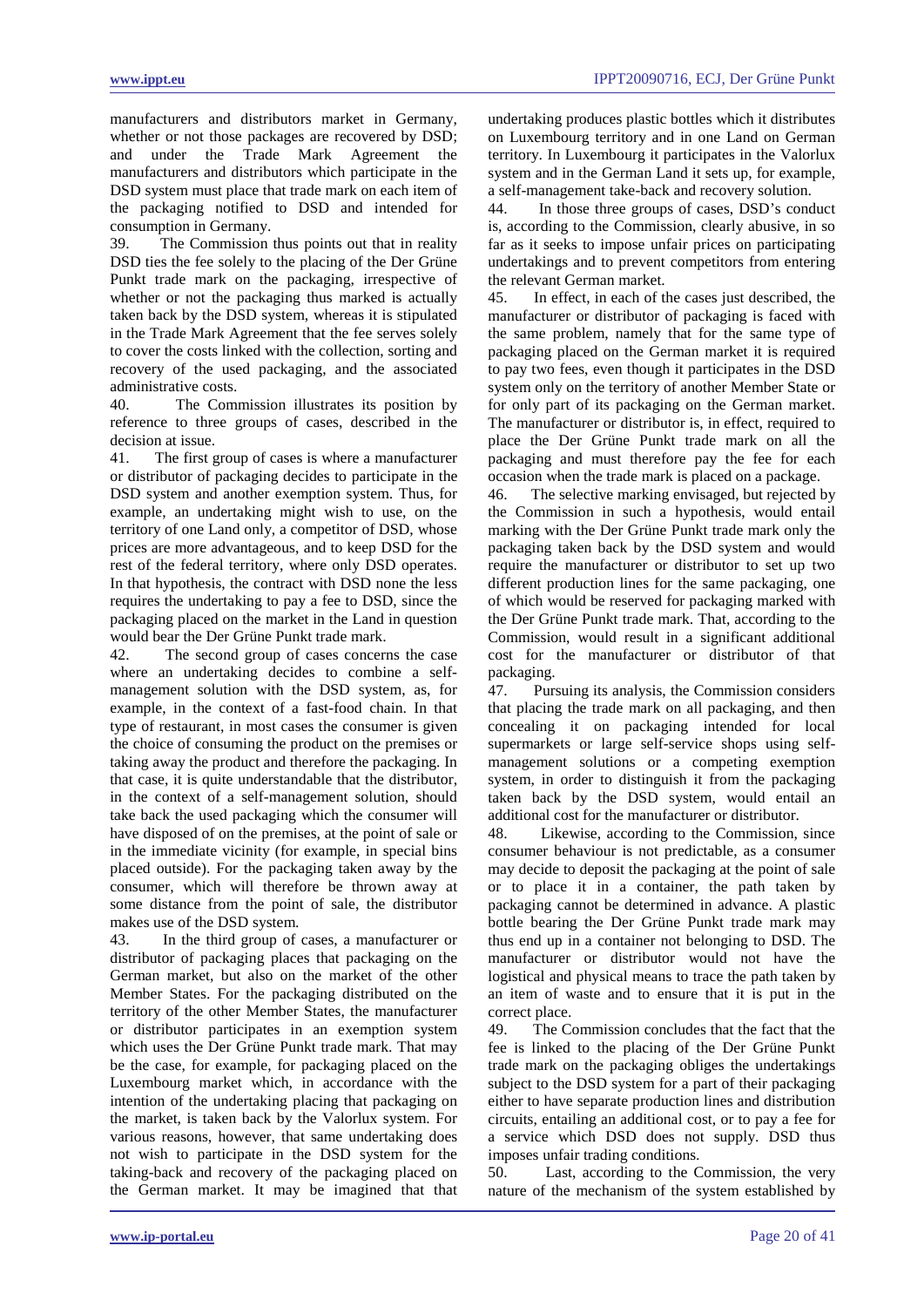DSD will, owing to the additional cost which would automatically result for them, inevitably deter undertakings subject to the DSD system from making use of competing undertakings. That therefore constitutes a barrier to entry to the relevant market by competing undertakings. If the undertakings in question decide to make use of DSD and another waste packaging disposal system, they would have to pay, for the part of the packaging entrusted to DSD's competitor, two fees, namely DSD's fee for placing the trade mark on their packaging and the competitor's fee for actually collecting, sorting and recovering the packaging.<br>51. In

51. In the light of those factors, the Commission concludes that DSD abused its dominant position within the meaning of Article 82 EC, both towards its customers and towards its competitors.

52. The Commission proceeds to indicate at recitals 136 to 153 to the decision at issue that the finding of abuse is not affected by the need to preserve the distinctive character of the Der Grüne Punkt trade mark. It states at recital 145 that the essential function of the trade mark is fulfilled when it signals to the consumer that he has the option of having the packaging collected by DSD.

53. Following that analysis, the Commission adopted the decision at issue, in the following terms: 'Article 1

The conduct of [DSD], in requiring … payment of a licence fee for the total quantity of sales packaging carrying the ['Der Grüne Punkt'] trade mark and put into circulation in Germany is incompatible with the common market … where undertakings subject to the obligations arising out of the Packaging Ordinance:

(a) either use DSD's exemption service as referred to in Article 2 of the Trade Mark Agreement only for partial quantities or, instead of using the said service, put into circulation in Germany uniformly designed packaging which is also in circulation in another member country of the European Economic Area and participate in a take-back system using the ['Der Grüne Punkt'] trade mark, and

(b) prove that, in respect of the quantity or partial quantity for which they do not use the exemption service, they fulfil their obligations under the Packaging Ordinance through competing exemption systems or through self-management solutions. …'

54. After finding the existence of an abuse, the decision at issue determines, in application of Article 3(1) of Regulation No 17, the way in which DSD must bring that infringement to an end. The main measure is defined in Article 3 of that decision:

'DSD shall undertake vis-à-vis all parties to the Trade Mark Agreement not to charge any licence fee for such partial quantities of sales packaging carrying the ['Der Grüne Punkt'] trade mark as are put into circulation in Germany for which the exemption service referred to in Article 2 of the Trade Mark Agreement is not used and for which the Packaging Ordinance obligations have demonstrably been fulfilled in another way. …'

# **IV – The action before the Court of First Instance and the judgment under appeal**

55. By application lodged at the Registry of the Court of First Instance on 5 July 2001, DSD brought an action for annulment of the decision at issue.

56. DSD also submitted an application for suspension of operation of the decision at issue. By order of 15 November 2001 in Case T‑151/01 R Duales System Deutschland v Commission [2001] ECR II‑3295, the President of the Court of First Instance dismissed that application.

57. By order of 5 November 2001, the Court of First Instance granted Vfw AG ('Vfw'), Landbell AG für Rückhol-Systeme ('Landbell') and BellandVision GmbH ('BellandVision') leave to intervene in the proceedings in support of the form of order sought by the Commission.

58. The written procedure was closed on 9 September 2002.

59. On 19 June 2006, the Court of First Instance decided to open the oral procedure and, in the context of the measures of organisation of procedure, sent the parties a number of questions. The parties were heard at the hearing held on 11 and 12 July 2006.

By the judgment under appeal, the Court of First Instance dismissed DSD's action.

61. DSD relied, in essence, on three pleas in law, alleging, first, infringement of Article 82 EC; second, breach of Article 3(1) of Regulation No 17 and of the principle of proportionality; and, third, infringement of Article 86(2) EC.

62. The Court of First Instance rejected the first plea as unfounded.

63. By its first plea, DSD claimed, in substance, that, contrary to the impression given by the decision at issue, a manufacturer or distributor of packaging was not required to obtain a compulsory licence for use of the Der Grüne Punkt trade mark in order to be able to participate in a competing system. Thus, DSD maintained that the selective labelling of packaging, allowing only packaging bearing the Der Grüne Punkt trade mark to be placed in the facilities belonging to the DSD system, was possible.

64. DSD also maintained that the provisions of the Trade Mark Agreement in dispute were necessary to ensure the attainment of the objectives of the Ordinance, to preserve the different functions of the mark Der Grüne Punkt and to enable the DSD system to function properly.

65. After stating at paragraph 139 of the judgment under appeal that it was possible for a manufacturer or distributor of packaging to use a self-management solution and an exemption system in order to comply with the recovery rates, the Court of First Instance, at paragraphs 142 to 163 of the judgment under appeal, set out the reasons why DSD was abusing its dominant position. The Court thus held that the solution of selective labelling was not imposed by the Ordinance and did not make it possible to put an end to abuse found in the decision at issue. It then stated, at paragraph 150 of the judgment under appeal, that the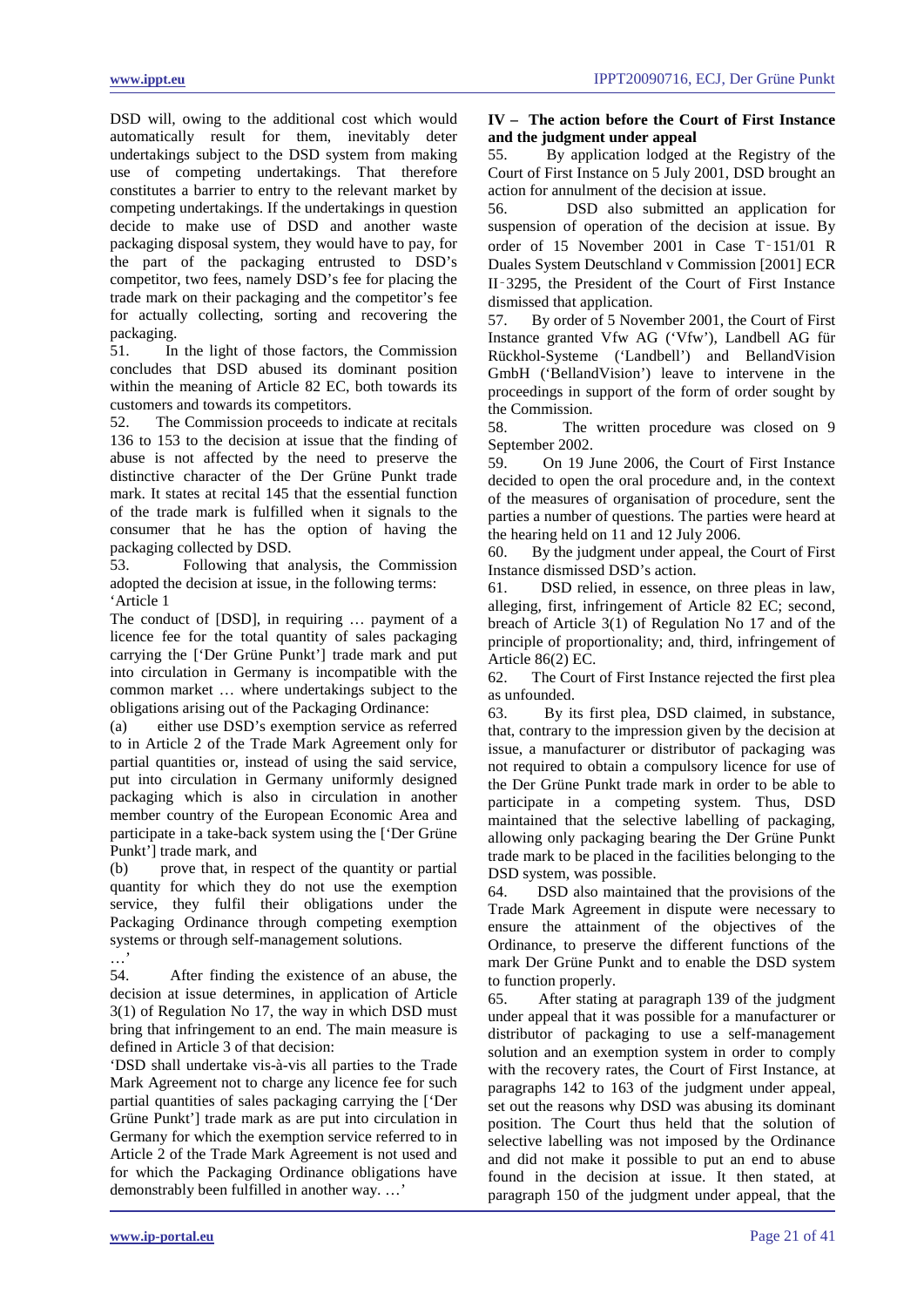exclusivity claimed by DSD was not imposed by the Ordinance in the case of use of mixed systems, and made clear that the Der Grüne Punkt logo did not have the effect which DSD claimed it to have.

66. The Court of First Instance further held, at paragraph 156 of the judgment under appeal, that 'the fact that, in the case of shared use of two exemption systems, the Der Grüne Punkt logo and the indication by a "suitable means" of another exemption system … feature on the same packaging, and the fact that, in the case of shared use of the DSD system and a selfmanagement solution, the Der Grüne Punkt logo and an indication that it is possible to return the packaging to the shop appear on the same packaging, does not adversely affect the essential function of DSD's mark'.

67. The Court of First Instance concluded, at paragraph 164 of the judgment under appeal, that 'neither the Packaging Ordinance, nor trade mark law [n]or the specific needs of the functioning of the DSD system authorise [DSD] to require undertakings which use its system to pay a fee for all packaging carrying the Der Grüne Punkt logo and put into circulation in Germany, where those undertakings show that they do not use the DSD system for some [or all] of that packaging'.

68. By its second plea, DSD submitted that the measures taken by the Commission in the decision at issue did not satisfy the requirements set out in Article 3 of Regulation No 17.

69. DSD contended, in particular, that the selective marking of packaging depending on the system used was more appropriate than the obligation imposed in the decision at issue. It also submitted that Articles 3 and 4(2) of the decision at issue were disproportionate, because they obliged DSD to grant third parties a licence to use the Der Grüne Punkt trade mark. In addition, it claimed that the decision at issue required it to not charge a fee for merely using that logo where it was proven that the obligations resulting from the Ordinance were complied with in some other way.

70. The Court of First Instance rejected that plea. It held, at paragraph 173 of the judgment under appeal, that 'the fact that it may theoretically be possible to affix the logo to packaging selectively cannot entail the annulment of the … measures [taken in the context of the decision at issue], since that solution is more expensive and difficult to implement for manufacturers and distributors of packaging than the measures laid down in Articles 3 and 5 of [that] decision, which seek only to limit the remuneration for the service offered by DSD to the service actually provided by its system'.

71. The Court of First Instance also stated, at paragraph 181 of the judgment under appeal, that the obligations contained in the decision at issue did not seek to force DSD to grant a licence to use the mark Der Grüne Punkt without any restriction in time, but merely to require it to not charge a fee on the total amount of packaging bearing the Der Grüne Punkt logo where it is shown that all or only some of that packaging has been taken back or recovered through another system.

72. In response to DSD's argument that it could receive an adequate fee for the mere use of the mark, the Court of First Instance stated, at paragraph 196 of the judgment under appeal, that the decision at issue must be interpreted as not precluding the possibility for DSD to levy an adequate fee for merely using the mark where it is shown that the packaging bearing the Der Grüne Punkt logo has been taken back and recovered by another system.

73. By its third plea, DSD claimed that an infringement of Article 82 EC was ruled out because it was entrusted with the operation of services of general economic interest within the meaning of Article 86(2) EC, namely waste management for environmental purposes.

74. The Court of First Instance stated, at paragraph 208 of the judgment under appeal, that even supposing that DSD was entrusted with such a service, the fact remained that the risk of that task being called into question as a result of the decision at issue had not been shown. The Court further stated, at paragraph 211 of the judgment under appeal, that, since DSD had not relied on Article 86(2) EC in the administrative proceedings, the Commission could not be accused of not having given reasons in that regard in its decision.

75. Consequently, the Court concluded, at paragraph 213 of the judgment under appeal, that the action must be dismissed in its entirety.

# **V – The procedure before the Court of Justice and the forms of order sought by the parties**

76. Pursuant to Article 56 of the Statute of the Court of Justice, DSD, by application lodged at the Court Registry on 8 August 2007, brought an appeal against the judgment of the Court of First Instance.

77. By application lodged at the Court Registry on 16 November 2007, Interseroh Dienstleistungs GmbH ('Interseroh'), which since 2006 has operated an exemption system throughout the whole of the German territory, sought leave to intervene in support of the form of order sought by the Commission. By order of 21 February 2008, the President of the Court granted leave to intervene.

78. DSD claims that the Court should:

set aside the judgment under appeal;

– annul the decision at issue;

in the alternative, refer the case back to the Court of First Instance so that it can deliver a judgment consistent with the judgment of the Court of Justice; and

– in any event, order the Commission to pay the costs.

79. The Commission, Vfw, Landbell, BellandVision and Interseroh contend that the Court should:

dismiss the appeal; and

– order DSD to pay the costs.

**VI – The pleas in law and the legal analysis** 

80. It is now appropriate to analyse the pleas in law in the light of those observations.

81. The appellant puts forward eight pleas in law in support of its appeal.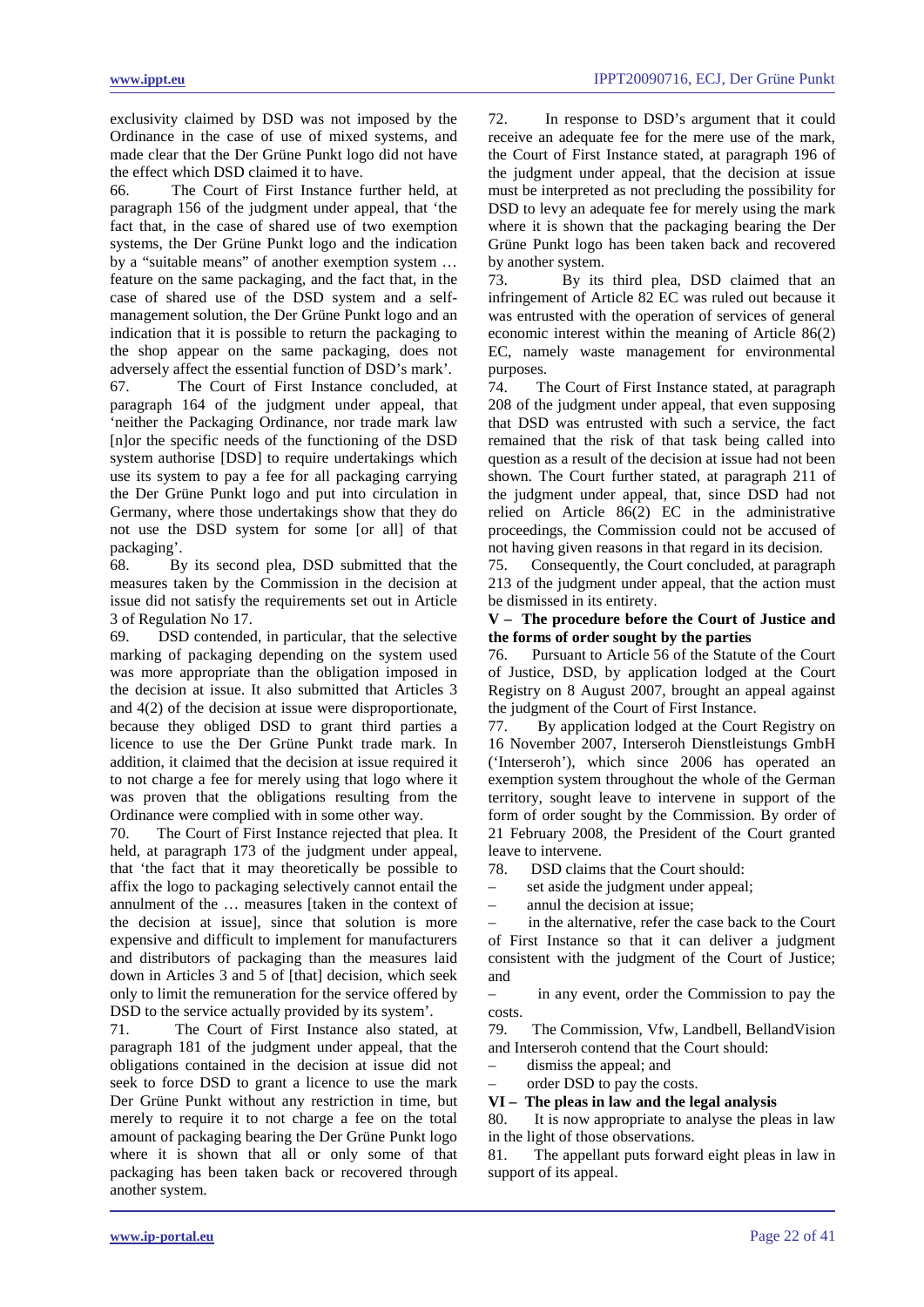82. By its first plea, the appellant criticises the Court of First Instance for having breached the obligation to state reasons by making contradictory findings concerning the alleged abuse.

83. By its second plea, DSD contends that the Court of First Instance misinterpreted the Trade Mark Agreement by finding that, under that agreement, DSD grants a licence to use the Der Grüne Punkt trade mark for packaging taken back by competing systems.<br>84. DSD maintains, by its third plea, that in

DSD maintains, by its third plea, that in finding that the Der Grüne Punkt trade mark cannot benefit from the exclusivity claimed for it the Court of First Instance breached its obligation to state reasons and distorted the nature of the Packaging Ordinance.

85. By its fourth plea, the appellant claims that there has been an infringement of Community trade mark law.

86. By its fifth plea, DSD claims that the Court of First Instance infringed Article 82 EC, first by considering, without stating sufficient reasons and contrary to the evidence in the file, that DSD abused its dominant position by granting licences to use the Der Grüne Punkt trade mark for packaging not taken back by its system and, second, by not complying with the necessary conditions of the grant of a compulsory licence.

87. By its sixth plea, the appellant claims that the Court of First Instance breached Article 3 of Regulation No 17 and the principle of proportionality by requiring it to grant a licence for undertakings whose packaging is not taken back by its system and by depriving it of the right to place an explanatory note on packaging bearing the Der Grüne Punkt trade mark which is not taken back by the DSD system.

88. DSD asserts, by its seventh plea, that there has been a procedural defect in that the Court of First Instance substituted its own reasoning for that of the Commission.

89. Last, by its eighth plea, the appellant contends that the Court of First Instance breached its right to have its case determined within a reasonable time.

### **A – First plea, alleging breach of the obligation to state reasons, owing to contradictory grounds**

90. By this first plea, the appellant criticises the Court of First Instance for having made contradictory findings concerning the alleged abuse of a dominant position and for having thus breached its obligation to state reasons

# **1. Arguments of the parties**

91. In the appellant's submission, the contradiction lies in the fact that it follows, on the one hand, from the analysis carried out by the Court of First Instance and, in particular, from paragraphs 48, 50, 58, 60, 119, 163 and 164 of the judgment under appeal that DSD requires the undertakings participating in its waste disposal system to pay a fee for sales packaging not taken back by that system and that, on the other hand, the Court of First Instance found, at paragraph 194 of the judgment under appeal, that 'it cannot be excluded that the mark Der Grüne Punkt affixed to the packaging at issue may have economic value as such' and that

'even if [the] packaging is not actually brought to the DSD system and it is shown that its equivalent in material has been collected or recovered by a competitor system, it is none the less the case that the mark leaves it open to the consumer to dispose of that packaging through the DSD system'. Thus, the Court of First Instance continued, '[s]uch a possibility offered to the consumer for all the packaging put into circulation with the Der Grüne Punkt logo … is likely to have a price which … should be able to be paid to DSD in consideration for the service offered in the present case, namely the making available of its system'.

92. The Commission contends that this plea is unfounded. It observes that the fee is intended to cover the costs of collection, sorting and recovery, and also the administration costs. On the other hand, the fee does not represent consideration for the use of the trade mark. The decision at issue and the judgment under appeal are not therefore concerned with the question of a fee for using the trade mark. The Court of First Instance logically drew a distinction, at paragraphs 194 to 196 of the judgment under appeal, between the abuse committed by DSD and the possibility for it to charge an appropriate fee solely for the use of the trade mark.

93. Vfw, Landbell and BellandVision submit, like the Commission, that there is no contradiction. Paragraph 194 of the judgment under appeal has no connection with the Court of First Instance's findings concerning the abuse. It is solely concerned with the question whether the mere affixing of the Der Grüne Punkt trade mark to the packaging may have a price, even where DSD provides no disposal service.

### **2. Assessment**

94. In the context of the first plea relating to the infringement of Article 82 EC, the Court of First Instance, at paragraphs 86 to 163 of the judgment under appeal, examined whether DSD was abusing its dominant position on the relevant German market. It concluded, at paragraphs 164 and 165 of that judgment, that 'neither the Packaging Ordinance, nor trade mark law [n]or the specific needs of the functioning of the DSD system authorise [DSD] to require undertakings which use its system to pay a fee for all packaging carrying the Der Grüne Punkt logo and put into circulation in Germany, where those undertakings show that they do not use the DSD system for some [or all] of that packaging'. The Court therefore rejected the first plea.

95. It follows from paragraph 191 of the judgment under appeal that the Court of First Instance adjudicated, in the context of the second plea alleging breach of Article 3 of Regulation No 17 and breach of the principle of proportionality, on DSD's argument that Articles 3 and 4 of the decision at issue precluded the charging of a fee for merely using the trade mark. The Court explained, at paragraphs 194 to 196 of that judgment, the reasons why DSD was able to charge an appropriate fee for merely using the mark where it is shown that the packaging bearing the Der Grüne Punkt logo has been taken back and recovered by another system.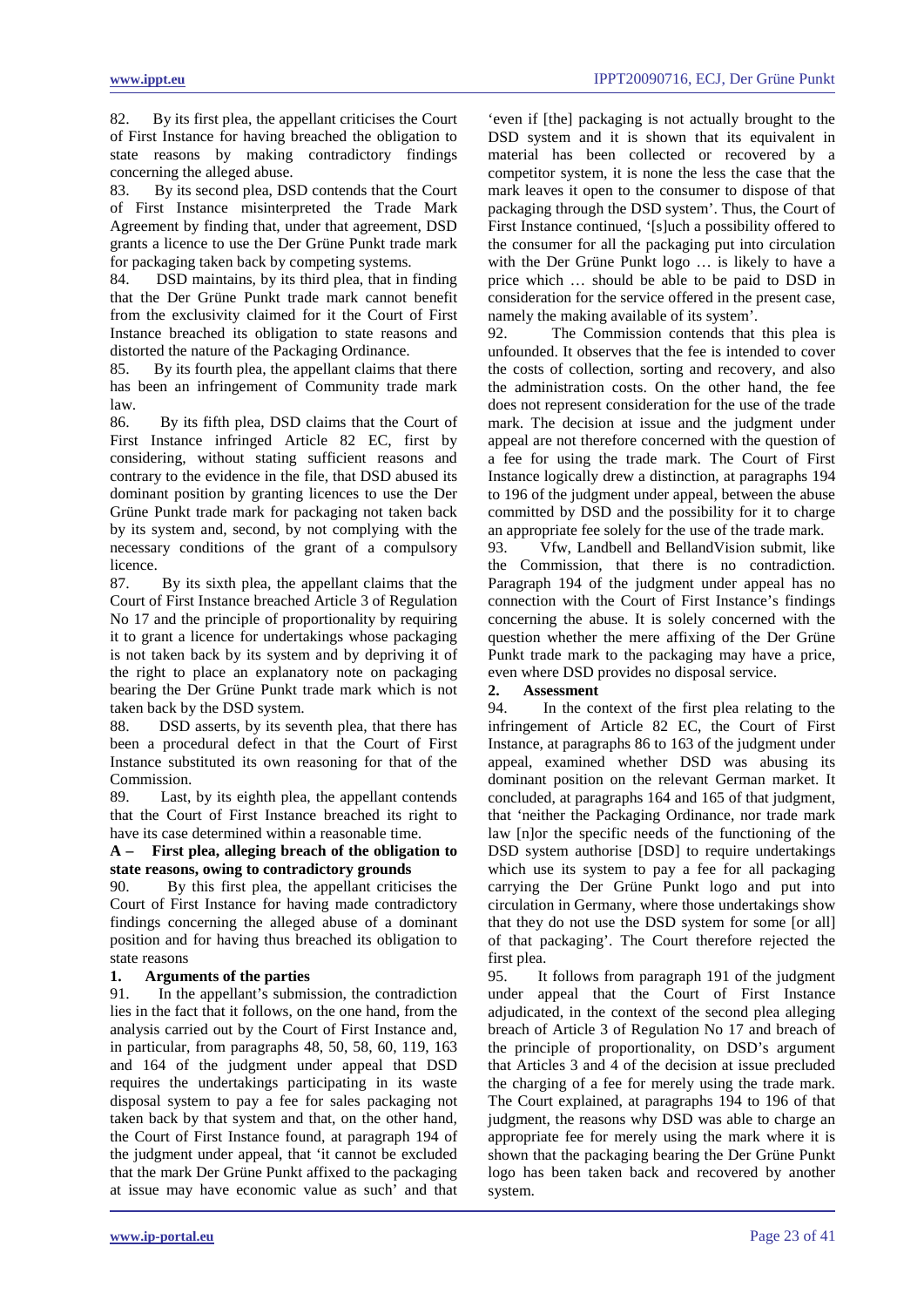96. The Court thus found at paragraphs 194 to 196 of the judgment under appeal that the Der Grüne Punkt logo could have an economic value and that merely placing that logo on packaging '[was] likely to have a price'.

97. To my mind, the Court of First Instance did not make contradictory findings. It drew a distinction between a fee which covers only the costs associated with the actual use of the system, the only fee at issue in the present case, and an appropriate fee for merely using the Der Grüne Punkt logo, which, being different in nature, is merely a possibility for negotiation in a completely different sphere and extraneous to the matter before the Court of First Instance.

98. Accordingly, in the light of the foregoing elements, I am of the view that the first plea must be rejected as unfounded.

# **B – Second plea, alleging misinterpretation of the Trade Mark Agreement**

99. By this second plea, DSD takes issue with the Court of First Instance for having misinterpreted the Trade Mark Agreement.

# **1. Arguments of the parties**

100. In support of this plea, the appellant puts forward a number of arguments.

101. First, in DSD's submission, the Court of First Instance found that, under the Trade Mark Agreement, DSD grants a separate licence to use the Der Grüne Punkt logo, that is to say, a licence to place the mark on the sales packaging for which the DSD system is not used. The Court of First Instance therefore made an error of law by misinterpreting the Trade Mark Agreement.

102. The appellant criticises the Court of First Instance for having disregarded the arguments whereby the appellant showed that it does not grant a separate licence and that the Trade Mark Agreement merely grants the right to use the logo to participating undertakings so that DSD will assume the take-back and recovery obligations arising under the Packaging Ordinance. Consequently, DSD maintains that if the Trade Mark Agreement merely grants a right to place the logo on the packaging, thus allowing that packaging to be covered by its disposal system, there would be no disparity between the service which it provides and the fee. Any abuse is therefore precluded.

103. Second, DSD contends that the Court of First Instance's interpretation of the Trade Mark Agreement is contrary to the evidence in the file. It follows from the correspondence between DSD and the Commission during the administrative procedure that DSD did not grant a separate licence, but that it refused only to accept that packaging intended for competitor systems might carry the Der Grüne Punkt logo.

104. Third, DSD criticises the Court of First Instance for having distorted the evidence on which it relied and on which it found that DSD offered a separate licence. In particular, the Court of First Instance erred in law in finding in the judgment of the Oberlandesgericht Düsseldorf (Higher Regional Court, Düsseldorf) of 11 August 1998 in Hetzel and in the judgment of the Bundesgerichtshof (Federal Court of Justice, Germany) of 15 March 2001 in Bäko, in the complaints submitted to it by the Commission, and also in the context of the argument initially defended by DSD, that DSD offered a separate licence.

105. The appellant refers, in fact, to paragraph 163 of the judgment under appeal, where the Court of First Instance held that 'the specific needs of the functioning of the DSD system cannot justify [DSD's] conduct, described in [the Hetzel and Bäko judgments], cited by the Commission …, the various complaints [submitted to] the Commission … and DSD's initial submission in its application …, whereby it requires payment of a fee for all packaging carrying the Der Grüne Punkt logo and put into circulation in Germany, even where it is proved that some of that packaging has been taken back and recovered by another exemption system or a selfmanagement solution'.

106. The Commission recalls that, in order to establish the abuse, it relied solely on the fee arrangement defined in the Trade Mark Agreement. It explains that the disproportion between the fee required and the service actually carried out by DSD relates to the use of the logo only in so far as DSD makes use of the Der Grüne Punkt logo to bring economic pressure to bear on the undertakings participating in its system.

107. Vfw, Landbell and BellandVision submit that this plea is inadmissible, in so far as DSD can base its appeal only on breach of legal provisions by the Court of First Instance and not on what the appellant alleges is an incorrect appraisal of the facts.

# **2. Assessment**

108. As I understand it, the appellant takes issue with the Court of First Instance for having concluded from its assessment of the documents in the file and of the evidence that DSD grants a licence to use the Der Grüne Punkt logo to the participating undertakings for packaging which is not taken back or recovered by its system. In the appellant's submission, the Court of First Instance ought to have interpreted the Trade Mark Agreement as an agreement linking the fee solely with the service provided.

109. In my view, the appellant is mistaken as to the findings of the Court of First Instance.

110. After setting out the arguments of the parties, the Court of First Instance stated, by way of preliminary observation, at paragraph 141 of the judgment under appeal, that 'only the provisions of the Trade Mark Agreement concerning the fee are regarded as abusive in the … decision [at issue] (namely Article 4(1) and Article 5(1) of the agreement). The Court went on to state that '[t]hus, the … decision [at issue] does not criticise the fact that Article 3(1) of the agreement requires the manufacturer or distributor wishing to use the DSD system to affix the Der Grüne Punkt logo to each piece of notified packaging which is intended for domestic consumption'.

111. In the section headed 'Law', the Court of First Instance stated, at paragraph 17 of the judgment under appeal, that the amount of the fee paid by the undertakings participating in the DSD system serves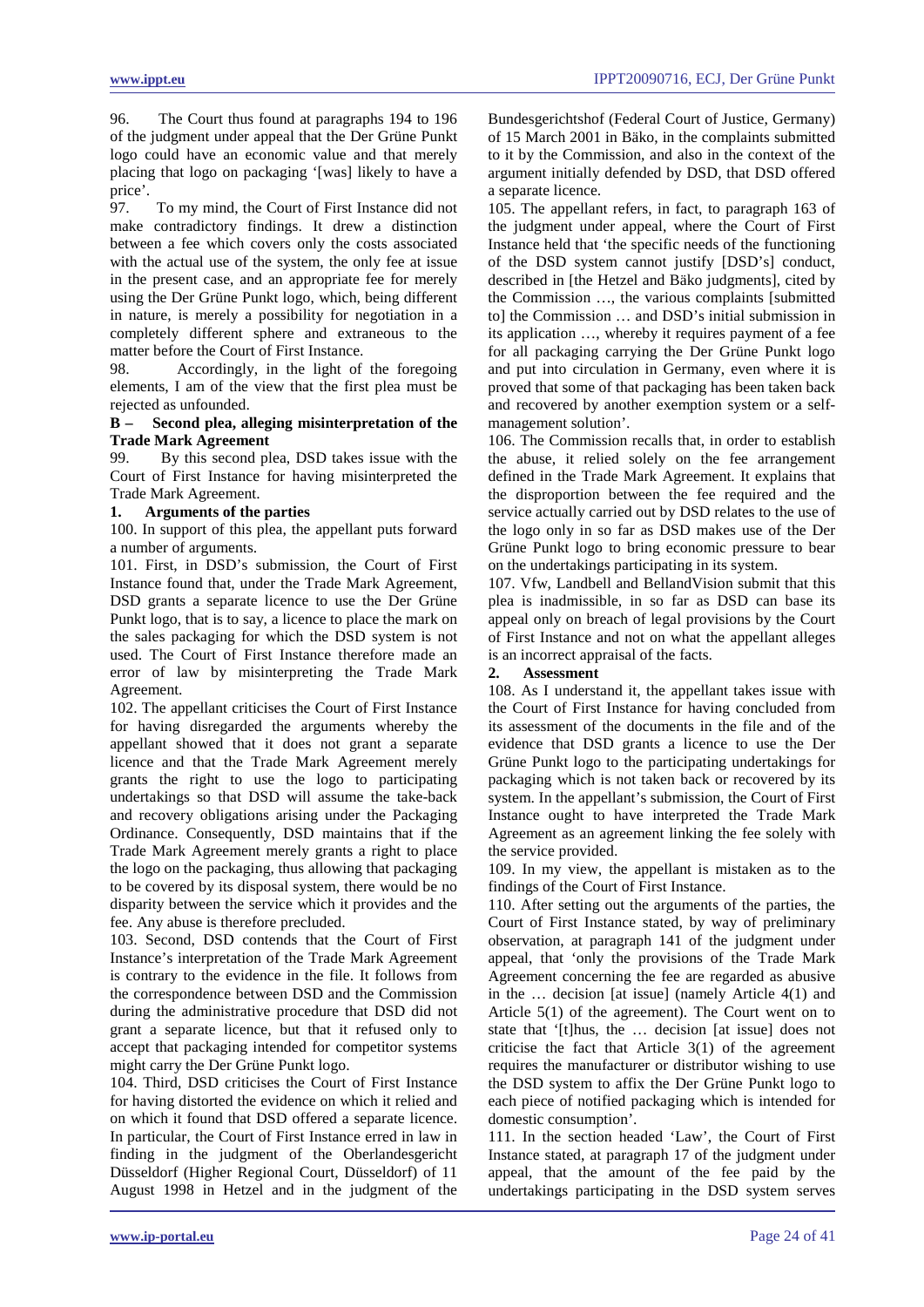only, pursuant to Article 4(2) and (3) of the Trade Mark Agreement, to cover the costs incurred in collecting, sorting and recovering packaging and the associated administrative costs.

112. I understand from the foregoing that the Court of First Instance clearly identified, under that agreement, DSD's obligations and also the consideration to be paid by the manufacturer or distributor, which takes the form of a fee. The criticism of DSD relates to the imbalance between that fee required of the participating undertakings and the service actually provided, since even where certain packaging is taken back by a competitor system, DSD, under the Trade Mark Agreement, charges a fee for that packaging, a fee which, it will be recalled, serves solely to cover the costs of collecting, sorting and recovering the packaging, together with the administrative costs.

113. Accordingly, the Court of First Instance did not, to my mind, interpret the Trade Mark Agreement as having the effect of granting a licence to use the Der Grüne Punkt logo to the participating undertakings for the packaging not taken back or recovered by the DSD system.

114. As the Commission has asserted, the Der Grüne Punkt logo has no relationship with the Trade Mark Agreement save in so far as that logo played an identifying role, as, indeed, the appellant itself maintained before the Court of First Instance. At paragraph 124 of the judgment under appeal, the Court referred to DSD's arguments that '[t]he mark Der Grüne Punkt thus makes it possible, at the same time, to indicate the packaging which is to be transferred to DSD  $\ldots$  and to inform the consumer as to what he is to do with it'.

115. Accordingly, I consider that the Court of First Instance correctly proceeded from the following premiss. The purpose of the Trade Mark Agreement is to allow participating undertakings to be relieved of their obligation to take back and recover packaging. By way of consideration for that service, those undertakings must pay a fee to DSD for all notified packaging, whether or not that packaging is actually taken back by the DSD system, as the trade mark serves to identify the notified packaging.

116. It therefore appears to me that the second plea must also be rejected as unfounded.

**C – Third plea, alleging an insufficient statement of reasons and misinterpretation of the Packaging Ordinance owing to the fact that it is impossible to claim exclusivity of the Der Grüne Punkt trade mark** 

117. By its third plea, the appellant takes issue with the Court of First Instance for not have stated sufficient reasons for its finding that the Der Grüne Punkt trade mark could not benefit from the exclusivity claimed and for having, by that finding, misrepresented the Trade Mark Agreement and infringed trade mark law.

118. In support of this plea, the appellant puts forward a number of arguments.

119. By its first argument, the appellant maintains that, in finding that DSD could not claim exclusivity for the Der Grüne Punkt trade mark, the Court of First Instance relied solely on the answers to the questions which it put to the parties at the hearing and, accordingly, did not provide sufficient reasons for that finding.

120. By its second argument, the appellant submits that the Court of First Instance's finding that the manufacturer or distributor of packaging transfers a quantity of material to DSD is contrary to the provisions of the Trade Mark Agreement, to the provisions of the Packaging Ordinance and to the requirement arising under trade mark law that packaging covered by the DSD system must be identifiable.

121. By its third, fourth and fifth arguments, DSD takes issue with the Court of First Instance for having misinterpreted the Packaging Ordinance in finding, first, that packaging can be covered by the DSD system and at the same time by another exemption system; second, that a distributor which has participated in an exemption system may subsequently fulfil its take-back and recovery obligations through a self-management solution; and, third, that a distributor which fulfils such obligations through a self-management solution may subsequently participate in an exemption system.

122. By its sixth argument, DSD contends that the Court of First Instance's finding that packaging which is not disposed of by the DSD system may bear the Der Grüne Punkt trade mark deprives that trade mark of its distinctiveness and is manifestly contrary to the principle of transparency set out in the Packaging Ordinance.

123. Last, by its seventh argument, the appellant maintains that the Court of First Instance's refusal to recognise the exclusivity of the Der Grüne Punkt trade mark is incompatible with trade mark law.

# **1. The first argument put forward in support of the third plea, alleging insufficient reasoning**

# **a) Arguments of the parties**

124. DSD maintains that the finding made at paragraph 161 of the judgment under appeal, that the Der Grüne Punkt trade mark could not benefit from the exclusivity claimed, is not supported by a sufficient statement of reasons. In particular, the appellant takes issue with the Court of First Instance for having relied on the answers to the questions which it put to the parties at the hearing, whereas it is impossible, on the basis of the judgment under appeal or the minutes of the hearing, to determine what was the object of that oral argument.

125. The Commission contends that the assessment of the justifications based on trade mark law does not essentially rely on evidence adduced at the hearing.

### **b) Assessment**

126. Like the Commission, I consider that this argument must be rejected as unfounded.

127. In effect, at paragraph 139 of the judgment under appeal, the Court of First Instance stated that the answers to the questions which it put to the parties at the hearing enabled it to make the following finding: '[T]he manufacturer or distributor of packaging does not transfer to DSD a set number of items of packaging intended to bear the Der Grüne Punkt logo, but rather a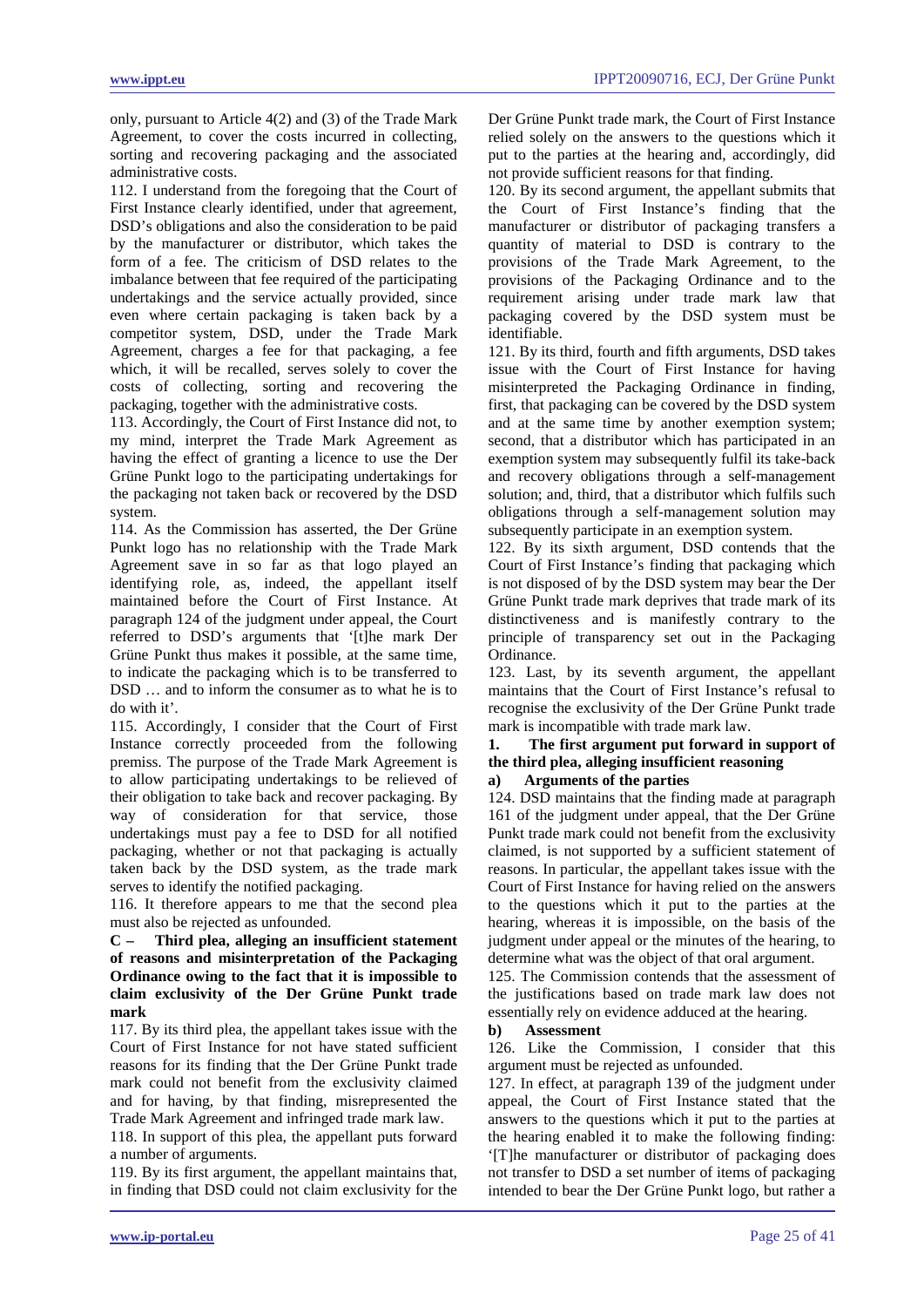quantity of material which that manufacturer or distributor is going to market in Germany and whose taking back and recovery he intends to entrust to the DSD system. It is therefore possible for a manufacturer or distributor of packaging to use mixed systems in order to comply with the recovery rates laid down in the Ordinance'.

128. On the basis of that finding, the Court of First Instance examined DSD's criticisms of the analysis set out in the decision at issue and, in particular, the justifications relating to trade mark law put forward by DSD.

129. At paragraphs 103 to 114 of the judgment under appeal, the Court of First Instance identified the arguments raised by the parties during the written procedure relating to the justification of the disputed provisions of the Trade Mark Agreement by trade mark law.

130. Then, at paragraph 156 of the judgment under appeal, the Court of First Instance observed that it follows from a judgment of the Kammergericht Berlin (Higher Regional Court, Berlin) of 14 June 1994 that '[the Der Grüne Punkt trade mark] "says no more than that the product thus identified may be collected via the DSD system" and gives no indication as to the quality of the service offered'. The Court of First Instance added that, 'in the case of allocation of part of the packaging to one of DSD's competitors, the consumer is free to decide whether he has the packaging recovered through the DSD system or a competitor system'.

131. The Court of First Instance concluded, at paragraph 157 of the judgment under appeal, that, 'since the function of the Der Grüne Punkt logo is to identify the possibility of having the package at issue collected by the DSD system and since that logo may be affixed together with other signs of other mechanisms making it possible to identify another possibility for collection by a competitor selfmanagement solution or exemption system, it cannot be claimed that the … decision [at issue] constitutes a disproportionate impairment of the trade mark right or, in any event, an impairment which is not justified by the need to prevent an abuse of a dominant position within the meaning of Article 82 EC'.

132. Furthermore, at paragraph 158 of the judgment under appeal, the Court of First Instance responded to the argument whereby DSD challenged the assertion in the decision at issue that it follows from the judgment of the Kammergericht Berlin that the essential function of the Der Grüne Punkt trade mark is fulfilled when that trade mark informs the consumer that he can dispose of the packaging through DSD. The Court of First Instance considered that that argument is irrelevant, as '[it] merely points to the particular context of the judgment …, but does not call into question the conclusion arrived at by the Commission, namely that several indications informing the consumer about the steps to be taken in relation to the different take-back and recovery services may feature on the same packaging'.

133. The Court of First Instance proceeded, at paragraph 159 of the judgment under appeal, to explain that the survey results on which DSD relied and which, according to DSD, confirm the distinctive character the trade mark, do not call into question the reasoning in the decision at issue. The Court observed, in that regard, that '[i]t is logical that consumers identify the Der Grüne Punkt logo affixed to the packaging as being the indication that that packaging may be placed in the collection facilities situated close to their homes. However, that does not disclose the reactions of those consumers when faced with packaging to which several logos identifying exemption systems are affixed. The Commission and the interveners state in that regard, as was confirmed at the hearing, that the collection facilities used by those systems are generally the same and that, most of the time, the consumer deposits packaging in those facilities on the basis of the material used and not on the basis of the logo on the packaging'. 134. The appellant also maintained before the Court of First Instance that the affixing of the mark Der Grüne Punkt to packaging participating in a competitor system impairs the distinctive function of that mark, since consumers are deceived in all the groups of cases envisaged in the decision at issue. Where there is a combination of a self-management solution and the DSD system, DSD argued that almost 48.4% of consumers would not understand the contradictory information represented by the indication that packaging may be taken back to a shop and the indication transmitted by the Der Grüne Punkt logo that packaging is taken back in the vicinity of the home of the final consumer by the DSD system. (11)

135. The Court of First Instance responded to that argument at paragraph 160 of the judgment under appeal and considered that '[that] argument based on deception of the public targeted by the mark cannot be upheld …, given that the Trade Mark Agreement concerns only users of that logo, namely manufacturers and distributors of packaging which use the DSD system, and not consumers'.

136. The Court of First Instance concluded its analysis by stating, at paragraph 161 of the judgment under appeal, that 'accepting the exclusivity claimed by [DSD] would have no other effect than to prevent manufacturers and distributors of packaging from using a mixed system, and to legitimise the possibility, for [DSD], of being paid for a service which the interested parties have nevertheless shown that it did not actually provide, they having entrusted it to another exemption system or self-management solution in accordance with the detailed rules laid down in Article 1 of the … decision [at issue]'.

137. In the light of all those factors, I consider that the reasoning of the Court of First Instance concerning the finding that the Der Grüne Punkt trade mark cannot benefit from the exclusivity claimed by DSD is not, contrary to DSD's contention, essentially supported by the answers to the questions which the Court of First Instance put to the parties at the hearing and is not insufficient.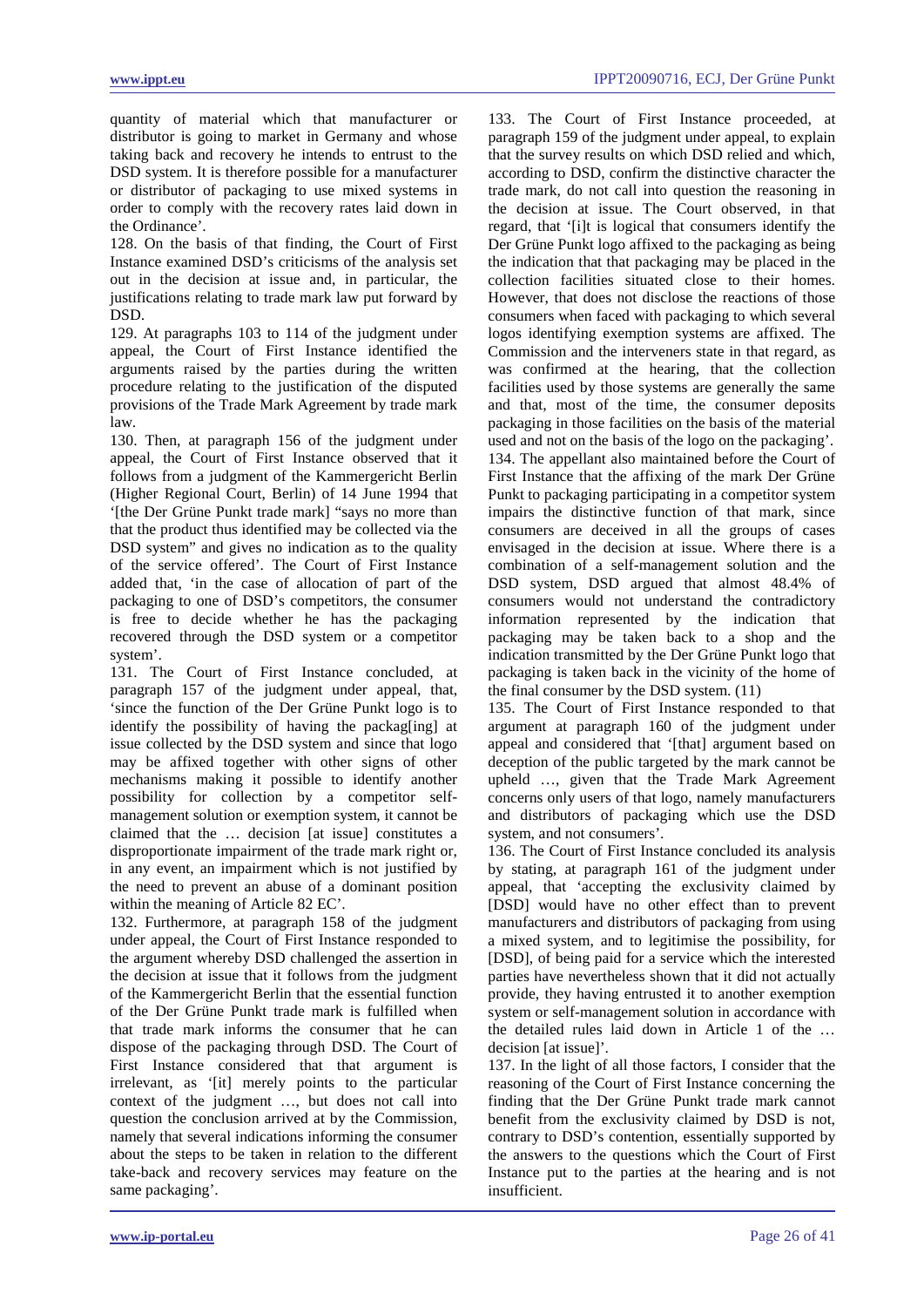138. Accordingly, I am of the view that the first argument of the third plea must be rejected as unfounded.

# **2. The second argument put forward in support of the third plea, alleging failure to have regard to the evidence in the file and breach of Community trade mark law**

# **a) Arguments of the parties**

139. In DSD's submission, the finding made at paragraph 139 of the judgment under appeal, that 'the manufacturer or distributor of packaging does not transfer to DSD a set number of items of packaging intended to bear the Der Grüne Punkt logo, but rather a quantity of material which that manufacturer or distributor is going to market in Germany and whose taking back and recovery he intends to entrust to the DSD system', is manifestly contrary to the provisions of the Trade Mark Agreement on notification and on the grant of licences, to the provisions of the Packaging Ordinance on fulfilling the take-back obligation, to the requirement of transparency laid down in that Ordinance and, last, to the requirement resulting from trade mark law that packaging covered by the DSD system must be identifiable.

# **b) Assessment**

140. As the Commission has observed, the appellant, in the context of the second argument put forward in support of the third plea, does no more than refer to its observations relating to the national legal framework and fails to establish a link between that legal framework and its criticisms concerning the findings of the Court of First Instance referred to in this argument. The argument contains no legal argument showing how the Court of First Instance erred in law.

141. It will be recalled that, under Article 225 EC, the first paragraph of Article 51 of the Statute of the Court of Justice and Article 112(1)(c) of the Rules of Procedure of the Court, an appeal must state precisely the contested elements of the judgment which the appellant seeks to have set aside and also the legal arguments specifically advanced in support of the appeal. (12)

142. In those circumstances, I consider that the second argument put forward in support of the third plea must be held inadmissible.

# **3. The third, fourth and fifth arguments put forward in support of the third plea, alleging misinterpretation of the Packaging Ordinance**

143. The appellant takes issue with the Court of First Instance for having misinterpreted the Packaging Ordinance in finding, first, that packaging may be covered by the DSD system and at the same time by another exemption system; second, that a distributor which has participated in an exemption system may subsequently fulfil its obligations through a selfmanagement solution; and, third, that a distributor which fulfils its obligations through a self-management solution may subsequently participate in an exemption system.

# **a) The third argument put forward in support of the third plea**

# **i) Arguments of the parties**

144. DSD maintains that the finding made at paragraphs 129 and 154 of the judgment under appeal, that packaging entrusted to DSD may at the same time be covered by a take-back and recovery system other than the DSD system, constitutes a misinterpretation of the Packaging Ordinance.

145. The appellant maintains that that finding is manifestly contrary to the principle of the law on packaging, that a specific item of packaging is either subject to the take-back obligation or released from that obligation. The appellant therefore submits that, contrary to the finding of the Court of First Instance to which this argument refers, packaging cannot be covered by two or more disposal systems.

146. In that regard, the appellant takes the example cited by the Court of First Instance at paragraph 134 of the judgment under appeal. The Court thus explained that, in the context of a fast-food chain, 'where the final consumer purchases a sandwich sold in packaging intended to retain heat, that consumer is free to decide either to consume the product there and then and to place the packaging in the bins provided by the fastfood chain, in the context of the self-management solution, or to take that product home and to place the packaging into the DSD collection facilities situated in the vicinity of his home'. The Court of First Instance went on to conclude that '[t]hat packaging can thus be put back into [both of the] collection and recovery systems made available by the fast-food chain to comply with its obligations laid down in the Ordinance'.

147. DSD contends that, even in the sphere of fast food, packaging cannot, contrary to the finding of the Court of First Instance, come under two collection systems. While it may happen that the packaging is deposited at the point of sale in the context of a selfmanagement solution or taken back by an exemption system, that can only be the consequence of error on the part of the consumer. The appellant then stresses the importance of indicating clearly what is the means of disposal envisaged for each piece of packaging.

148. The Commission contends that, in the context of a mixed solution which makes use of two exemption systems, the manufacturer or distributor of packaging is bound by the principle of transparency with respect to both systems. The packaging would therefore bear two different signs serving to identify those systems. In the Commission's submission, such a solution is possible because the systems are responsible only for the packaging designated as quantities. The Commission also states that, in the event of competition between exemption systems, the packaging is collected in the same containers.

### **ii) Assessment**

149. I consider that the Court of First Instance's finding at paragraph 154 of the judgment under appeal that a piece of packaging entrusted to DSD may be covered by several disposal systems does not misinterpret the Packaging Ordinance.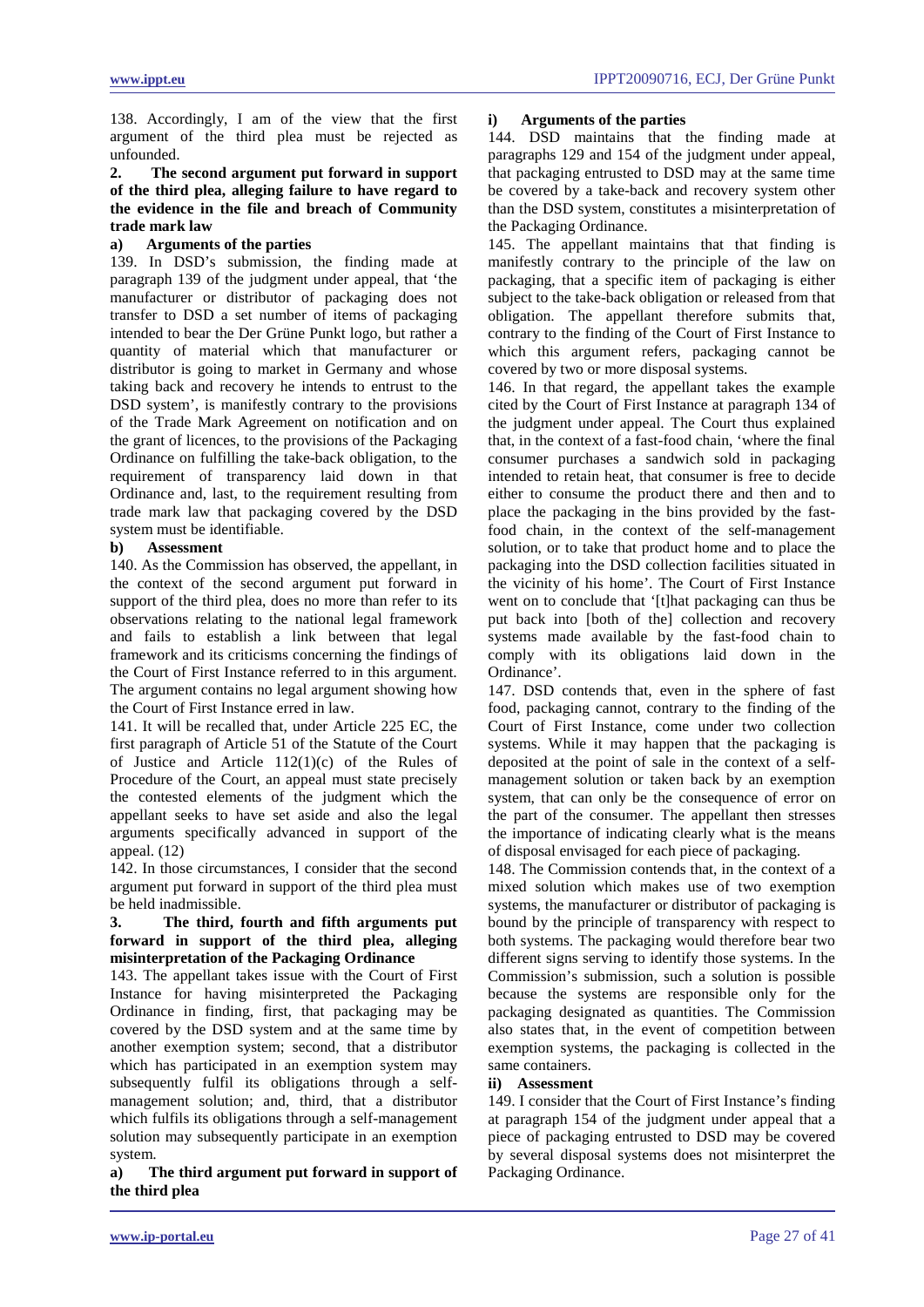150. I would point out at the outset that, at paragraph 10 of the judgment under appeal, the Court of First Instance stated that 'in their observations of 24 May 2000, sent to the Commission in the context of the administrative proceedings …, the German authorities stated that the Packaging Ordinance allowed distributors to combine the taking-back of packaging in the vicinity of [their] business, in the context of a selfmanagement solution, and the collection of packaging in the vicinity of the final consumer, in the context of an exemption system, by participating in the exemption system for only part of the packaging which [they] had put into circulation'.

151. Likewise, at paragraph 45 of the judgment under appeal, the Court of First Instance observed that '[t]he … decision [at issue] also points out that it is apparent [from] an earlier response of the German authorities that [Paragraph] 6(3) of the Ordinance does not imply that it is possible to use only one system. It was never the intention of the German authorities that only one exemption system should be created in the whole of the country or in each Land'.

152. It was on the basis of those findings that the Court of First Instance was able, in my view, and correctly, to state at paragraph 131 of the judgment under appeal that, according to Annex I to [Paragraph] 6 of the Ordinance, the recovery rates are calculated as a percentage of the total of the marketed material which is actually taken back and that it is stated at point  $1(2)$ of that annex that the quantities of relevant packaging are determined as a percentage of the total.

153. The Court of First Instance therefore explained at paragraphs 132 to 135 of the judgment under appeal that, since the recovery rates were calculated by reference to the percentage of the total, a division between several systems was possible without there being any need for predetermined quantities of packaging. The Court illustrated its argument with the help of an example concerning a fast-food chain. It thus demonstrated that, in the context of such a chain, a combination of a self-management solution and the DSD system is essential, because the product can be eaten on the premises or taken away. The Court went on to explain that 'what is important, in the contractual relations between [DSD] and the manufacturer or distributor of packaging, is to ensure that the quantities of material to be recovered which are placed on the market are actually taken back and recovered in order to achieve the rates laid down in the Ordinance'.

154. At paragraphs 136 to 138 of the judgment under appeal, the Court of First Instance explained that there were correction mechanisms which made it possible to fulfil the obligations laid down by the Ordinance. The Court stated, in particular, that if the self-management solution was not sufficient to fulfil the recovery rates, the manufacturer or distributor of packaging could approach an exemption system in order to buy back the missing quantities.

155. For the remainder, the Ordinance itself proposes that solution in Paragraph  $6(1)$ , where it states that, if distributors do not comply with their take-back and recovery obligations at the point of sale, they must do so by means of an exemption system. (13)

156. In the light of the foregoing factors, I consider that the third argument put forward in support of the third plea must also be rejected as unfounded.

# **b) The fourth and fifth arguments put forward in support of the third plea**

# **i) Arguments of the parties**

157. DSD further maintains that the assertion at paragraph 137 of the judgment under appeal that a distributor which has participated in an exemption system could subsequently assume responsibility for taking back and recovering the packaging constitutes a distortion of the evidence in the file. DSD maintains that that assertion is contrary to the basic principle of the Packaging Ordinance that participation in an exemption system to satisfy the recovery obligation entails exemption from disposal obligations. In DSD's submission, for packaging covered by an exemption system, it is not possible subsequently to use a selfmanagement solution.

158. Likewise, DSD observes that the assertion that a distributor which has decided to use a self-management solution for certain packaging could subsequently discharge its obligations under the Ordinance by buying back quantities of packaging from an exemption system constitutes a misinterpretation of the Packaging Ordinance.

159. The Commission contends that the Court of First Instance does not proceed from the hypothesis that the take-back and recovery obligations are satisfied ex post facto, but envisages the hypothesis in which the fee payable to the exemption system is reduced where the amount collected is not consistent with the rate imposed.

# **ii) Assessment**

160. I am of the view that the Court of First Instance did not distort the evidence in the file when it found, at paragraph 137 of the judgment under appeal, that a fast-food chain may request the exemption system to reduce its fee where, by means of the self-management solution, that chain shows that it took back the quantities of packaging which had been entrusted to the exemption system.

161. Contrary to the appellant's contention, I consider that it is not a question, in that example, of the ex post facto use of a self-management solution to take back and recover packaging. I would observe that in that example the Court of First Instance proceeded from the premiss that the fast-food chain combines from the outset a self-management solution and an exemption system.

162. On the basis of that premiss, the Court of First Instance stated that it was possible to put in place correction mechanisms where the self-management solution does not succeed in fulfilling the obligations placed on the distributor or, on the contrary, had been able to collect the determined quantities. In the latter case, the Court explained that 'the fast-food chain will be able to request the exemption system concerned to reduce its fee, in so far as that chain has shown that it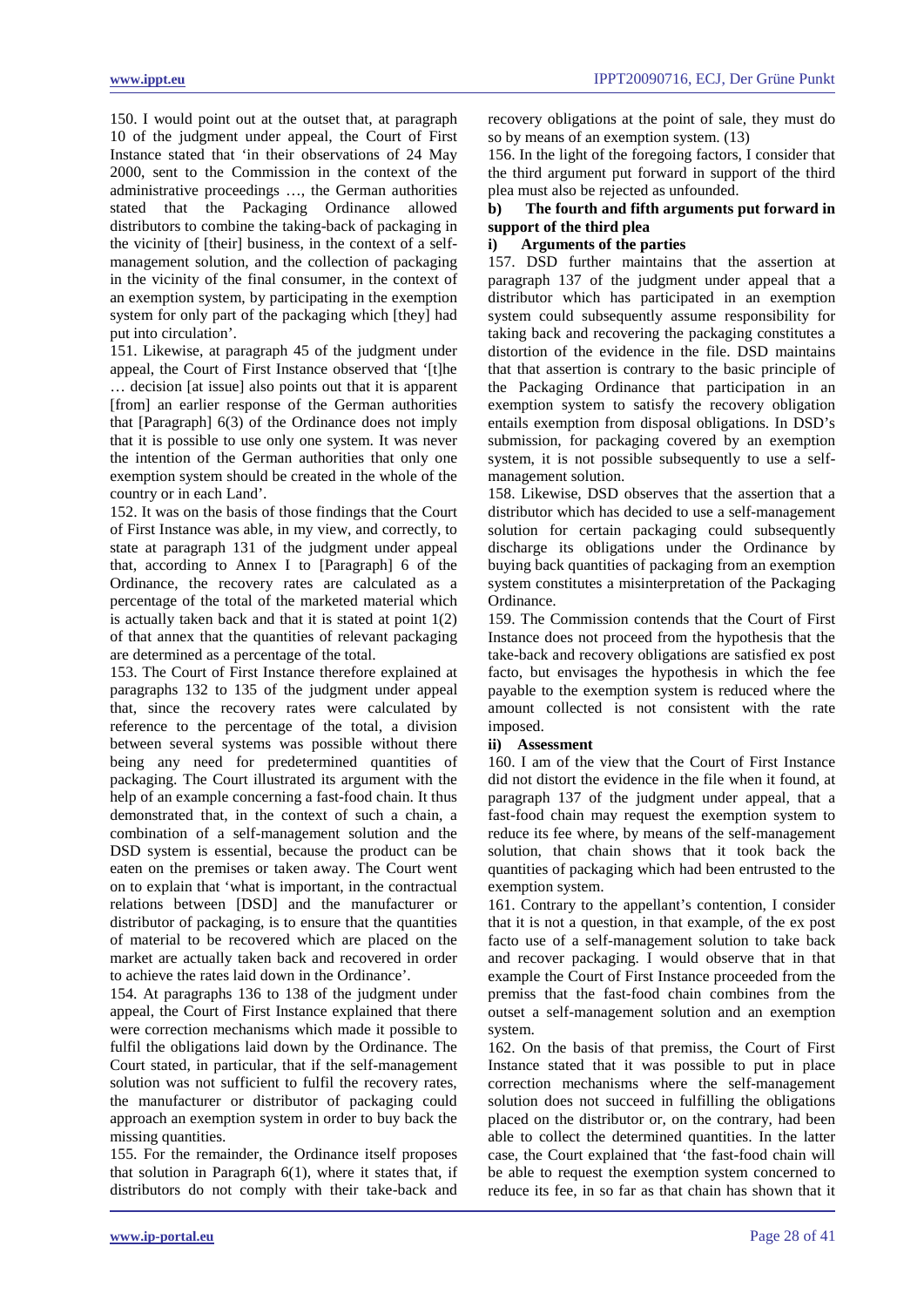took back and recovered [the quantities] entrusted [to the exemption system]'.

163. Incidentally, the appellant itself had envisaged that possibility. At recitals 60 and 61 to the decision at issue, it is stated that DSD had, before the adoption of that decision, undertaken not to charge a fee for the quantities of packaging taken back by a selfmanagement solution where the manufacturer or distributor of packaging had decided to combine the DSD system with a self-management solution.

164. As regards the appellant's argument that the Court of First Instance misinterpreted the Packaging Ordinance by finding that a distributor which has decided to use a self-management solution may subsequently decide to discharge its obligations by buying back quantities of packaging from an exemption system, I consider that it, too, must be rejected.

165. The Court of First Instance observed, at paragraph 9 of the judgment under appeal, that 'the ninth sentence of Paragraph 6(1) of the Ordinance states that, if a distributor does not comply with his take-back and recovery obligations by means of a self-management solution, he must do so by means of an exemption system'.

166. Consequently, I consider that the fourth and fifth arguments put forward in support of the third plea must be rejected as unfounded.

# **4. The sixth argument put forward in support of the third plea, alleging breach of the Packaging Ordinance**

### **a) Arguments of the parties**

167. DSD maintains that paragraph 154 of the judgment under appeal is vitiated by errors of law, in so far as the Court of First Instance found that packaging not disposed of by the DSD system may bear the Der Grüne Punkt logo. DSD submits that such a possibility deprives the logo of its distinctive character and is manifestly contrary to the principle laid down in the Packaging Ordinance that consumers and the authorities must be in a position to determine clearly whether or not an item of packaging is subject to the take-back obligation at the point of sale.

168. The Commission observes that DSD incorrectly attributes to the Ordinance an approach focused on individual items of packaging. In the Commission's submission, such an approach does not correspond with the economic conditions applicable to mixed solutions, which are specifically encouraged in order to satisfy the objective of competition.

### **b) Assessment**

169. I consider that this argument must also be rejected. 170. The Court of First Instance observed, at paragraph 124 of the judgment under appeal, that, according to DSD, the Der Grüne Punkt mark makes it possible to indicate the packaging which is to be transferred to DSD and at the same time to inform the consumer as to what he is to do with the packaging, which makes it possible to ensure that DSD is able to carry out the tasks assigned to it by the participating undertaking.

171. At paragraph 153 of the judgment under appeal, the Court of First Instance observed that 'the different types of advertising laid down in the Ordinance – namely by marking packaging or other suitable means for exemption systems (point 4(2) of Annex I to Paragraph 6 of the Ordinance) and the indication of the possibility of returning packaging at the point of sale for self-management solutions (third sentence of Paragraph  $6(1)$  of the Ordinance) – make it possible to inform the final consumer about the different possibilities for returning the packaging at issue without thereby validating [DSD's] arguments that the affixing of the Der Grüne Punkt logo to packaging has the effect of preventing the take-back and recovery by a system other than the DSD system'.

172. The Court of First Instance then pointed out, at paragraph 154 of the judgment under appeal, that 'it is not stated in the Ordinance that the Der Grüne Punkt logo may not be affixed to packaging collected in the context of a competitor exemption system or a selfmanagement solution if [that packaging complies], in addition, with the conditions laid down in the Ordinance to identify the system used in conjunction with the DSD system. Such indications may be cumulative and the same piece of packaging may thus be covered by several systems at the same time. It is with that in mind that the Commission rightly interprets the transparency requirement defined by the German authorities in their observations, namely that it is necessary to clearly define, in the interests of the consumer and of the authorities, which packaging is subject to the take-back obligation at or in the immediate vicinity of the points of sale and which is not'.

173. Contrary to the appellant's contention, that does not entail offering competitor systems the possibility of affixing the Der Grüne Punkt logo to packaging which is not taken back by the DSD system. To my mind, the Court of First Instance made the assumption that the manufacturer or distributor of packaging has participated in the DSD system and in another system, whether an exemption system or a self-management solution. Accordingly, in order to comply with the obligation laid down in the Ordinance to indicate the used packaging take-back, it must be possible to indicate the system by which packaging is taken back, so that once the packaging has been used the consumer can be informed of the possibilities available. For example, such indication may take the form of the placing on a plastic bottle of the Der Grüne Punkt logo and of another logo indicating that another system may also take the bottle back, or again by a notice at the point of sale to the effect that the bottle may be deposited at that point of sale.

174. In the light of the indications in the Packaging Ordinance, I am unable to see in what way the Court of First Instance misinterpreted that Ordinance in holding that, for the same packaging, the Der Grüne Punkt logo may exist alongside a different sign. It will be recalled that the Ordinance offers the possibility for a manufacturer or distributor to participate in a number of systems and that it also imposes the obligation to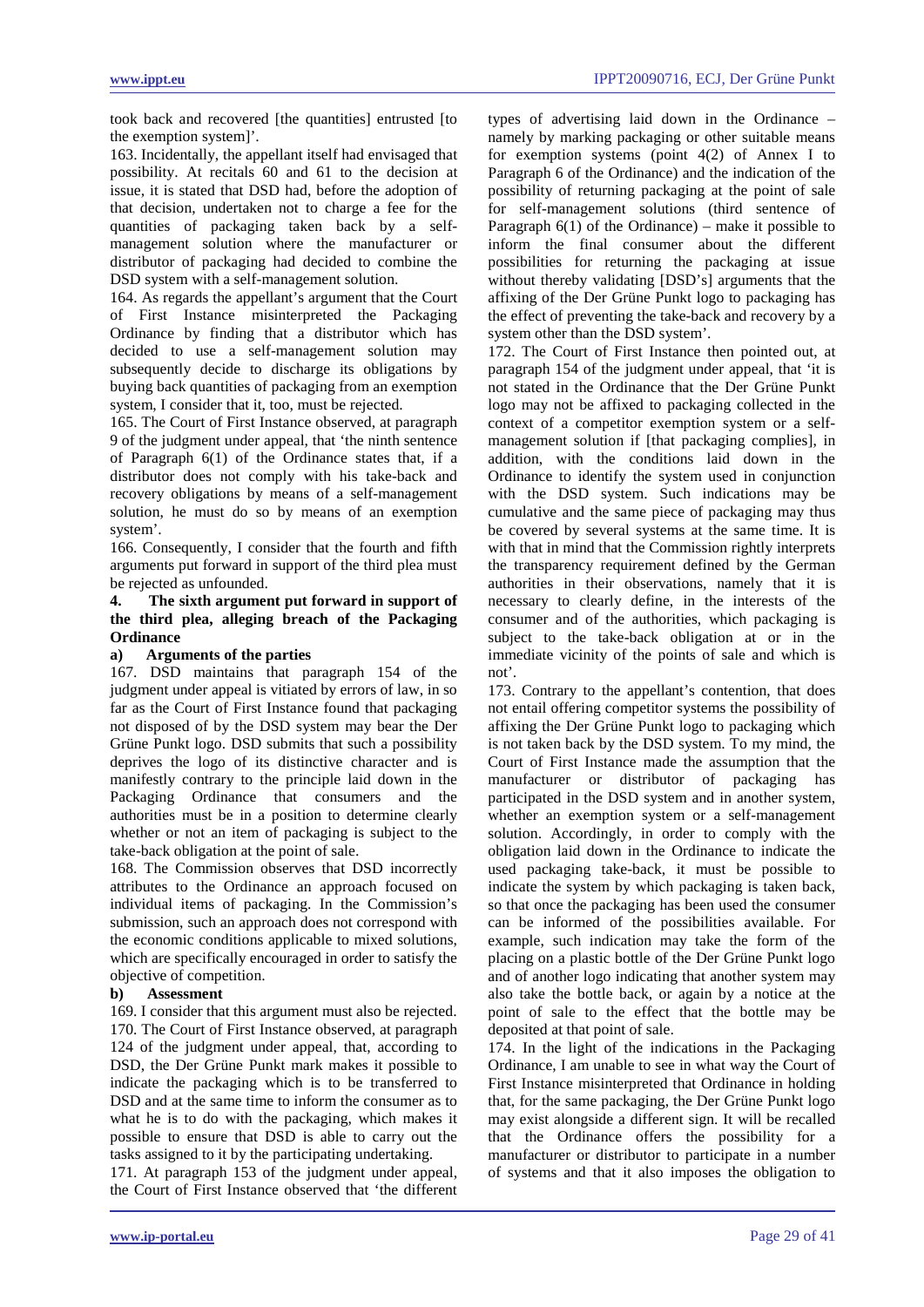indicate by what possibility the packaging may be returned.

175. Accordingly, I am of the view that the sixth argument put forward in support of the third plea must be rejected as unfounded.

# **5. The seventh argument put forward in support of the third plea, alleging infringement of trade mark law**

176. DSD also criticises paragraph 161 of the judgment under appeal and observes that the finding that the exclusivity which it claims cannot be accepted, as it would have no effect other than to prevent manufacturers and distributors of packaging from using a mixed system, is incompatible with trade mark law. In that regard, DSD submits that, in accordance with German case-law and as the surveys show, the Der Grüne Punkt logo, as a registered trade mark, refers exclusively to DSD and to the services which it offers. Trade mark law would not be complied with if the Der Grüne Punkt trade mark were deprived of that function of exclusivity solely in order to ensure the possibility of a mixed system.

177. Since the appellant, in its fourth plea, also claims that there has been an infringement of Community trade mark law by the Court of First Instance, I consider that this argument should be dealt with in the context of that plea.

# **D – Fourth plea, alleging infringement of Community trade mark law**

# **1. Arguments of the parties**

178. By its fourth plea, DSD claims that there has been an infringement of Community trade mark law owing to the finding made by the Court of First Instance at paragraph 161 of the judgment under appeal that the Der Grüne Punkt trade mark could not be recognised as having the exclusivity claimed. DSD observes that, under Article 5 of First Council Directive 89/104/EEC of 21 December 1988 to approximate the laws of the Member States relating to trade marks, (14) a registered mark is to confer on the proprietor exclusive rights which entitle him to prevent the use of the mark for goods or services which are identical or similar to those covered by the registered mark.

179. The Commission contends that the exclusivity described in Article 5 of Directive 89/104 bears no relation to that described at paragraph 161 of the judgment under appeal. The Court of First Instance merely drew the consequences from the reasoning set out at paragraphs 156 and 157 of that judgment, according to which, for the market in question, the Der Grüne Punkt trade mark says no more than that the product thus identified may be collected via the DSD system and gives no indication as to the quality of the service offered.

180. The Commission adds that the decision at issue does not entail improper use of the mark, that is to say, use by persons with whom DSD has not entered into an agreement.

181. Vfw submits that the logo is not a trade mark in the classic sense. It claims that a trade mark characterises goods and services which are the same as or similar to those in respect of which the mark was registered. As regards the Der Grüne Punkt logo, however, each manufacturer uses its own individual trade marks to mark its products. The logo serves only to indicate participation in a collection system and not to identify identical or similar goods or services.

182. Landbell and BellandVision claim that this plea is inadmissible and in any event unfounded.

# **2. Assessment**

183. The appellant maintains that the Court of First Instance was wrong to hold that the Der Grüne Punkt trade mark could not benefit from the exclusivity claimed and thus infringed Community trade mark law. 184. As the Court of First Instance observed at paragraph 124 of the judgment under appeal, DSD takes the view that the Der Grüne Punkt mark makes it possible, at the same time, to indicate the packaging which is to be transferred to the DSD system and to inform the consumer as to what he is to do with that packaging, which makes it possible to ensure that DSD is able to carry out the tasks assigned to it by the manufacturer or distributor of packaging participating in its system. Therefore, in DSD's submission, only packaging for which the DSD system is used should be marked with the Der Grüne Punkt logo.

185. However, at paragraphs 156 to 161 of the judgment under appeal, the Court of First Instance held that the fact that that logo and an indication by a suitable means of another exemption system, or an indication that it is possible to return the packaging to the shop, appear on the same packaging does not adversely affect the essential function of the mark, which is to identify the possibility that the packaging in question may be collected via the DSD system. Accordingly, the Court of First Instance considered that since the placing of that logo together with other signs or other devices making it possible to identify another possibility of collection via a self-management solution or a competitor exemption system does not adversely affect the essential function of the mark, DSD cannot claim that there has been an infringement of trade mark law.

186. Furthermore, the Court of First Instance stated, at paragraph 160 of the judgment under appeal, that 'the Trade Mark Agreement concerns only users of that logo, namely manufacturers and distributors of packaging which use the DSD system, and not consumers'.

187. In finding at paragraph 161 of the judgment under appeal that DSD cannot benefit from the exclusivity claimed as otherwise manufacturers and distributors of packaging would be prevented from using a mixed system and DSD could legitimately be paid for a service which it does not provide, the Court of First Instance did not in my view infringe Community trade mark law.

188. It should be borne in mind that, according to consistent case-law, the specific object of trade mark law is, in particular, to guarantee to the owner that he has the exclusive right to use that mark for the purpose of putting a product on the market for the first time and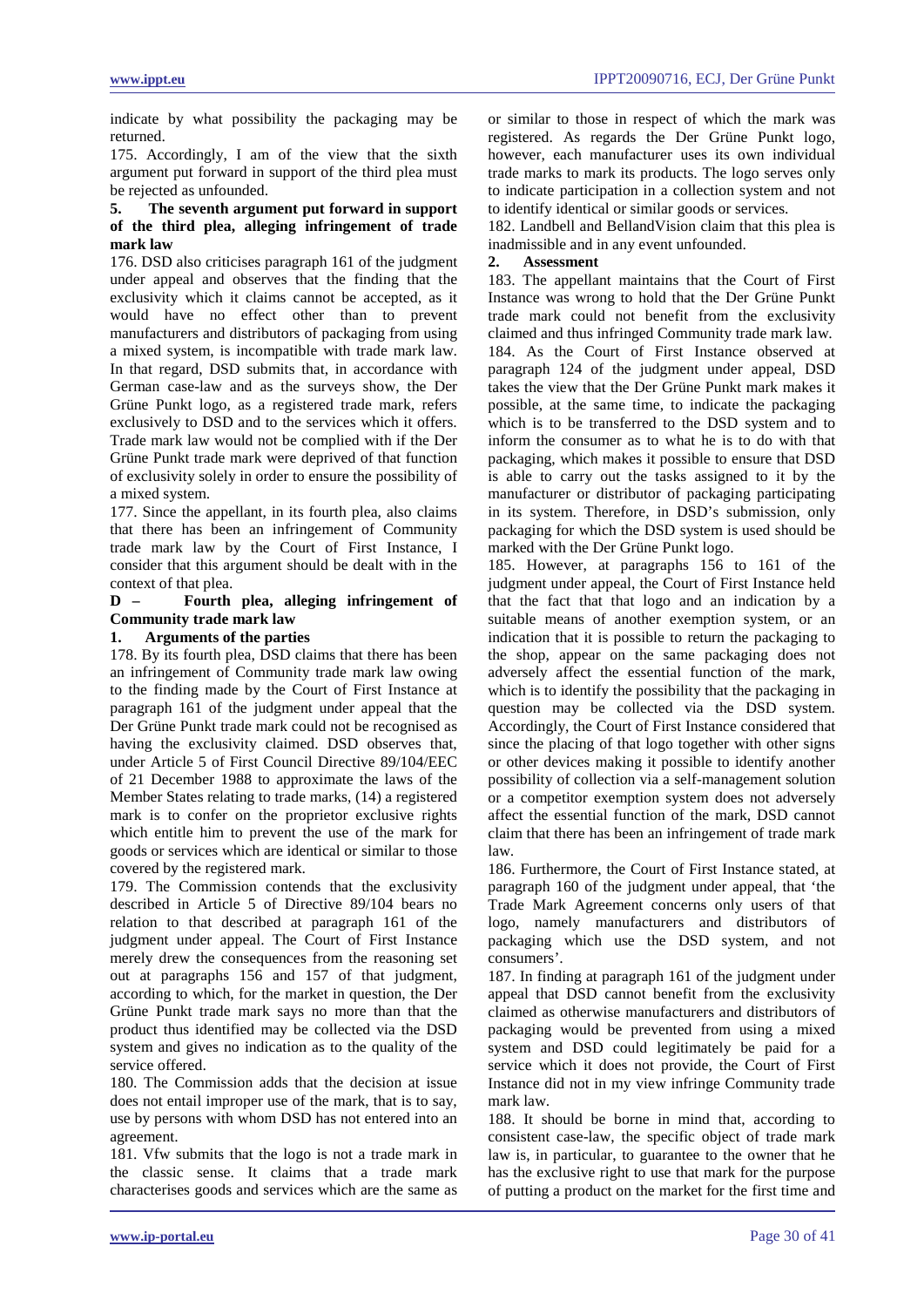thus to protect him against competitors wishing to take unfair advantage of the status and reputation of the trade mark by selling products illegally bearing it. (15) 189. It is for that reason that Article 5(1) of Directive 89/104 provides that the registered mark is to confer exclusive rights on the proprietor and that the proprietor is thus to be entitled to prevent all third parties not having his consent from using in the course of trade any sign which is identical with the trade mark in relation to goods or services which are identical with those for which the mark is registered.

190. In the present case, I consider that the undertakings participating in the DSD system for only part of their packaging (first and second groups of cases) or for packaging placed on the market of another Member State (third group of cases) cannot be regarded as competitors of DSD or as third parties which improperly sell goods covered by the Der Grüne Punkt logo.

191. In the first and second groups of cases, the manufacturers and distributors have entered into an agreement with DSD for the take-back and recovery of certain packaging. In the third group of cases, the manufacturers and distributors are holders on the territory of another Member State of a licence to use the Der Grüne Punkt logo.

192. DSD itself set up that system, which requires that that logo be affixed to all packaging, even where some of the packaging is not taken back by the system. Those manufacturers and distributors therefore do not use the Der Grüne Punkt trade mark improperly, but merely fulfil their obligation to affix that logo to all packaging, whether or not it is taken back by the DSD system.

193. Furthermore, the Court of First Instance correctly observed, at paragraph 156 of the judgment under appeal, that the essential function of the Der Grüne Punkt trade mark is to inform the consumer that the packaging bearing that trade mark can be taken back by the DSD system.

194. Since the Der Grüne Punkt logo appears on the packaging, the essential function of the trade mark is satisfied, since the consumer is informed that the packaging can be placed in DSD's containers. Therefore, contrary to the appellant's assertion at the hearing, the trade mark is not 'destroyed'.

195. Moreover, I consider that the Der Grüne Punkt trade mark does not fit into the classic scheme of trade mark law.

196. A trade mark assists the consumer to make an informed choice about the good or service offered by that trade mark. If, for example, the consumer has already purchased a good or a service and derived a certain satisfaction from it, for instance because that good or service was of good quality, the trade mark will serve that consumer as a reference point for future purchases of the same goods or services. The trade mark therefore guides the consumer's choice.

197. In the context of the DSD system, however, the Der Grüne Punkt trade mark does not in my view have the function of guiding the consumer as to the choice of the product purchased. As the Court of First Instance pointed out at paragraph 156 of the judgment under appeal, the trade mark serves to identify the packaging that may be treated by the DSD system.

198. To my mind, when the consumer purchases a good bearing the Der Grüne Punkt logo, that consumer has chosen that good on account of, for example, the quality which it guarantees and not because he knows that the good can be collected by the DSD system. It can readily be imagined, for example, that a consumer will buy eggs produced by biological farming methods because that system of production excludes the use of pesticides and synthetic fertilisers and thus ensures the quality sought by that consumer, and not because the packaging bears the Der Grüne Punkt logo informing him of the possibility that that packaging can be taken back by the DSD system.

199. The situation would be otherwise, in my view, if the Der Grüne Punkt logo indicated that the product on which it appears is a recyclable product or a product which has already been recycled. It can reasonably be supposed that some consumers, wishing to respect the environment, will prefer to choose products whose packaging is recyclable or has already been recycled. In such a case, a logo which indicates that the packaging of the product bought has been recycled undeniably has an impact on the consumer's choice. That is the case, for example, of a ream of paper on which there is a logo informing the consumer that the paper has been recycled. The consumer will then make an activist choice.

200. In the present case, however, the Der Grüne Punkt logo does not indicate that the packaging is recyclable. It indicates only that the packaging can be taken back by the DSD system, where it will be sorted and recovered if such a possibility exists. (16)

201. Accordingly, I consider that the Court of First Instance was entitled to find at paragraphs 156 and 160 of the judgment under appeal that, on the one hand, '"for the market in question" [the] mark "says no more than that the product thus identified may be collected via the DSD system" and gives no indication as to the quality of the service offered' and that, on the other hand, that 'the Trade Mark Agreement concerns only users of that logo, namely manufacturers and distributors of packaging which use the DSD system, and not consumers'.

202. Thus, the Court of First Instance did not in my view infringe Community trade mark law by stating at paragraph 161 of the judgment under appeal that the Der Grüne Punkt trade mark could not benefit from the exclusivity claimed.

203. Consequently, I consider that the fourth plea must be rejected as unfounded.

# **E – Fifth plea, alleging infringement of Article 82 EC**

### **1. Arguments of the parties**

204. In the context of its fifth plea, DSD maintains that the Court of First Instance infringed Article 82 EC.

205. The appellant submits that the Court of First Instance did not state sufficient reasons for its analysis and, moreover, distorted the evidence before it when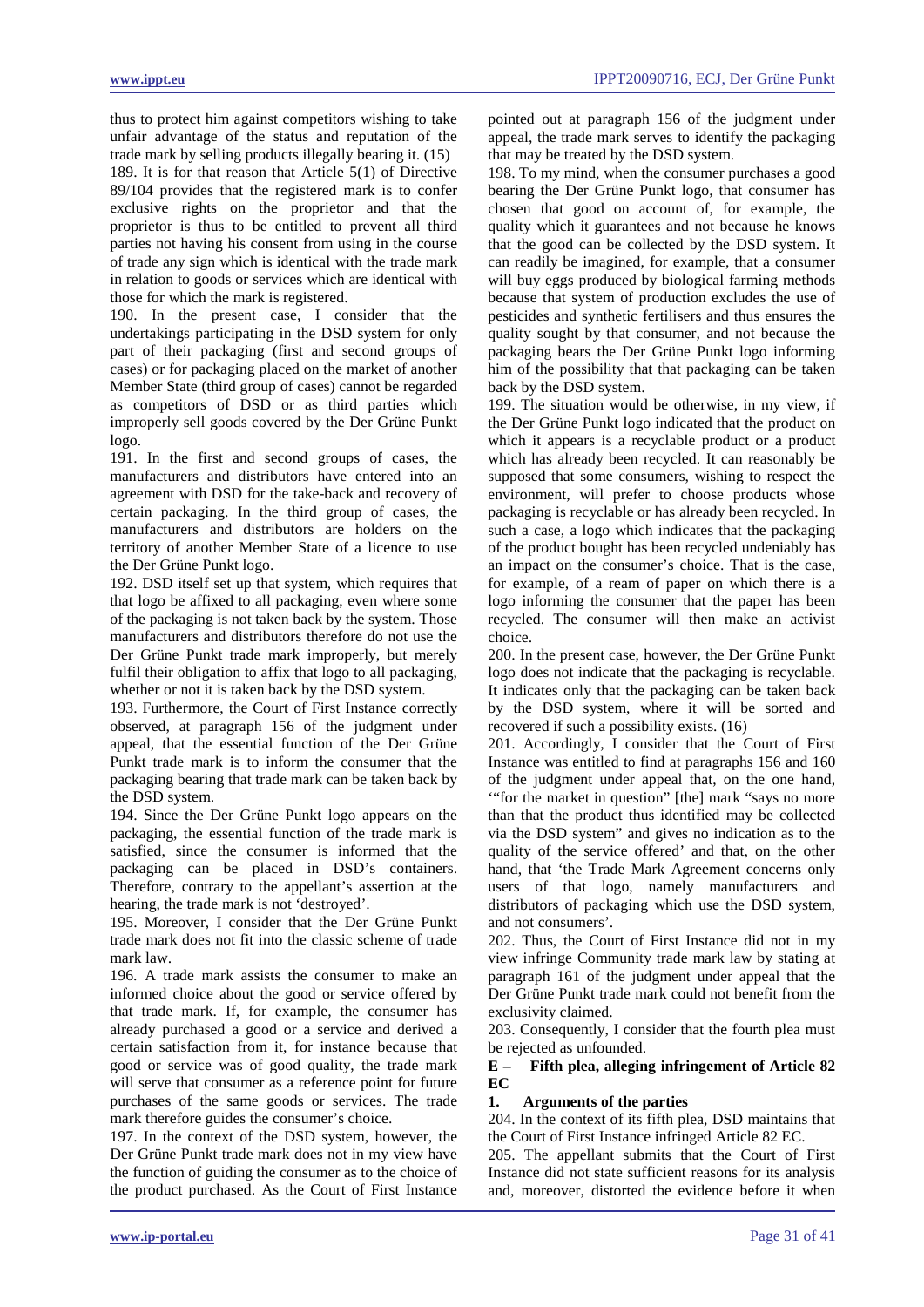holding that DSD adopted abusive conduct in issuing licences to use the Der Grüne Punkt logo independently of the use of the DSD system and requiring payment of a fee for the licence even where the licensee proves that it did not use the DSD system.

206. Furthermore, in DSD's submission, the decision at issue amounts to requiring it to grant a licence to the participating undertakings for the packaging which is neither taken back nor recovered by its system. However, the conditions necessary for the grant of a compulsory licence, as laid down in the case-law of the Court, are not satisfied in the present case. By not explaining in what way the refusal to grant a compulsory licence constitutes an abuse of right, the Court of First Instance therefore made an error of law.

207. In the alternative, the appellant contends that, even though it granted a licence to participating undertakings merely to use the logo, the judgment under appeal would authorise them to participate in the DSD system for a very small quantity of packaging, whereas DSD could not require, by way of consideration, an appropriate fee and could not verify that such a process was legitimate. In particular, the appellant would be unable to verify whether the reasons which, according to the decision at issue, make it necessary to affix the Der Grüne Punkt trade mark to all its packaging (notably in the light of the additional economic costs which selective marking would entail) were satisfied.

208. So far as the first argument is concerned, the Commission contends that the applicant has not explained in what way the findings of the Court of First Instance are not supported by adequate reasoning, how they are contrary to the evidence in the file and how they misinterpret national law.

209. As regards the second argument, the Commission submits that the Court of First Instance dealt with DSD's argument relating to the imposition of a compulsory licence and established that such a licence was not imposed on DSD.

210. As for DSD's alternative argument, the Commission contends that, in this case, the question of a compulsory licence does not arise. It observes that, as the Court of First Instance confirmed, the decision at issue provides that, if an undertaking participates in the DSD system for small quantities of packaging, a fee is justified only in proportion to that low level of participation.

211. Landbell and BellandVision observe that the decision at issue and the judgment under appeal are not based on the hypothesis of a licence to use the Der Grüne Punkt logo independently of the use of the DSD system, but are concerned with the amount of the fee attaching to the services provided.

212. In Vfw's submission, the fifth plea is based on a misunderstanding of the subject-matter of the dispute, as it is not the Commission's intention to impose on DSD an obligation to grant the licence, but solely to prevent DSD from using its dominant position to exclude competition from other systems.

213. Interseroh observes that at no part of the judgment under appeal did the Court of First Instance suggest that DSD should offer a licence to use the Der Grüne Punkt logo independently of the use of its system. Nor did that judgment place DSD under any obligation to grant licences. The abuse found by the Court of First Instance is based solely on the fact that DSD offers licences to use that logo only in conjunction with the obligation to pay a fee for using its service, even though the participating undertakings did not make use of the DSD system for certain packaging marked with the DSD logo.

# **2. Assessment**

### **a) The first argument put forward in support of the fifth plea**

214. I consider that, as the Commission has submitted, the first argument put forward in support of the fifth plea must be rejected.

215. In effect, the appellant merely states that the Court of First Instance infringed Article 82 EC in concluding, without stating sufficient reasons, contrary to the evidence in the file and in a way that misinterpreted national law, that the appellant adopted abusive conduct. The appellant sets out no legal argument in support of that argument and merely refers, in a footnote, to paragraph 20 of the appeal, which states that '[t]he findings of the judgment [under appeal] are therefore manifestly contradictory. The Court of First Instance does not make a definitive finding on whether the conduct at issue constitutes an abuse of a dominant position'.

216. In accordance with the case-law referred to at point 141 of this Opinion, an appeal must state precisely the contested elements of the judgment which the appellant seeks to have set aside and also the legal arguments specifically advanced in support of the appeal.

217. That is manifestly not the position in the present case. I am therefore of the view that the first argument put forward in support of the fifth plea must be rejected as inadmissible.

# **b) The second argument put forward in support of the fifth plea**

218. By its second argument, the appellant submits that the decision at issue and the judgment under appeal oblige it to grant a licence to participating undertakings for packaging which is not taken back or recovered by its system. The appellant maintains that, by failing to explain how the refusal to grant a compulsory licence would constitute an abuse of a dominant position, the Court of First Instance therefore made an error of law.

219. To my mind, the appellant is mistaken as to the characterisation of the abuse which it is found to have committed. I consider, in the light of the analytical approach which it took, that the Court of First Instance, contrary to the appellant's contention, did not identify the abuse as being based on DSD's refusal to grant a compulsory licence, and correctly set out the reasons why DSD was accused of abusing its dominant position.

220. I note that, at paragraphs 176 to 183 of the judgment under appeal, the Court of First Instance responded to the argument which DSD had submitted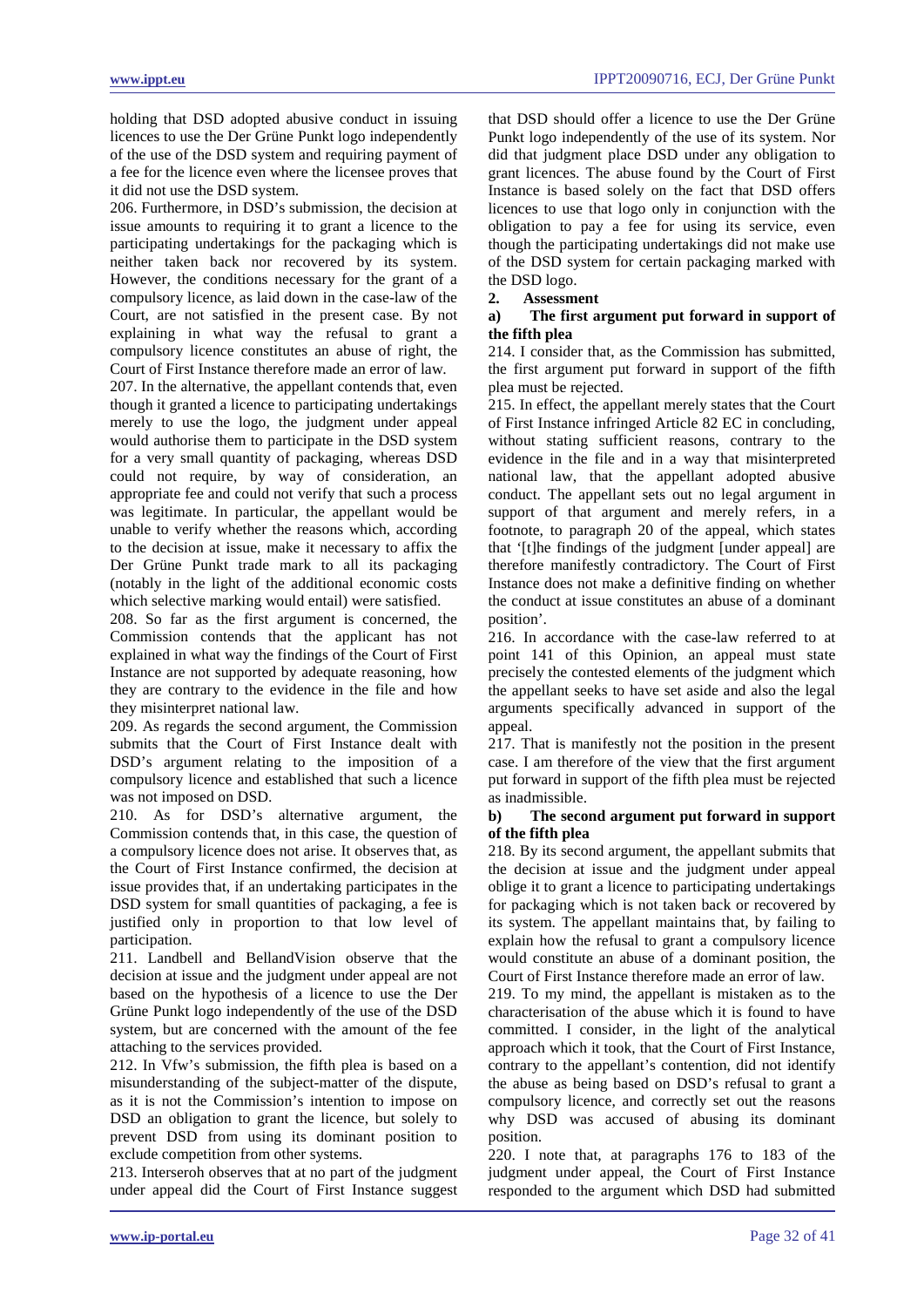to it in the context of its second plea, namely that Articles 3 and 4(1) of the decision at issue are disproportionate, because they oblige DSD to grant to third parties a licence to use the Der Grüne Punkt trade mark, even where they do not participate in the DSD system.

221. The Court of First Instance thus explained the reasons why it considered that the decision at issue, by Articles 3 and 4(1), did not oblige DSD to grant licences to the undertakings participating in its system for the packaging which was not taken back by that system, but sought to put an end to the abuse by requesting it not to charge a fee for a service which it did not supply.

222. In effect, at paragraph 178 of the judgment under appeal, the Court of First Instance recalled that the abuse by DSD consisted, according to the decision at issue, in requiring payment of a fee for the total quantity of packaging carrying the Der Grüne Punkt logo and put into circulation in Germany. The Court went on to state that '[a]ccording to [that] decision, the fee cannot be required when the manufacturers and distributors of packaging which use the DSD system for only some of the packaging put into circulation in Germany show that they fulfil the take-back and recovery obligations laid down in the Ordinance through competitor exemption systems or selfmanagement solutions ([first and second groups of cases]). Similarly, the fee cannot be required when the manufacturers and distributors of packaging which have not used the DSD system in Germany, but put into circulation in that country standardised packaging which they also put into circulation in another Member State for which they participate in a take-back system using the Der Grüne Punkt logo, show that they fulfil the obligations under the Ordinance through competing exemption systems or self-management solutions ([third group of cases])'.

223. In the light of those factors, the Court of First Instance stated at paragraph 180 of the judgment under appeal that the obligations imposed by Articles 3 and 4(1) of the decision at issue do not concern third parties but manufacturers and distributors of packaging which have entered into contracts with DSD or which hold a licence in another Member State to use the mark Der Grüne Punkt in the context of a take-back and recovery system using that logo.

224. At paragraph 181 of the judgment under appeal, the Court of First Instance considered that 'those obligations do not seek to force DSD to grant a licence to use the mark Der Grüne Punkt without any restriction in time, but merely to require it not to charge a fee on the total amount of packaging bearing [that] logo where it is shown that all or only some of that packaging has been taken back or recovered through another system'.

225. The Court of First Instance concluded, at paragraph 182 of the judgment under appeal, that 'as long as the users of the Der Grüne Punkt logo prove that the quantities of packaging for which they do not use the DSD system have actually been taken back and recovered by the exemption system(s) or selfmanagement solution(s) which they use, [DSD] cannot claim that it is disproportionate to ask it not to be paid for a service which it does not provide'.

226. To my mind, it follows from that analysis that the Court of First Instance correctly identified the abuse of a dominant position by DSD and properly explained that the decision at issue did not have the effect of requiring DSD to grant a compulsory licence to participating undertakings, but of putting an end to the abuse where it has been demonstrated that the packaging bearing the Der Grüne Punkt logo had been taken back by a system other than DSD's.

227. Consequently, I consider that the fifth plea is unfounded and must also be rejected.

**F – Sixth plea, alleging breach of Article 3 of Regulation No 17 and of the principle of proportionality** 

# **1. Arguments of the parties**

228. In support of its sixth plea, DSD takes issue with the Court of First Instance for having undertaken an analysis which was insufficiently reasoned and contrary to the evidence in the file, and for having breached Article 3 of Regulation No 17 and the principle of proportionality. DSD submits, in the first place, that the Packaging Ordinance and trade mark law preclude any requirement on its part to grant a licence to use the Der Grüne Punkt logo; yet the measures imposed by Article 3 et seq. of the decision at issue, which fail to take into account the fact that DSD does not grant separate licences to use the logo, amount precisely to imposing such an obligation on the appellant.

229. In the second place, DSD submits that the Ordinance and trade mark law preclude it being prevented from requiring its customers to place on packaging which bears the Der Grüne Punkt logo but is not disposed of by the DSD system a notice which enables the distinctive effect of that logo to be neutralised. By rejecting, at paragraph 200 of the judgment under appeal, DSD's argument that packaging bearing the Der Grüne Punkt logo and disposed of by the DSD system must be capable of being distinguished from packaging bearing the same logo but not disposed of by that system, the Court of First Instance disregarded the fact that Article 3 of the decision at issue constitutes a breach of Article 3 of Regulation No 17 and of the principle of proportionality.

230. The Commission contends that DSD's first argument, that the Packaging Ordinance and trade mark law preclude it being required to grant a licence to use the Der Grüne Punkt logo, is based on an incorrect premiss, namely that the Court of First Instance relied on the hypothesis of a separate licence to use that logo.

231. Furthermore, with respect to the second argument, the Commission maintains that the Court of First Instance was correct to find that neither the Packaging Ordinance nor trade mark law requires the identification of the different types of packaging for allocation to the DSD system or to another system.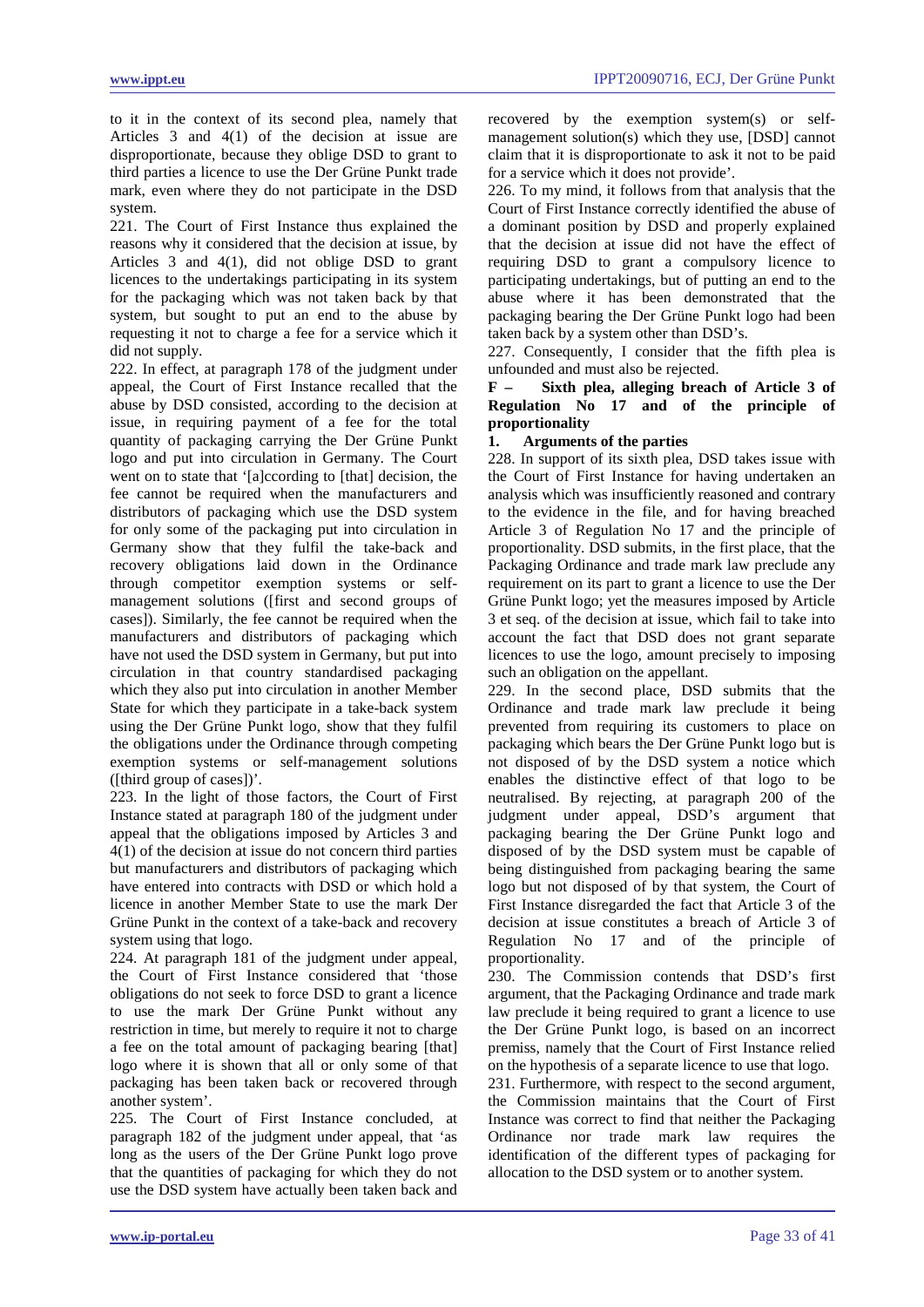232. Vfw submits that DSD has not sufficiently supported the arguments which it has presented in the context of the present plea.

233. Landbell and BellandVision contend that this plea is inadmissible, since an appeal must state precisely the contested elements of the judgment which the appellant seeks to have set aside or the decision which it seeks to have annulled and also the legal arguments specifically advanced in support of the appeal.

# **2. Assessment**

234. As regards the first argument put forward in support of the sixth plea, whereby the appellant claims that the decision at issue requires the appellant to grant a licence to use the Der Grüne Punkt trade mark, and which is similar to the argument examined in the context of the fifth plea, I refer to the assessment which I made in the context of that plea.

235. Consequently, I consider that the first argument put forward in support of the sixth plea must be rejected as unfounded.

236. By its second argument, DSD takes issue with the Court of First Instance for having rejected its argument that packaging bearing the Der Grüne Punkt logo and disposed of by the DSD system must be capable of being distinguished from packaging on which that logo is affixed but which is not disposed of by that system. DSD maintains that the Court of First Instance's analysis in that regard was insufficient and contrary to the evidence in the file and constituted a breach by that Court of Article 3 of Regulation No 17 and of the principle of proportionality.

237. By this, I understand that DSD maintains that the mere requirement of an effective explanatory note making it possible to neutralise the distinctive effect of the Der Grüne Punkt trade mark on the packaging which is not taken back by the DSD system would be a measure that was appropriate, proportionate and consistent with Article 3 of Regulation No 17.

238. To my mind, the Court of First Instance was correct to reject the complaint relating to the disproportionate nature of Article 3(1) of the decision at issue in that it does not envisage the possibility of placing explanatory notes on the packaging.

239. At paragraph 200 of the judgment under appeal, the Court of First Instance explained that '[s]uch notes are based on the idea that it would be possible to distinguish packaging bearing the Der Grüne Punkt logo, which is part of the DSD system, from that to which [that] logo is indeed affixed but which is not part of the DSD system and which should thus be the subject of a note aimed at drawing the consumer's attention. However, as has been pointed out (see paragraphs 131 to 138 [of the judgment under appeal]), the specific rules for the operation of mixed systems are not based on the identification of packaging by consumers, who remain free to decide which system they are going to bring the packaging back to, but on the allocation of total material to be recovered'.

240. That analysis by the Court of First Instance is in my view consistent with what is stated in the judgment under appeal. We have seen, at point 48 of this Opinion, that it is not possible to determine in advance what route will be taken by an item of packaging. A plastic bottle may well be purchased on the German market and then thrown away in a container in France belonging to a competitor of DSD. As the Commission has indicated, the consumer's conduct cannot be determined in advance. Accordingly, an explanatory note on packaging bearing the Der Grüne Punkt logo and taken back by a system competing with the DSD system could not have the effect expected of it, since it would be impossible to separate products bearing that logo which are taken back by the DSD system from those bearing the same logo which are taken back by a competitor system.

241. Furthermore, I note that, at the hearing, Landbell stated that, in practice, collection, sorting and recovery take place independently of whether the packaging bears a mark indicating to which system it belongs. It is bulk quantities of material that are divided between the different systems. DSD did not dispute that practice.

242. Consequently, I consider that the sixth plea must be rejected as unfounded.

# **G – Seventh plea, alleging a procedural irregularity**

### **1. Arguments of the parties**

243. In the context of its seventh plea, the appellant claims that there has been a procedural irregularity. It submits that the Court of First Instance substituted its own reasoning for that of the Commission. The appellant also maintains that any addition of new findings by the Court of First Instance constitutes a breach of its right to be heard.

244. In support of its plea, DSD takes issue with the Court of First Instance for having made new findings, based on the assertions made by the parties at the hearing. The appellant thus refers to answers given to detailed questions which the Court of First Instance had put, either barely three weeks before the hearing or during the hearing, without indicating what consequences it proposed to draw from those answers or in what way those questions were connected with the findings made in the decision at issue. On the basis of those questions and answers, the Court of First Instance made new fundamental findings on the way in which the mixed systems function, which were not to be found in the decision at issue and which were not mentioned by the Commission or by DSD.

245. DSD has in mind, in particular, two findings, namely the finding that the packaging entrusted to DSD may come under an exemption system and at the same time under a self-management solution, and the finding that the Packaging Ordinance provides numerous correction mechanisms allowing manufacturers and distributors to assume the obligations arising under the Ordinance by attributing packaging ex post facto to a self-management solution or an exemption system.

246. The Commission, supported by Vfw, Landbell and BellandVision, contends that the paragraphs of the judgment under appeal to which the present plea refers contain nothing new by reference to the matters already considered during the administrative procedure and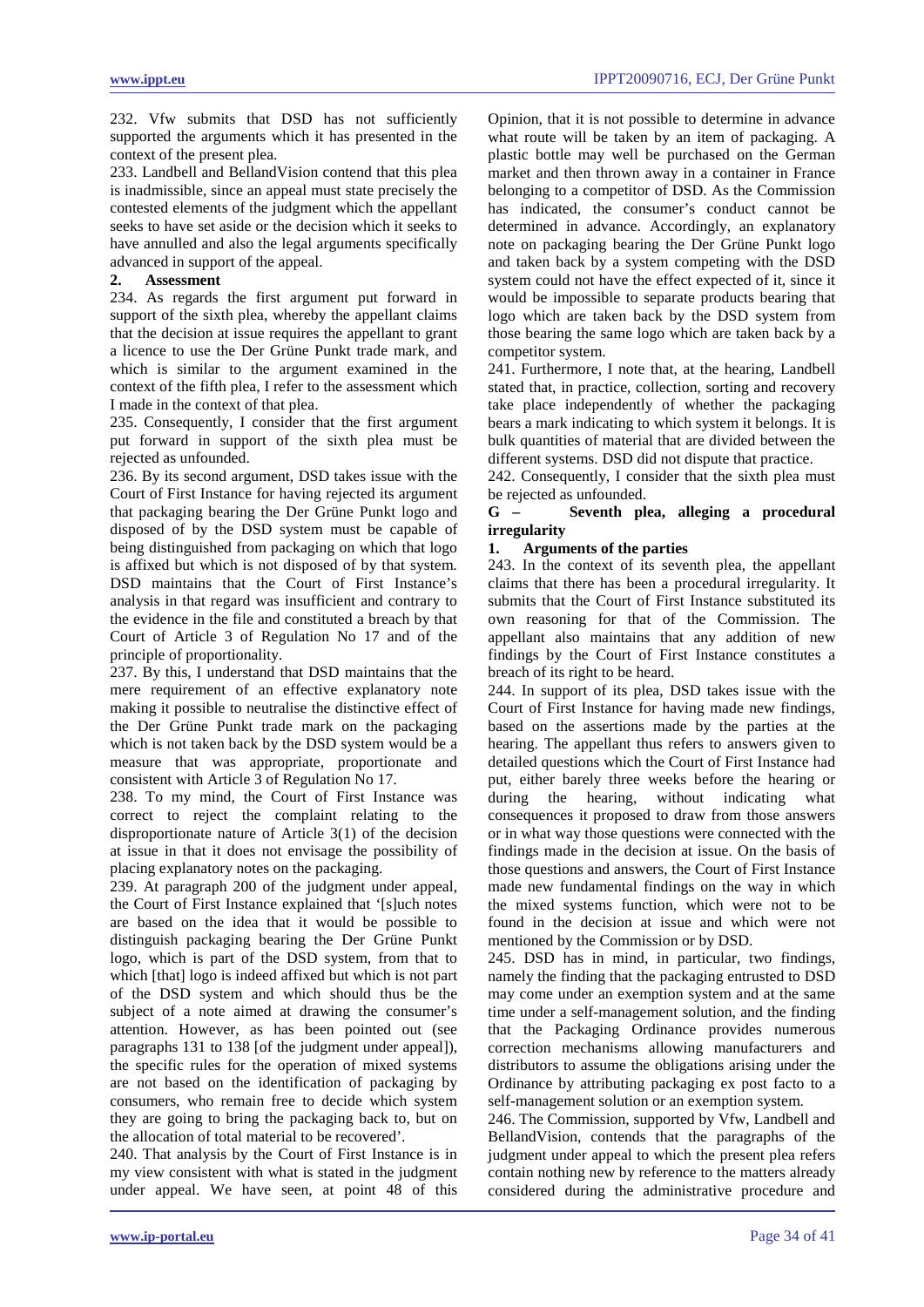during the written procedure before the Court of First Instance.<br> $2 \Delta$ se

# **2. Assessment**

247. The appellant takes issue with the Court of First Instance for having made new findings which are not to be found in the decision at issue and for having thus substituted its own reasoning for that of the Commission. Those findings are, in DSD's submission, the finding that it is possible to have recourse to an exemption system and a self-management solution, and also the finding that the Packaging Ordinance provides numerous correction mechanisms which allow manufacturers and distributors to fulfil their obligations under the Ordinance by attributing packaging ex post facto to a self-management solution or an exemption system.

248. I consider that this plea must also be rejected.

249. I would observe that the Court of First Instance, at paragraphs 44 to 46 of the judgment under appeal, described how the decision at issue dealt with the possibility of combining more than one take-back and recovery system.

250. More specifically, the Court of First Instance stated at paragraph 45 of the judgment under appeal that '[t]he … decision [at issue] sets out several facts enabling the finding that it is possible to use mixed systems. Thus, [that] decision states that it is apparent from the observations of the German authorities (recital 20 of the … decision [at issue]) that the Ordinance makes it possible to combine a self-management solution and an exemption system by participating in an exemption system only for the taking-back of some of the packaging put into circulation. … The … decision [at issue] also points out that it is apparent [from] an earlier response of the German authorities that Article 6(3) of the Ordinance does not imply that it is possible to use only one system. It was never the intention of the German authorities that only one exemption system should be created in the whole of the country or in each Land (recital 23 of the ... decision [at issue])'.

251. The Court of First Instance also observed, at paragraph 46 of the judgment under appeal, that '[DSD] does not dispute that a manufacturer or distributor of packaging may use a mixed system'.

252. As regards the findings of the Court of First Instance set out at paragraphs 137 and 139 of the judgment under appeal, according to which the Packaging Ordinance makes it possible to use correction mechanisms, I would observe that, although the Court of First Instance did not expressly cite the recitals to the decision at issue to which it referred, it stated, at paragraph 9 of the judgment under appeal, that 'the ninth sentence of Paragraph 6(1) of the Ordinance states that, if a distributor does not comply with his take-back and recovery obligations by means of a self-management solution, he must do so by means of an exemption system', and a statement to the same effect is also found at recital 21 to the decision at issue. 253. Accordingly, in finding, at paragraph 137 of the judgment under appeal, that, if the recovery rate by the self-management solution is not achieved, the manufacturer or distributor can buy a quantity of packaging sufficient to reach that rate, the Court of First Instance did not substitute its own reasoning for that of the Commission, as that element clearly emerges from the decision at issue.

254. The appellant also takes issue with the Court of First Instance for having made a new finding when it held that manufacturers and distributors could fulfil their obligations under the Packaging Ordinance by attributing packaging ex post facto to a selfmanagement solution.

255. As I stated at points 160 to 163 of this Opinion, the appellant, to my mind, is mistaken as to the meaning to be ascribed to paragraph 137 of the judgment under appeal. In the analysis which it carried out at paragraphs 134 to 137 of the judgment under appeal, the Court of First Instance proceeds from the premiss that a distributor participates in two systems, one a self-management solution and the other an exemption system. It is thus not a question of the ex post facto use of a self-management solution, but of correcting the quantities of material attributed to the different systems by allowing a distributor which participates in a self-management solution and an exemption system to request the exemption system to reimburse the fee incorrectly levied for the packaging taken back by the self-management solution.

256. Furthermore, the Court of First Instance stated at paragraph 138 of the judgment under appeal that 'concrete expression has been given to those rectification possibilities in a compensation agreement, referred to at the hearing, which enables different system operators to share the quantities of material recovered by the collection undertakings to which they have recourse in respect of the quantities of the material for which they are responsible under the contracts signed with manufacturers and distributors of packaging'.

257. Consequently, in the light of those factors, I consider that the seventh plea must also be rejected as unfounded.

### **H – Eighth plea, alleging breach of the right to have the case dealt with within a reasonable time 1. Arguments of the parties**

258. By its eighth plea, the appellant maintains that the Court of First Instance committed a procedural irregularity and adversely affected the appellant's interests by failing to have regard to the fundamental right to have a case dealt with within a reasonable time, as recognised by Article 6 of the European Convention for the Protection of Human Rights and Fundamental Freedoms, signed in Rome on 4 November 1950 ('the ECHR'), and by Article 47 of the Charter of Fundamental Rights of the European Union, proclaimed in Nice on 7 December 2000 (OJ 2000 C 364, p. 1; 'the Charter').

259. According to the appellant, the proceedings, which lasted five years and nine months, seem at first sight to be considerable. In that regard, it cites the judgment in Sumitomo Metal Industries and Nippon Steel v Commission. (17) The appellant contends that such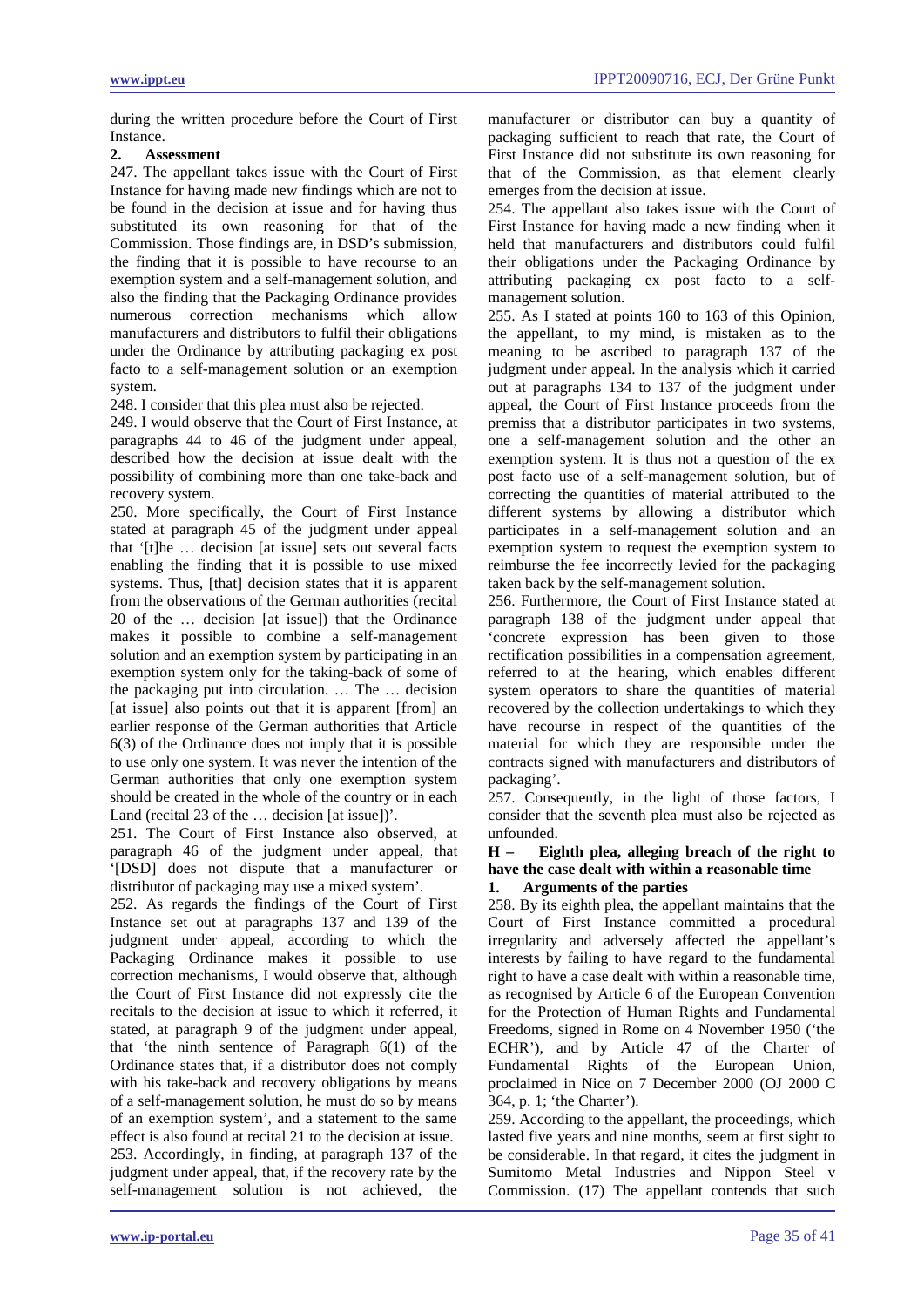periods can be justified only by exceptional circumstances, within the meaning of the judgment in Baustahlgewebe v Commission, (18) which is not the position in the present case.

260. The appellant therefore requests the Court to set aside the judgment under appeal, in accordance with the first sentence of Article 58(2) and the first sentence of the first paragraph of Article 61 of the Statute of the Court of Justice.

261. The arguments which the appellant puts forward in support of this plea will be described in the context of my assessment.

262. The Commission contends that, according to the case-law of the Court, even the excessive length of proceedings cannot entail a judgment being set aside if the duration of the proceedings did not affect the outcome of the proceedings. (19) It maintains that there is no relationship between the length of the proceedings and their outcome and that the length of the proceedings would be further prolonged if the judgment were to be set aside.

263. Vfw observes that DSD has suffered no disadvantages on account of the length of the proceedings, since it has been able to continue its activities and its position on the market has not been significantly weakened. Furthermore, even on the assumption that the appellant's interests were adversely affected, to set aside the judgment under appeal would be disproportionate.

264. Landbell and BellandVision recall that the reasonableness of the length of the proceedings must be assessed in the light of the circumstances of the case. In the present case, DSD invented significant complexity by long developments which were substantively distorting and even untrue with respect to trade mark law.

#### **2. Assessment**

265. It follows from consistent case-law that, as far as procedural irregularities are concerned, pursuant to Article 225 EC and the first paragraph of Article 58 of the Statute of the Court of Justice, appeals are limited to points of law. According to the latter provision, an appeal may lie on grounds of lack of competence of the Court of First Instance, a breach of procedure before it which adversely affected the interests of the appellant as well as infringement of Community law by the Court of First Instance. (20)

266. Thus, the Court of Justice has jurisdiction to verify whether a breach of procedure adversely affecting the appellant's interests was committed before the Court of First Instance and must satisfy itself that the general principles of Community law and the Rules of Procedure applicable to the burden of proof and the taking of evidence have been complied with. (21)

267. It should be noted that Article 6(1) of the ECHR provides that in the determination of his civil rights and obligations or of any criminal charge against him, everyone is entitled to a fair and public hearing within a reasonable time by an independent and impartial tribunal established by law. (22)

268. The general principle of Community law that everyone is entitled to fair legal process, which is inspired by those fundamental rights, and in particular the right to legal process within a reasonable period, is applicable in the context of proceedings brought against a Commission decision imposing fines on an undertaking for infringement of competition law. (23) It is thus for the Court of Justice, in an appeal, to consider pleas on such matters concerning the proceedings before the Court of First Instance. (24)

269. The duration of the proceedings had as a starting point the lodging at the Registry of the Court of First Instance of DSD's application for annulment on 5 July 2001 and ended on 24 May 2007, the date on which the judgment under appeal was delivered. The proceedings before the Court of First Instance therefore lasted approximately five years and nine months.

270. Inspired by the principles identified by the European Court of Human Rights, the Court held in Baustahlgewebe v Commission that the reasonableness of the period covered by the proceedings must be appraised in the light of the circumstances specific to each case and, in particular, the importance of the case for the person concerned, its complexity and the conduct of the applicant before the Court of First Instance and that of the competent authorities. (25)

271. I shall examine those three criteria in turn in the light of the decision in Baustahlgewebe v Commission.

# **a) The importance of the case**

272. The Court has held that, in the case of proceedings concerning infringement of competition rules, the fundamental requirement of legal certainty on which economic operators must be able to rely and the aim of ensuring that competition is not distorted in the internal market are of considerable importance not only for an applicant himself and his competitors but also for third parties in view of the large number of persons concerned and the financial interests involved. (26)

273. Where the stakes are high for the undertaking concerned and, in particular, where the stakes are high in financial terms, the case must therefore be dealt with rapidly. If we take, for example, the case of an undertaking which, pursuant to a Commission decision, is required to disclose information relating to one of its products in order that competing undertakings can develop their products, there can be no doubt that that decision and the proceedings initiated by the undertaking will have an impact on the latter's activity, as an action against a Commission decision does not have suspensory effect.

274. The same applies where the Commission decides to impose a fine on the undertaking which it considers liable for the infringement.

275. The question which arises in the present case is therefore whether the case was really of the utmost importance for DSD, to the point at which the survival of its economic activity may have been at stake. I do not consider that it was.

276. Unlike the undertaking involved in Baustahlgewebe v Commission, DSD was not fined by the Commission. In that regard, the Commission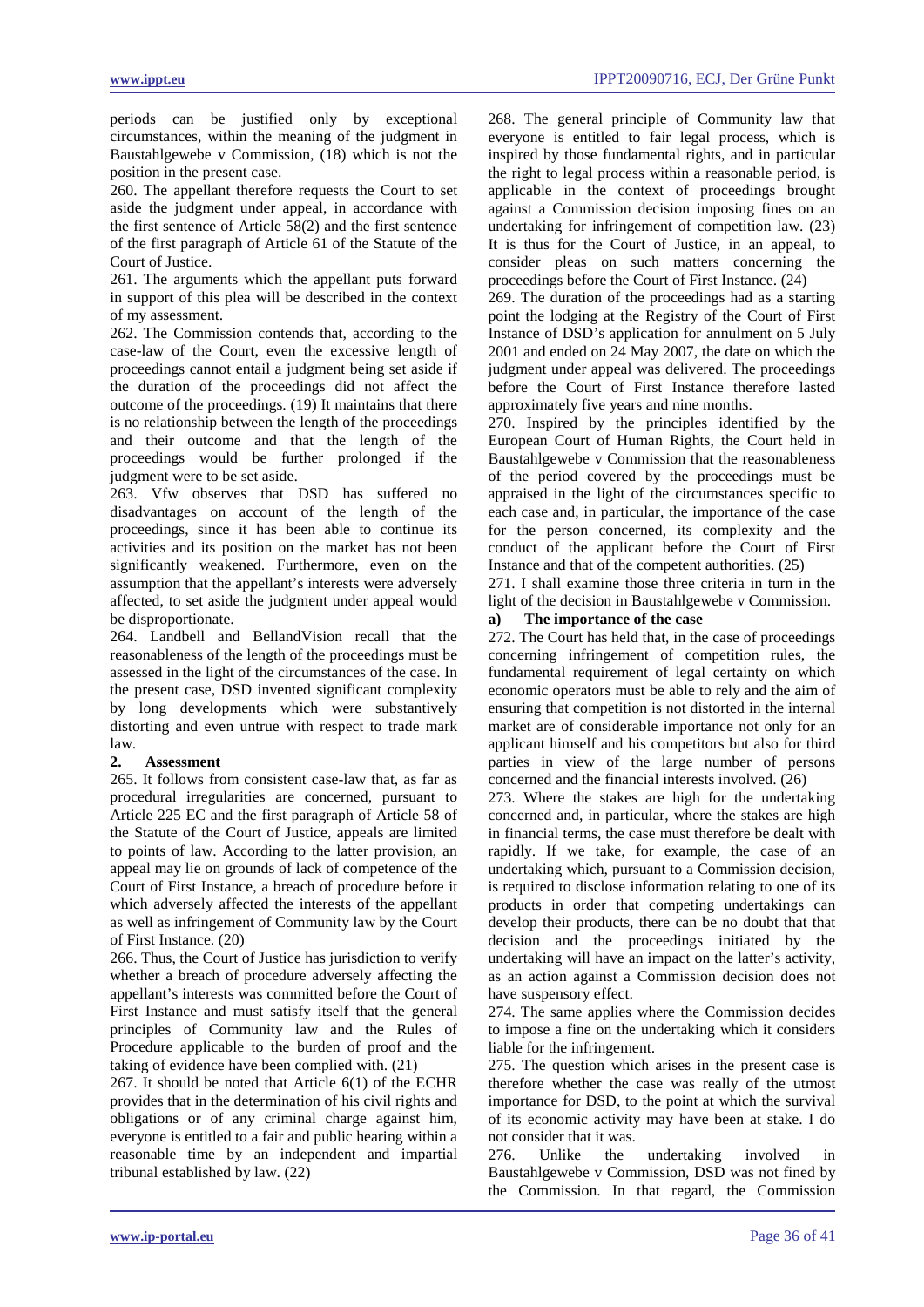observes in its response that it has already fully explained its position at point 148 of its statement of objections (27) and that it does not envisage imposing periodic penalty payments either.

277. Nor, to my mind, was the decision at issue of such a kind as to affect the appellant's activity. The purpose of that decision was to put an end to an abuse consisting in charging a fee for all the packaging placed on the market by the participating undertaking, even for the part of the packaging which is not actually taken back by the DSD system. That is why that decision provides that, where it is proved that the packaging is not taken back by that system, the fee is not payable for that part of the packaging.

278. The agreements which DSD signed with the participating undertakings are therefore not called into question and its activity is able to function normally. DSD is merely asked not to charge a fee for a service which it does not provide.

279. The importance of the case is therefore, in my view, real for DSD, as it necessarily has an impact on that undertaking, but it is not fundamental, as it does not threaten the economic survival of its activity.

280. However, that circumstance cannot have the effect that the appellant is deprived of its right to fair process within a reasonable time, in particular, where, as we shall see, the complexity of the case did not in my view require proceedings lasting five years and nine months.

# **b) The complexity of the case**

281. It follows from the case-law of the European Court of Human Rights and of this Court that the complexity of a case must be determined on the basis of a number of factors.

282. The European Court of Human Rights has held that the economic nature of the offences does not, in itself, make the proceedings especially complex. It has also noted that an amendment of the law applicable to the main proceedings made the investigating judge's task easier. The European Court of Human Rights has also observed that the case involved four persons, connected with companies engaged in the same line of business, and that there was no evidence of the use of legal structures sophisticated enough to have impeded the investigators' work to any great extent. It concluded that the length of the proceedings could not be justified by the complexity of the case. (28)

283. In Baustahlgewebe v Commission, the Court of Justice took into account, in determining the complexity of the case, the number of persons concerned by the Commission decision and the fact that the appellant's application was one of 11, submitted in three different languages, which were formally joined for the purposes of the oral procedure. (29) The Court also observed that the procedure concerning the appellant called for a detailed examination of relatively voluminous documents and points of fact and law of some complexity. (30)

284. In FIAMM and Others v Council and Commission, (31) the Court of Justice stated that the considerable length of the proceedings before the Court of First Instance was capable of being largely explained by a combination of objective circumstances relating to the number of parallel cases successively brought before that Court and to the importance of the legal questions raised by them. (32)

285. In the context of the present case, it should be noted that DSD, which is the undertaking to which the decision at issue was addressed, was the only applicant. Furthermore, the proceedings took place in a single language, namely German.

286. It is, admittedly, an indisputable fact that the Court of First Instance, in the cases brought before it, is required to deal with complex points of fact and law.

287. However, I consider that the present case was not of such legal complexity that a period of five years and nine months was justified.

288. In effect, I would point out that, while it is true that the system provided for by the Packaging Ordinance and the system set up by DSD may be difficult to assimilate at first sight, it none the less remains that the facts of the present case are not as complex as, for example, the facts with which the Court of First Instance may have to deal in cases involving cartels and concerted practices.

289. Furthermore, the legal question in the present case is limited to the existence of an abuse of a dominant position, as the question of the actual existence of a dominant position is not disputed. The question of the existence of a dominant position often proves to be difficult and complex, notably because it is necessary to study economic data which in themselves are complex.

290. Accordingly, I consider that the complexity of the present case was not such that the duration of the proceedings of five years and nine months before the Court of First Instance was justified.

### **c) The conduct of the applicant and that of the competent authorities**

291. During the judicial proceedings, the conduct of the applicant may serve to prolong the duration of those proceedings. The Court of Justice therefore examines the nature of that conduct in order to take into account the responsibility of each person for the duration of the proceedings.

292. In Baustahlgewebe v Commission, in order to determine the applicant's conduct, the Court of Justice examined whether Baustahlgewebe GmbH had sought an extension of the deadline initially set for lodging its reply, in order to determine whether it significantly contributed to prolonging the duration of the proceedings.

293. It should be noted, in the present case, that the procedural documents in the file show that DSD did in fact request an extension of the deadline for lodging its reply and that such extension was granted by decision of 21 November 2001.

294. In my view, however, it was not that request for an extension of the deadline for lodging the reply that significantly contributed to prolonging the duration of the proceedings before the Court of First Instance.

295. As regards the conduct of the competent authority, namely the Court of First Instance, it should be noted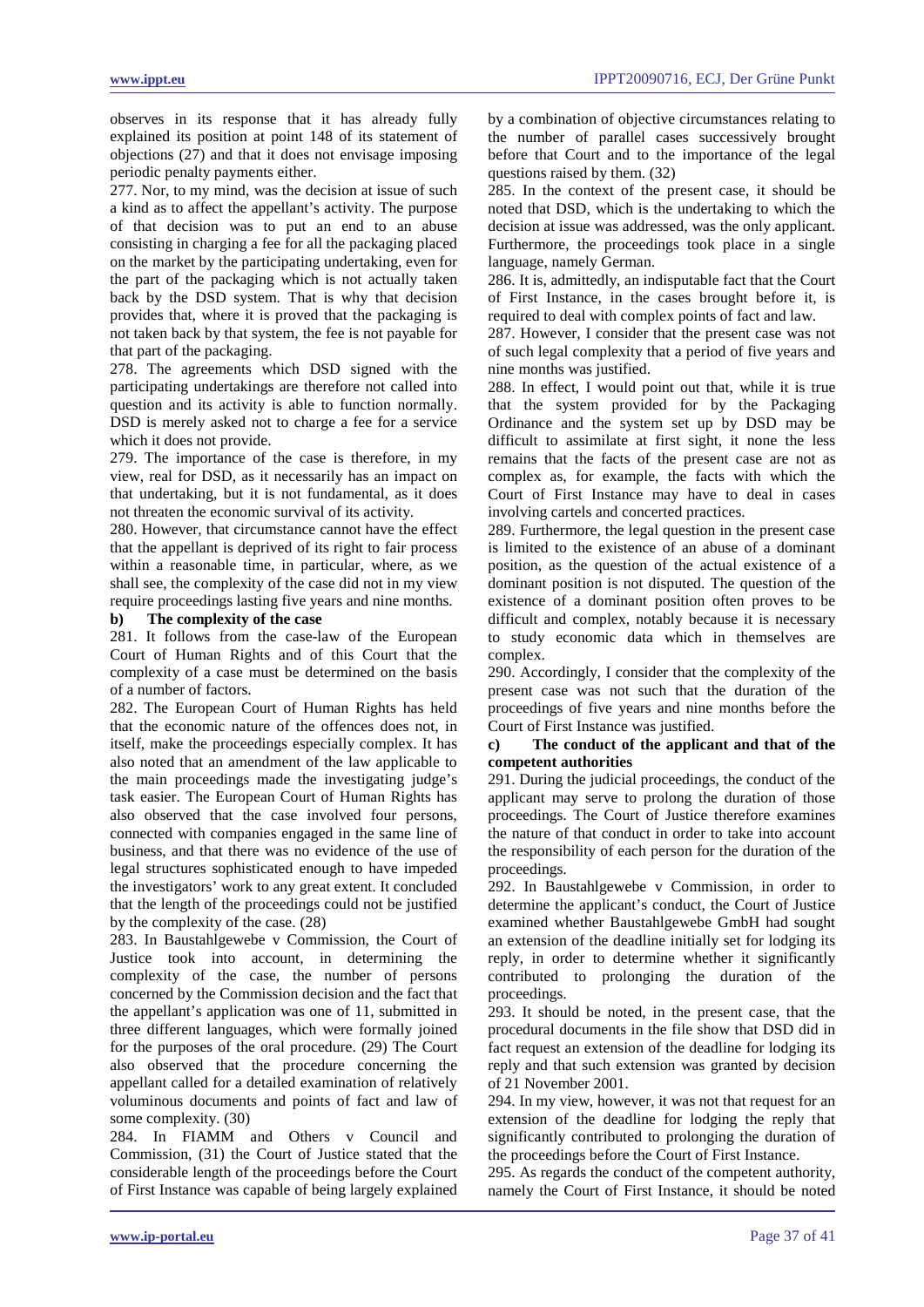that, between notification to the parties of the end of the written procedure, on 9 September 2002, and notice of the hearing, which was served on the parties on 8 June 2006, three years and nine months elapsed. It seems to me that, when the relative complexity of the case and the applicant's conduct are taken into account, such a period is not justified.

296. In that regard, the Court held in Baustahlgewebe v Commission that the structure of the Community judicial system justifies, in certain respects, the Court of First Instance, which is responsible for establishing the facts and undertaking a substantive examination of the dispute, being allowed a relatively longer period to investigate actions calling for a close examination of complex facts. The Court further stated, however, that that task does not relieve the Community Court established especially for that purpose from the obligation of observing reasonable time-limits in dealing with cases before it. (33)

297. The Court also examined whether any measures of organisation of procedure or measures of inquiry had been adopted during the period between the end of the written procedure and the decision to open the oral procedure. (34)

298. The Court observed that 32 months had elapsed between the end of the written procedure and the decision to open the oral procedure, and 22 months between the close of the oral procedure and the delivery of the judgment of the Court of First Instance. Such periods, in the Court's view, could be justified only by exceptional circumstances. The Court held that, since there had been no stay of the proceedings before the Court of First Instance, under Articles 77 and 78 of its Rules of Procedure or otherwise, it must be concluded that no such circumstances existed in that case. (35)

299. I note that, in the present case, 45 months elapsed between the end of the written procedure and the decision to open the oral procedure, and that during that period no particular measure of organisation of procedure, and no measure of inquiry, was adopted.

300. Consequently, in the light of all those factors, I consider that even though the importance of the dispute did not imperil the survival of DSD's economic activity, neither the complexity of the case nor DSD's conduct justified the proceedings before the Court of First Instance of five years and nine months. In my view, that period must therefore be considered unreasonable.

# **3. The consequences of the failure to observe the reasonable time requirement before the Court of First Instance**

301. The appellant maintains that failure to observe the reasonable time requirement in the proceedings before the Court of First Instance adversely affected its interests within the meaning of the second sentence of the first paragraph of Article 58 of the Statute of the Court of Justice. It claims that such an irregularity justifies setting aside the judgment under appeal, independently of any consequences which it may have on the outcome of the proceedings, in accordance with the first sentence of the first paragraph of Article 61 of the Statute of the Court of Justice.

302. I consider that the eighth plea must be rejected as inoperative.

303. While it is true that, in my view, the duration of the proceedings before the Court of First Instance does not correspond with the definition of a reasonable time, I consider that that finding cannot in reality have the setting-aside of the judgment under appeal as a penalty. 304. In that regard, in Baustahlgewebe v Commission the award made for the harm caused by failure to observe the reasonable time requirement was purely compensatory.

305. In the present case, to allow the judgment under appeal to be set aside would amount to authorising DSD to reinstate unlawful conduct which was penalised by the decision at issue on grounds which I have just described as well founded.

306. The penalty for breach of the reasonable time requirement in the proceedings cannot in any case lead to an undertaking being allowed to continue or to resume conduct which has been held to be contrary to the Community rules.

307. Consequently, failure to observe the reasonable time requirement in the proceedings can, where appropriate, give rise solely to a claim for compensation for the harm caused.

308. As regards the nature of that harm, in the present case we are not dealing with a situation comparable to that of an undertaking which, owing to the excessive duration of the proceedings, has suffered economic loss. There is therefore, to my mind, no economic harm.

309. The harm sustained by the appellant consists in this case of the actual breach of a general principle of Community law, namely the right to fair process, of which observance of the reasonable time requirement is one of the components. (36)

310. It will be recalled, in that regard, that Article 6(2) EU provides that '[t]he Union shall respect fundamental rights, as guaranteed by the [ECHR]'.

311. Furthermore, according to the consistent case-law of this Court, fundamental rights form an integral part of the general principles of law the observance of which the Court ensures, drawing inspiration from the constitutional traditions common to the Member States and from the guidelines supplied by international treaties for the protection of human rights on which the Member States have collaborated or to which they are signatories. (37)

312. The ECHR has special significance in that respect. (38)

313. To my mind, that right for everyone to have his case dealt with within a reasonable time assumes such importance that the mere fact of depriving a natural or legal person of that guarantee constitutes in itself an independent source of harm.

314. As regards the possible forms of reparation, the means employed by the European Court of Human Rights may, in my view, be transposed to the present case. Thus, recognition of the breach of the principle in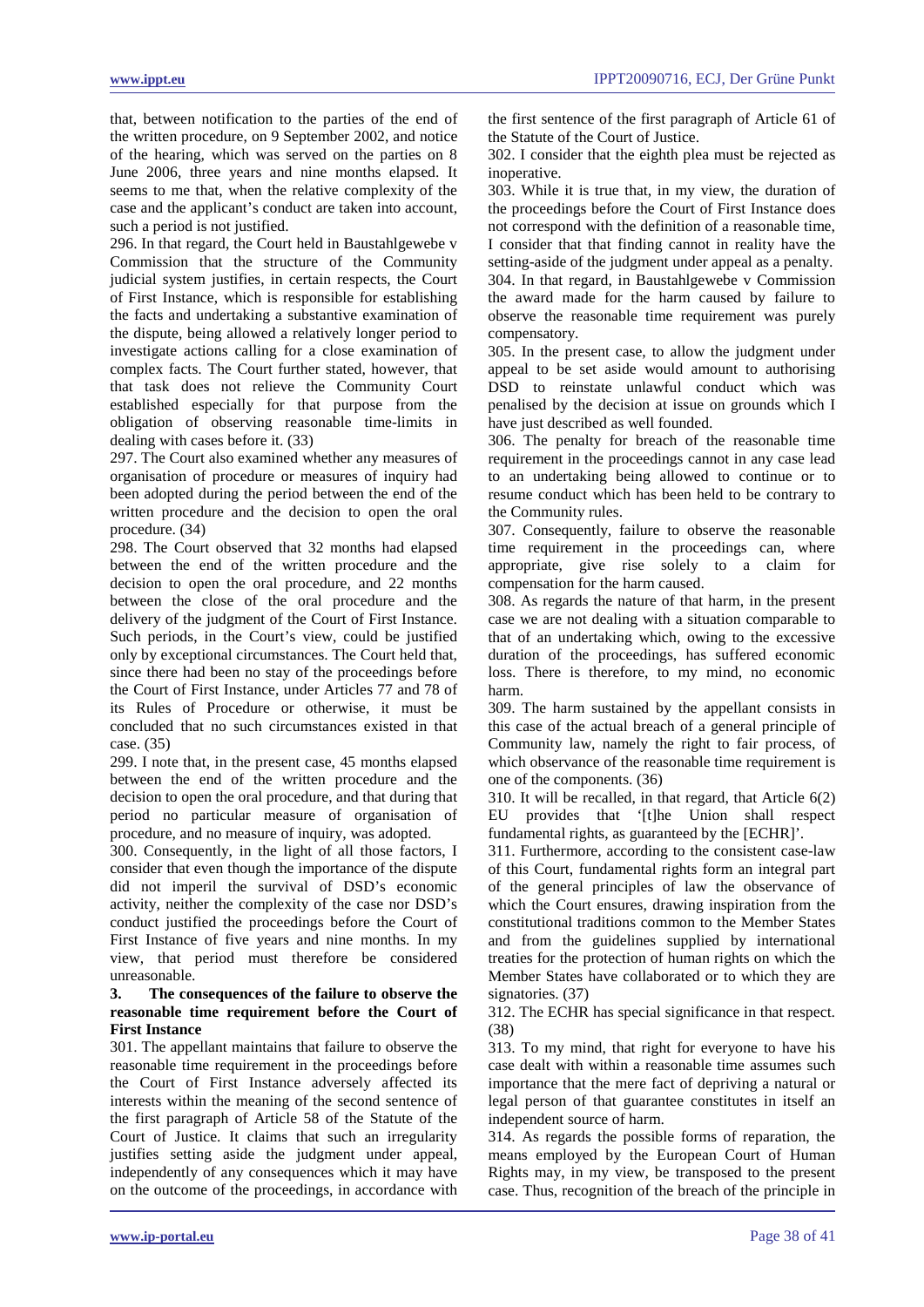question seems to me to constitute 'just satisfaction' capable in itself, in the absence of material harm, of making good the harm sustained by the appellant. The European Court of Human Rights has already acknowledged that 'in the particular circumstances of the case, [the] finding [that a State has violated Article 6(1) of the ECHR] will constitute in itself adequate just satisfaction. (39)

315. However, if DSD takes the view that the mere recognition of a breach of the reasonable time principle in the proceedings does not constitute just satisfaction, it may, in my view, bring an action for damages before the Community Courts according to the general procedure. Pursuant to the second paragraph of Article 288 EC, '[i]n the case of non-contractual liability, the Community shall, in accordance with the general principles common to the laws of the Member States, make good any damage caused by its institutions or by its servants in the performance of their duties'.

316. Which court, therefore, would have jurisdiction to deal with such an action?

317. The Community texts make no particular provision for actions for compensation for harm caused by the functioning of the Community judicial system.

318. In Baustahlgewebe v Commission, Advocate General Léger had stated that, in his view, the Court of Justice retained jurisdiction in such disputes, where they related to judicial acts which the Court of First Instance had itself adopted.

319. The following solution was proposed. Since it was not feasible to entrust a judicial body with the task of determining whether its own conduct is wrongful or unlawful, the jurisdiction of the Court of First Instance must be analysed as not extending to actions for compensation relating to judicial acts of that Court itself. In Advocate General Léger's view, the Court of Justice therefore had jurisdiction in such actions.

320. At the time of the judgment in Baustahlgewebe v Commission, the proposed solution came up against an absolute bar, the jurisdiction of the Court of First Instance, which was not set out in the EC Treaty, was determined by decision of the Council of the European Union according to a specific procedure. (40)

321. However, with the entry into force of the Treaty of Nice, the Court of First Instance now has, by a decision of primary law, exclusive jurisdiction in actions for compensation for damage caused by the institutions or by the servants of the Community in the performance of their duties.

322. Accordingly, as Community primary law now stands, I do not see on what legal basis the Court of Justice might hear this type of action, except by creating a new legal remedy.

323. Consequently, I consider that the Court of First Instance continues to have jurisdiction to hear an action for compensation following harm caused by failure to observe the reasonable time requirement in proceedings before the Community judicature.

324. To my mind, moreover, that solution satisfies the principle of the requirement of an impartial court or tribunal. The concept of impartiality developed by the European Court of Human Rights seems to me to be perfectly compatible with the solution which I propose. 325. The European Court of Human Rights distinguishes two aspects of the concept of impartiality, one subjective and the other objective. (41)

326. The subjective test consists in determining what a particular judge thought in his inner mind in a given circumstance and is therefore concerned with the actual personality of the judge. Subjective impartiality is presumed until there is proof to the contrary. (42) It is therefore difficult to challenge.

327. It is for that reason that the objective impartiality of the court or tribunal will be decisive. The objective test consists in asking whether, quite apart from the judge's personal conduct, there are ascertainable facts which may raise doubts as to his impartiality. (43) The European Court of Human Rights makes clear, in that regard, that even appearances may be of a certain importance. (44)

328. A study of the case-law of that court shows that it analyses the criterion of objective impartiality on a case-by-case basis. It also stated in Morelv.France that the answer to the question whether a court is objectively impartial depends on the circumstances of the case. (45)

329. None the less, in each case before that court, a main thread can be found, namely that the decisive factor lies in whether the fears of the person concerned can be held to be objectively justified. (46)

330. In the light of that criterion, the European Court of Human Rights has sometimes accepted that the combination of judicial functions and also the combination of judicial and non-judicial functions were not contrary to the principle of objective impartiality, and has sometimes held that such combinations of functions were not permissible.

331. Thus, for example, in Gublerv.France, (47) the impartiality of the disciplinary section of the National Council of the Ordre des médecins was challenged by Mr Gubler. That body had lodged a complaint against Mr Gubler and had adjudicated on that same complaint. Mr Gubler maintained that the disciplinary section had been judge and party.

332. The European Court of Human Rights considered that, since the members of the disciplinary section who had formed part of the composition which adjudicated on the complaint lodged against Mr Gubler were unconnected with the National Council's decision to lodge such a complaint, the applicant's doubts as to the independence and impartiality of the members of the disciplinary section could not be objectively justified. (48)

333. In Procolav.Luxembourg, (49) the applicant challenged the impartiality of the Judicial Committee of the Luxembourg Conseil d'État (Council of State) in an action against a grand-ducal regulation. Four of the five members of that committee had initially given an opinion on the draft regulation in the context of their advisory function.

334. The European Court of Human Rights noted that four members of the Conseil d'État had carried out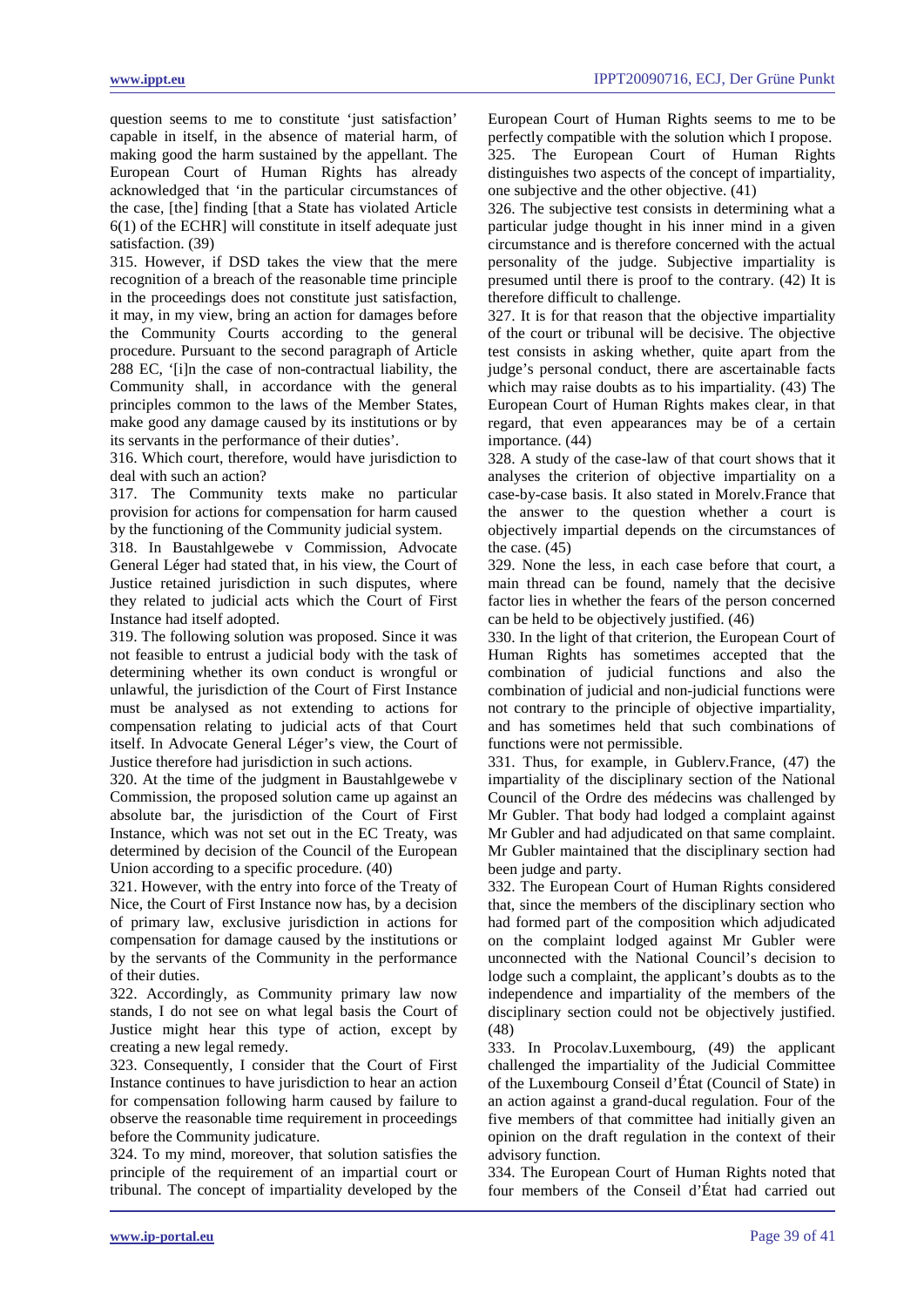both advisory functions and judicial functions. It held that the mere fact that certain persons successively performed those two types of function in respect of the same decisions was capable of casting doubt on that institution's structural impartiality, thus justifying the applicant's doubts. (50)

335. The European Court of Human Rights has also stated that Article 6(1) of the ECHR imposes an obligation on every national court to check whether, as constituted, it is an impartial tribunal. (51)

336. That case-law must also be read in conjunction with the effectiveness of other principles, which are also fundamental, namely the right of access to a court or tribunal and a right to an appeal.

337. As the Community bodies with jurisdiction to hear and determine an action for compensation for the damage caused by the functioning of the Community justice system, one at first instance, the other on appeal, number only two, it seems to me reasonable to accept that they have jurisdiction, subject to the express reservation that the composition dealing with the action is different from the one which adopted the act giving rise to the alleged harm.

338. Admittedly, the judgment delivered by the European Court of Human Rights in Mihalkovv.Bulgaria (52) may give rise to doubt as to the possibility for the Court of First Instance to hear an action for compensation for the damage caused by a Community Court. The Court of Human Rights considered in that case that even if there was no reason to doubt the personal impartiality of the judges of the City of Sofia court, the fact that they were professionally associated with one of the parties to the proceedings (as the liability of the City of Sofia court was at issue) could in itself cause the applicant to have legitimate doubts as to the objective impartiality of the judges and their independence vis-à-vis the other party to the proceedings. (53) In addition, the applicant's doubts could be strengthened by the fact that, according to the relevant budgetary rules, payment of the compensation which would be awarded to him would have to be charged to the budget of the court of the City of Sofia. (54)

339. I would none the less emphasise that that particular decision cannot be transposed to the present case. Since a State has many courts, an action could easily be assigned to courts which have no connection with the proceedings and are therefore immune to any doubt as to their impartiality. That is not the case at Community level, as we have just seen.

340. If the reasoning of the European Court of Human Rights in that case were to be followed, neither the Court of First Instance nor even the Court of Justice, when the conduct of the latter Court is in issue, would then be able to adjudicate on an action for compensation for the damage caused by a Community Court. That would therefore constitute a denial of justice.

341. To my mind, all those factors argue in favour of retaining the jurisdiction of the Court of First Instance to hear and determine an action of that type.

342. For those reasons, and subject to the conditions mentioned above, I consider that only the general procedure is applicable.

# **VII – Conclusion**

343. In the light of the foregoing considerations, I propose that the Court should:

– dismiss the appeal in its entirety; and

– order Der Grüne Punkt – Duales System Deutschland GmbH to pay the costs, pursuant to Article 69(2) of the Rules of Procedure of the Court of Justice of the European Communities.

1 – Original language: French.

2 – Case T‑151/01 Duales System Deutschland v Commission [2007] ECR II‑1607; 'the judgment under appeal'.

3 – Waste recovery is not the same as recycling. Recycling is a process for treating waste which allows the component materials of a product to be used in the production cycle of a product. Waste recovery involves using that waste as a raw material.

4 – Case COMP D3/34493 – DSD (OJ 2001 L 166, p. 1; 'the decision at issue').

5 – First Regulation implementing Articles [81 EC] and [82 EC] (OJ, English Special Edition 1959–1962, p. 87).

6 – BGBl. 1991 I, p. 1234.

7 – Cases COMP/34493 – DSD, COMP/37366 – Hofmann and DSD, COMP/37299 – Edelhoff and DSD, COMP/37291 – Rethmann and DSD, COMP/37288 – ARGE and five others and DSD, COMP/37287 – AWG and five others and DSD, COMP/37526 – Feldhaus and DSD, COMP/37254 – Nehlsen and DSD, COMP/37252 – Schönmakers and DSD, COMP/37250 – Altvater and DSD, COMP/37246 – DASS and DSD, COMP/37245 – Scheele and DSD, COMP/37244 – SAK and DSD, COMP/37243 – Fischer and DSD, COMP/37242 – Trienekens and DSD, COMP/37267 – Interseroh and DSD (OJ 2001 L 319, p. 1).

8 – See recitals 4, 58 and 59 to the decision at issue.

9 – See recitals 7, 60 and 61 to the decision at issue.

10 – See recital 20 to the decision at issue. See also the communication of the German Government to the Commission of 24 May 2000 (Annex K 21 to the application initiating the action). The German Government indicates, in particular, that 'an individual disposer may however combine take-back "in the vicinity of the business" and collection in the vicinity of the final consumer by participating in a dual system under Paragraph 6(3) of the Packaging [Ordinance] for only part of the packaging which it has placed on the market'.

11 – See paragraph 111 of the judgment under appeal.

12 – See, in particular, Joined Cases C‑189/02 P, C‑ 202/02 P, C‑205/02 P to C‑208/02 P and C‑213/02 P Dansk Rørindustri and Others v Commission [2005] ECR I‑5425, paragraph 426.

13 – See paragraph 9 of the judgment under appeal.

14 – OJ 1989 L 40, p. 1.